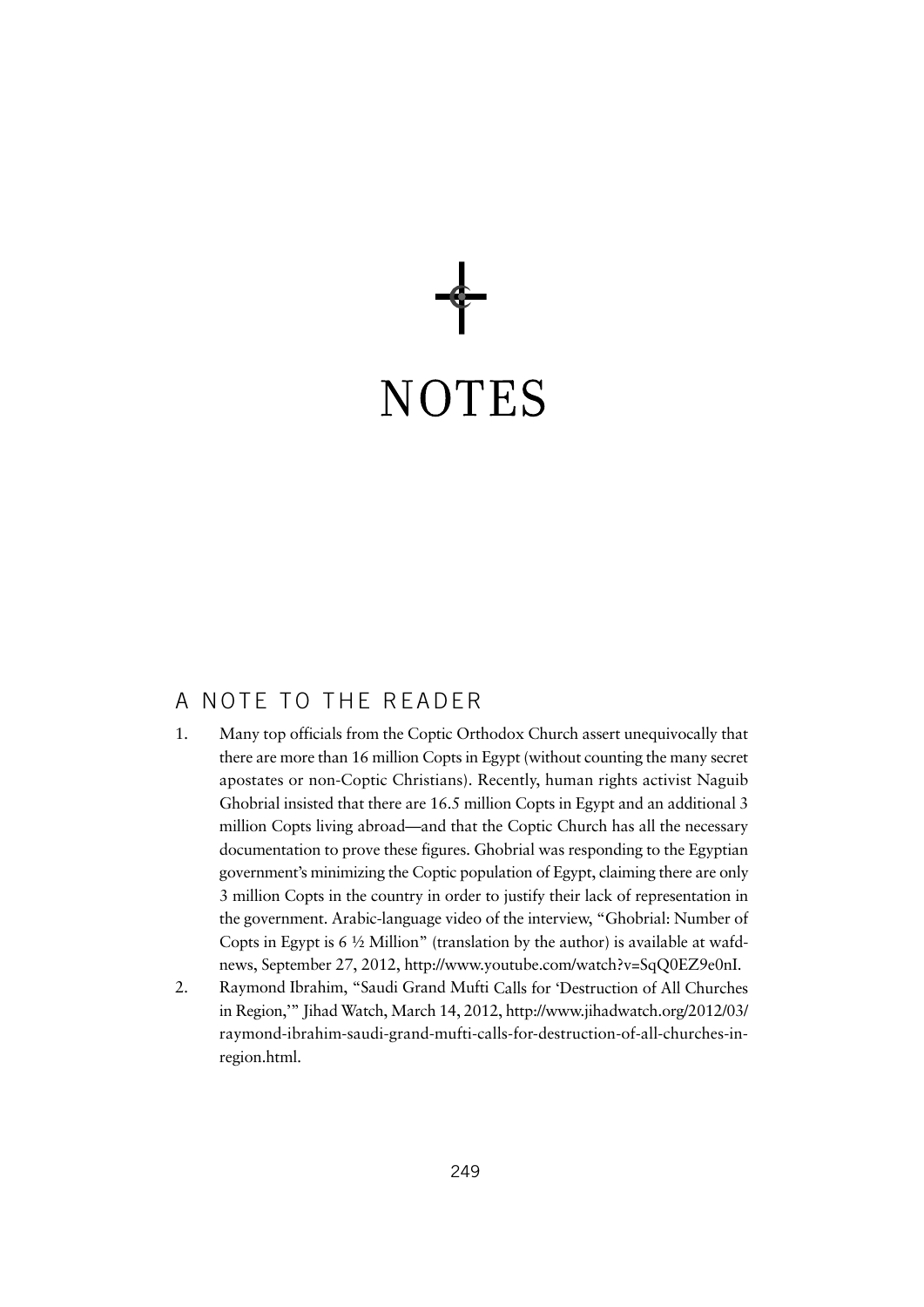### PART ONE: LOST HISTORY

- 1. Tom Heneghan, "About 100 million Christians persecuted around the world: report," Reuters, January 8, 2012, http://in.reuters.com/article/2013/01/08/ us-religion-christianity-persecution-idINBRE9070TB20130108.
- 2. "200 million Christians in 60 countries subject to persecution," Catholic News Agency, June 19, 2007, http://www.catholicnewsagency.com/news/200\_million\_ christians\_in\_60\_countries\_subject\_to\_persecution/.
- 3. "SOCIOLOGIST: EVERY 5 MINUTES A CHRISTIAN IS MARTYRED," *ZENIT*, June 3, 2011, http://www.zenit.org/rssenglish-32747.
- 4. See 2013 World Watch List, http://www.worldwatchlist.us/.
- 5. The word itself is etymologically connected to the meaning of "way" or "path." For example, the Arabic word for "street" or "roadway" is *shaar'*.
- 6. Islam's military prowess began to wane in the late sixteenth century, especially after the Christian victory against the Turks at the Battle of Lepanto, but general Muslim confidence in the might of Islam was not humbled until the nineteenth century. After all, there was no Internet to disseminate the news of Lepanto.
- 7. Henri Pirenne, *Mohammed and Charlemagne* (London: George Allen & Unwin Ltd, 1939), 166.
- 8. Ibid., 9, 185.
- 9. Bernard Lewis, *From Babel to Dragomans: Interpreting the Middle East* (Oxford: Oxford University Press, 2004), 126.
- 10. Of course, one may argue—as Islam's apologists habitually do—that the Crusades were the first successful "imperialistic" venture to conquer Muslim lands. However, the Crusades did not impress the power of the West on the Islamic world as the events of the colonial era did. During the Crusades, only one small strip of land including Jerusalem was held by the Christians for any lengthy period of time (two centuries), whereas during the colonial era, practically the entire Muslim world, from Morocco to Indonesia, was subjugated by European powers.
- 11. Theodore Hall Patrick, *Traditional Egyptian Christianity: A History of the Coptic Orthodox Church* (Greensboro: Fisher Park Press, 1996), 120.
- 12. Transcript of Osama bin Laden Tape, ABC News, December 13, 2001, http:// www.globalresearch.ca/articles/BIN112A.html.
- 13. Sacrosanct because the Koran is written in Arabic, the celestial language of Allah and the angels.
- 14. Raymond Ibrahim, "Lessons on the Long Road to Hijab," Raymond Ibrahim: Islam Translated, December 28, 2011, http://www.raymondibrahim.com/from-the-arabworld/lessons-on-the-long-road-to-hijab/.
- 15. And even those who wore it, mostly rural women—in all civilizations, it is the rural folk who are most resistant to outside change—wore it for traditional reasons, not as a show of compliance to Islam.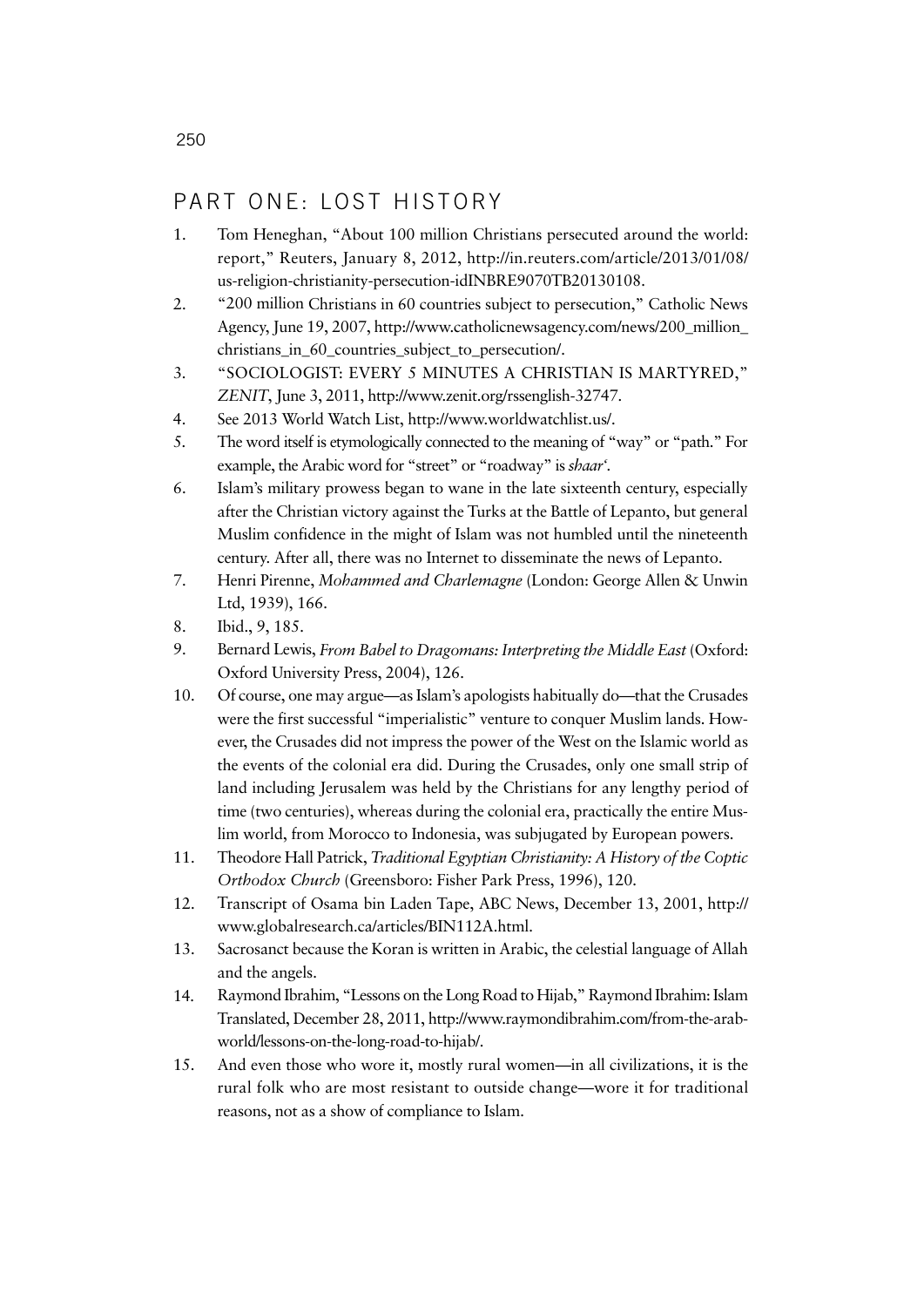- 16. Bat Ye'or, *The Decline of Eastern Christianity under Islam: From Jihad to Dhimmitude* (Cranbury: Associated University Presses, 2010), 167.
- 17. Samuel M. Zwemer, *The Law of Apostasy in Islam: Answering the Question Why There are So Few Moslem Converts, and Giving Examples of Their Moral Courage and Martyrdom* (London: Marshall Brothers, 1916), 157.
- 18. Theodore Hall Patrick, *Traditional Egyptian Christianity: A History of the Coptic Orthodox Church* (Greensboro: Fisher Park Press, 1996), 134.
- 19. Ibid., 20, 148.
- 20. Keith Roderick, "What Will the Wise Men Bring to Bethlehem," National Review Online, December 20, 2006, http://www.nationalreview.com/articles/219529/ what-will-wise-men-bring-bethlehem/keith-roderick.
- 21. Luiza Oleszczuk, "Christians could disappear from Iraq and Afghanistan," *Christian Post*, December 30, 2011, http://in.christiantoday.com/articles/ christians-could-disappear-from-iraq-and-afghanistan/6919.htm.
- 22. Such as Hassan al-Bana, the Egyptian who founded the Muslim Brotherhood today the world's largest and most influential Islamic organization—back in 1928.
- 23. "NASA Chief: Next Frontier Better Relations With Muslim World," Fox News, July 5, 2010, http://www.foxnews.com/politics/2010/07/05/nasa-chief-frontierbetter-relations-muslims/.
- 24. Tawfik Hamid, *Inside Jihad: Understanding and Confronting Radical Islam* (Top Executive Media, 2006), 178.
- 25. Patrick, *Traditional Egyptian Christianity*, 148.
- 26. David Bukay, "Peace or Jihad? Abrogation in Islam," *Middle East Quarterly* XIV, no. 4 (2007): 3–11, http://www.meforum.org/1754/peace-or-jihadabrogation-in-islam.
- 27. "Sahih Muslim Book 019, Hadith Number 4294," *Hadith Collection*, http:// www.hadithcollection.com/sahihmuslim/147-Sahih%20Muslim%20Book%20 19.%20Jihad%20and%20Expedition/12807-sahih-muslim-book-019-hadithnumber-4294.html.
- 28. Ibn al-Hajjaj Muslim, *Sahih Muslim*, C9B1N31. See also Muhammad Ibn Isma'il al-Bukhari, *Sahih al-Bukhari* (Lahore: Kazi, 1979), B2N24.
- 29. Ibn Khaldun, *The Muqudimmah: An Introduction to History*, trans. Franz Rosenthal, (New York: Pantheon, 1958), vol. 1, 473.
- 30. Majid Khadduri, *War and Peace in the Law of Islam* (London: Oxford University Press, 1955), 60.
- 31. Ahmed Mahmud Karima, *Al-Jihad fi'l-Islam: Dirasa Fiqhiya Muqarina* (Cairo: Al-Azhar University, 2003), translation by the author.
- 32. Bat Ye'or, *Islam and Dhimmitude: Where Civilizations Collide* (Cranbury: Associated University Presses, 2010), 56.
- 33. Ye'or, *The Decline of Eastern Christianity*, 79.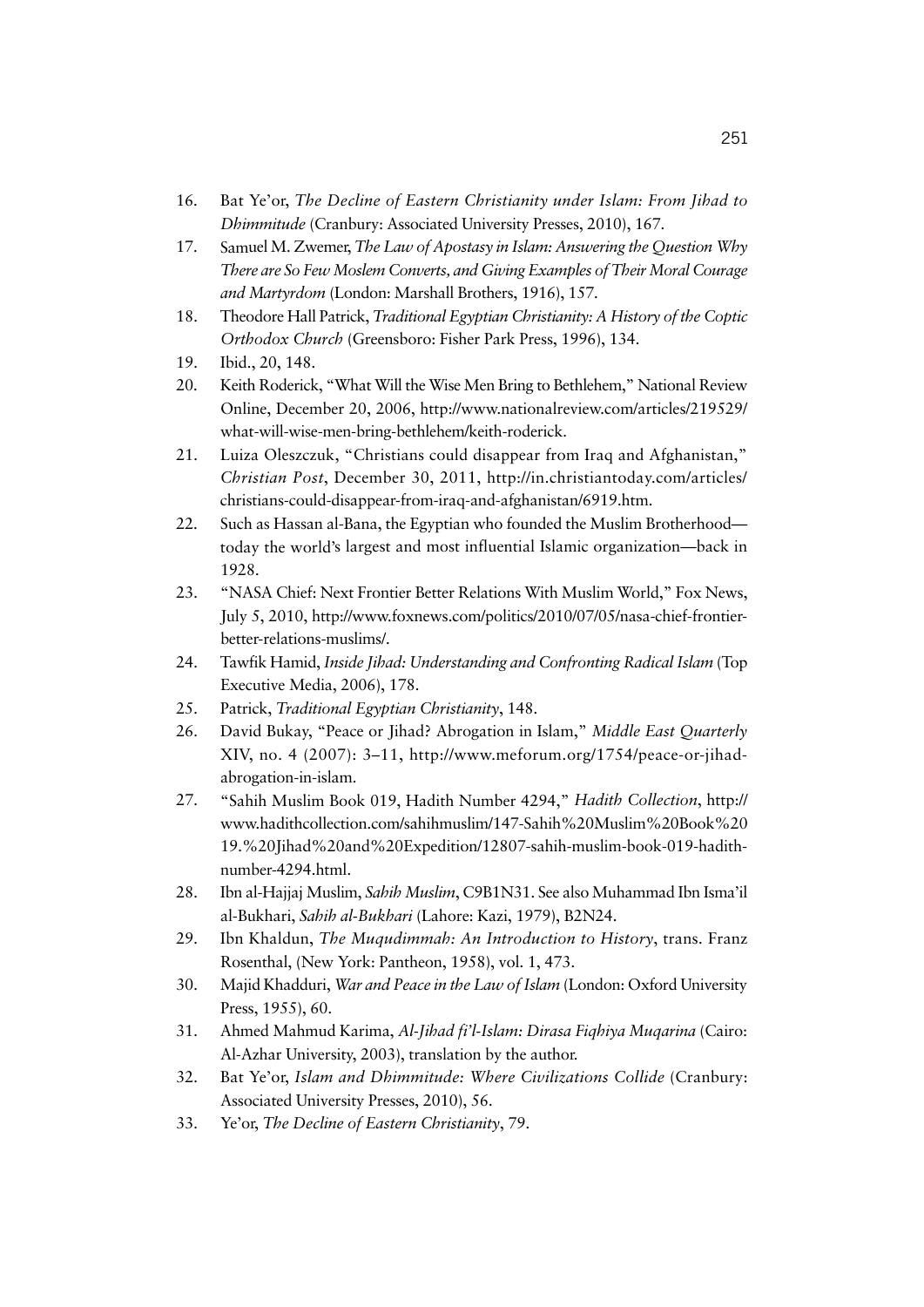- 34. Mark Durie, *The Third Choice: Islam, Dhimmitude, and Freedom* (Australia: Deror Books, 2010), 134–135.
- 35. "Paying Jizyah is a Sign of Kufr and Disgrace," *Qtafsir*, n.d., http://www.qtafsir.com/ index.php?option=com\_content&task=view&id=2566&Itemid=64.
- 36. Although the Shia do not have a favorable view of Caliph Omar—or of any of mainstream Islam's "righteous caliphs"—they do follow the same Koran, including the aforementioned verses that are hostile to Christianity, and Christians have also suffered under Shia domination. One of the worst periods of Christian persecution covered in this book was initiated by the Fatimid caliph Hakim bi-Amr Allah, who is still revered in some Shia sects.
- 37. Ibn Qayyim, *Ahkam Ahl al-Dhimma* (Beirut: Dar Al-Kotob Al-Ilmiyah, 2002), vol. 2, 115, translation by the author.
- 38. Ibid., vol. 2, 113–114.
- 39. Durie, *The Third Choice*, 40, 141–146.
- 40. Robert Spencer, *Muslim Persecution of Christians* (Sherman Oaks: David Horowitz Freedom Center, 2011), 41–42.

# PART TWO: ISLAM'S WAR ON CHRISTIAN WORSHIP

- 1. Ibn Qayyim, *Ahkam Ahl al-Dhimma* (Beirut: Dar Al-Kotob Al-Ilmiyah, 2002), vol. 2, 115, translation by the author.
- 2. One of the most significant events in modern Turkey's attempt to secularize—at the time when Muslims widely believed that success and Western-style secularization went hand in hand—was the transformation of the Hagia Sophia into a museum. And one of the most significant signs of recent times, marking Turkey's retreat from secularization and return to Islam, is the fact that many Turks are demanding that the Hagia Sophia be turned back into a mosque. In June 2012, to mark the five-hundred-and-fifty-ninth anniversary of the Islamic conquest of Constantinople, thousands of Turks prayed outside the Hagia Sophia shouting "Allahu Akbar!" and demanding the building be re-opened as a mosque in honor of the jihadi sultan who conquered this onetime distinctly Christian nation. For more on Islam and the Hagia Sophia see Raymond Ibrahim, "Greatest Church Soon To Be Mega Mosque?," Raymond Ibrahim: Islam Translated, June 8, 2012, http://www.raymondibrahim.com/islam/greatest-church-soon-to-be-:megamosque/.
- 3. Ismail bin Muhammad al-Ansari, *Hikm Bina' al-Kina'is wa al-Ma'abid al-Shirkaya fi Bilad al-Muslimin* [*Ruling on Building Churches and Polytheistic Temples in Muslim Countries*], IslamHouse, April 13, 2008, http://www.islamhouse. com/p/107604, translation by the author.
- 4. Raymond Ibrahim, "Saudi Grand Mufti Calls for 'Destruction of All Churches in Region,'" Jihad Watch, March 14, 2012, http://www.jihadwatch.org/2012/03/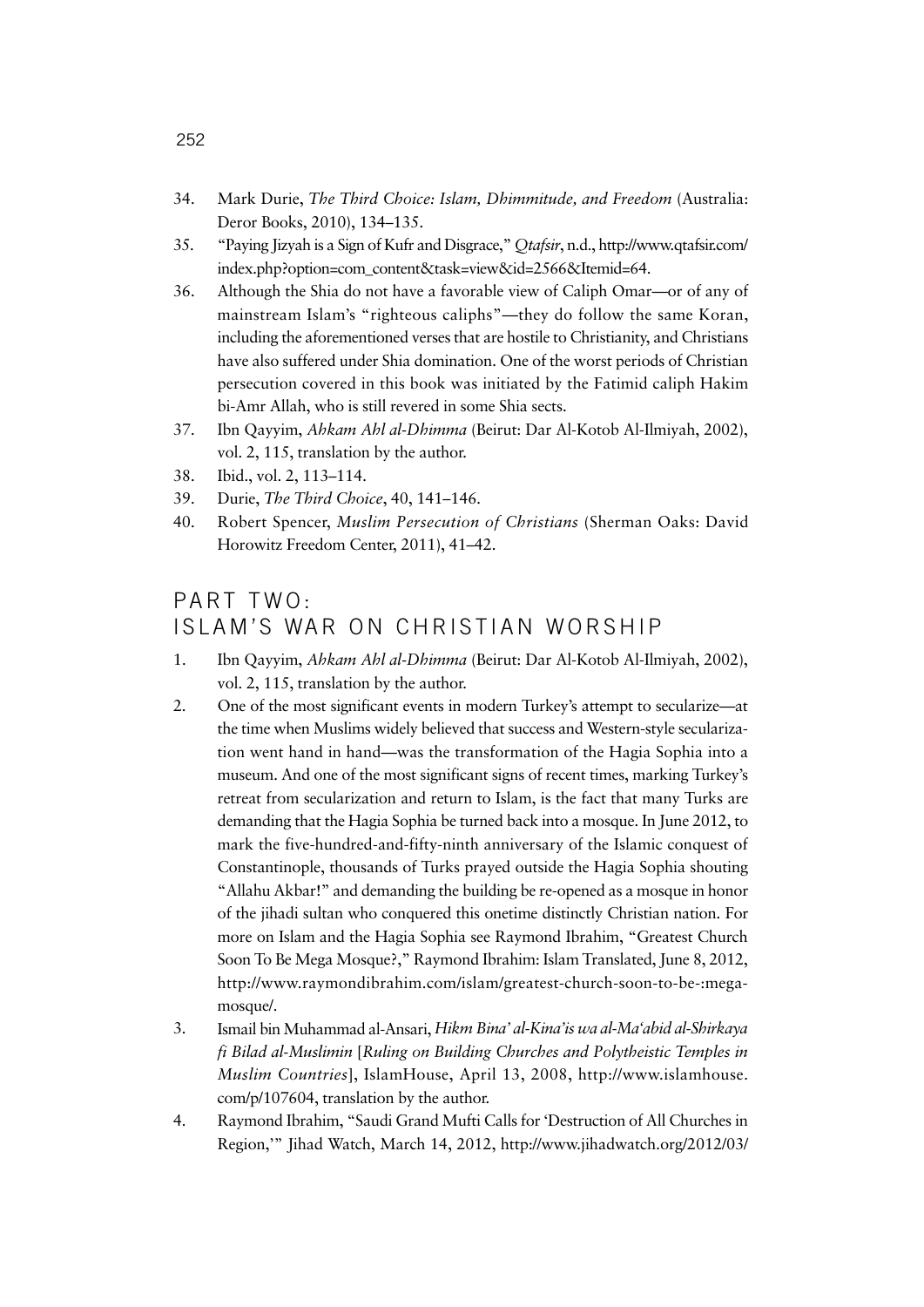raymond-ibrahim-saudi-grand-mufti-calls-for-destruction-of-all-churches-inregion.html.

- 5. al-Ansarai, *Ruling on Building Churches*.
- 6. Nasir bin Muhammad al-Ahmed, "Bina' al-Kina'is fi Bilad al-Muslimin [Building Churches in Muslim Lands]," Alahmad, 2008, http://alahmad.com/node/772, translation by the author.
- 7. Abdullah bin Mohammed Ezkil, "In Response to Sheikh Dr. Qaradawi: Banning the Building of Churches has Consensus," Saaid, http://www.saaid.net/Doat/ Zugail/428.htm, translation by the author.
- 8. Ibn Qayyim, "Ihkam ahl-al-dhimma [Rulings Concerning Dhimmis]," Islamweb, section 1195, 1997, http://www.islamweb.net/newlibrary/display\_book.php?bk\_ no=105&ID=235&idfrom=226&idto=301&bookid=105&startno=5, translation by the author. ""
- 9. Ibn Taymiyya, "Hikm Hadam al-Kana'is [Ruling on Destroying Churches]," tawhed, http://www.tawhed.ws/pr?i=6472, translation by the author.
- 10. Bat Ye'or, *Islam and Dhimmitude: Where Civilizations Collide* (Cranbury: Associated University Presses, 2010), 84–85.
- 11. Sidney H. Griffith, *The Church in the Shadow of the Mosque: Christians and Muslims in the World of Islam* (Princeton: Princeton University Press, 2008), 11.
- 12. Rodney Stark, *God's Battalions: The Case for the Crusades* (New York: Harper Collins, 2009), 91.
- 13. Taqi Ed-Din El-Maqrizi, *A Short History of the Copts and Their Church*, trans. S. C. Malan (London: D. Nutt, 1873), 86.
- 14. Ibn Warraq, "Islam and the Crusades," *City Journal* 19, no. 4 (2009), http:// www.catholiceducation.org/articles/history/world/wh0150.htm.
- 15. El-Maqrizi, *A Short History of the Copts*, *op. cit.*, 10.
- 16. Ye'or, *Islam and Dhimmitude*, 7.
- 17. For more on the role of violence in Islam and Christianity, including a comparison of the jihad and the Crusades, see Raymond Ibrahim, "Are Judaism and Christianity as Violent as Islam?" *Middle East Quarterly* 16, no. 3 (2009), 3–12, http://www.meforum.org/2159/are-judaism-and-christianity-as-violent-as-islam.
- 18. Edward Peters, ed., "Speech of Urban—Robert of Rheims,"*The First Crusade: The Chronicle of Fulcher of Chartres and Other Source Materials* (Philadelphia: University of Pennsylvania Press, 1998), 27.
- 19. Taqi Ed-Din El-Maqrizi, *A Short History of the Copts and Their Church*, trans. S. C. Malan (London: D. Nutt, 1873), 77.
- 20. Ibid., 16, 79-80.
- 21. Ibid., 16, 86.
- 22. Ibid., 16, 87.
- 23. In the original Arabic text of Maqrizi, the number is 30,000. Apparently the incredulous translator thought an extra zero was added as a typo, and concluded that the number was really 3,000. However, based on early Christian texts, the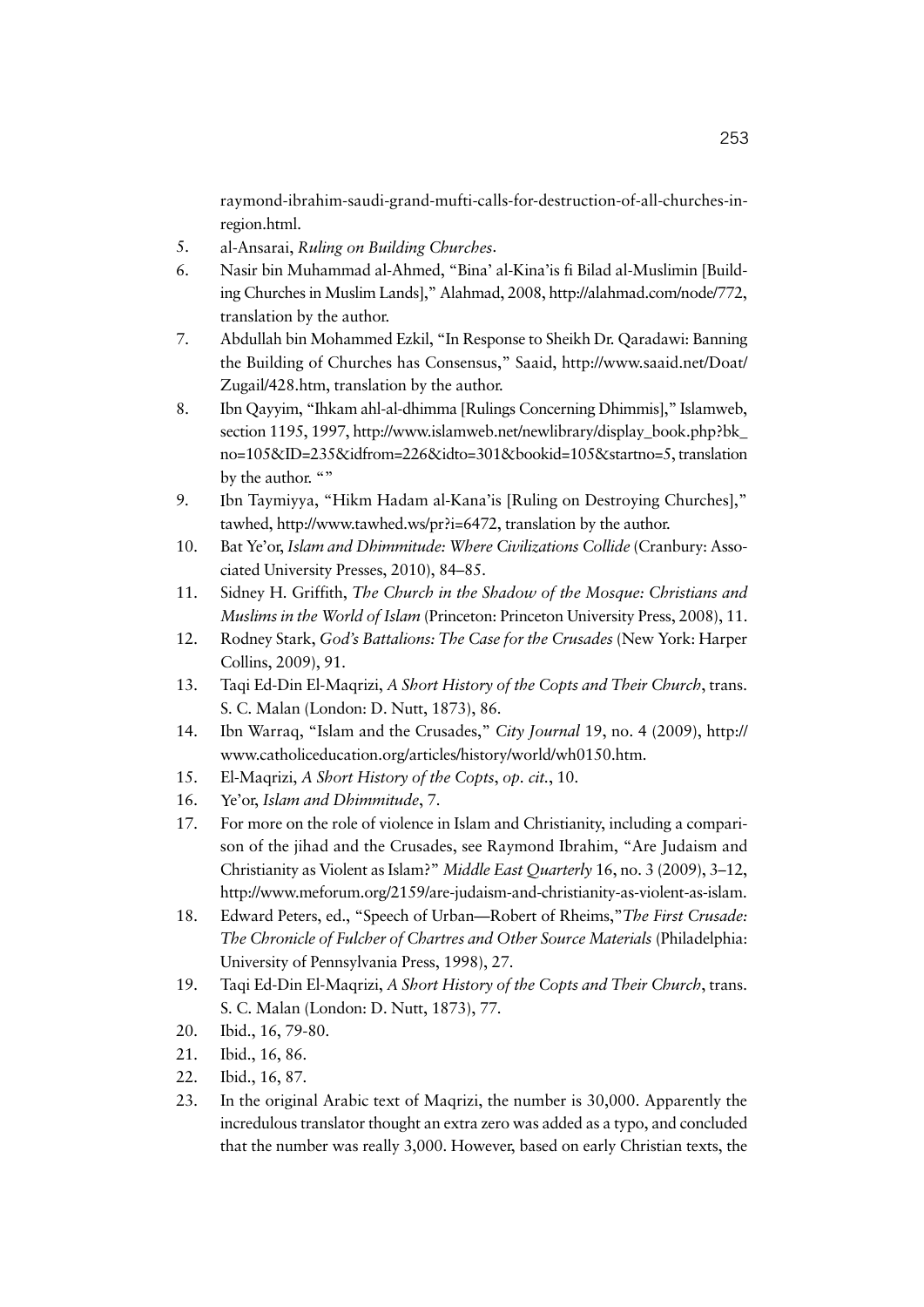idea that there would be such large numbers of churches in Egypt and the greater Middle East is more than plausible. One early Coptic source asserts that, if a person were to walk from one end of Egypt to the other, they would never miss the sound of the church bell—a testimony to the ubiquity of churches in the Middle East, the cradle of Christianity, before Islam invaded. Ibid., 16.

- 24. Proper-name transliterations and calendar dating have been adjusted to modern usage. Ibid., 16, 88–91.
- 25. Ibn Taymiyya, "Masala fi al-Kina'is [In Regards to Churches]," al-Kitab al-Islami, n. d., http://www.islamicbook.ws/amma/msalt-fi-alknaes.html, translation by the author.
- 26. Adel Guindy, *Hikayat al-Ihtilal* [*Stories of the Occupation: Correcting Misunderstandings*] (Cairo: Middle East Freedom Forum, 2009), 88, translation by the author.
- 27. El-Maqrizi, *A Short History*, I, 16, 108.
- 28. "Saying Merry Christmas is worse than fornication or killing someone," YouTube video, December 15, 2011, http://www.youtube.com/watch?feature=player\_ embedded&v=FFW3ZNC8sjw.
- 29. Mary Abdelmassih, "Egyptian Security Guards Withdrew One Hour Before Church Blast, Say Eyewitnesses," Assyrian International News Agency, January 2, 2011, http://www.aina.org/news/20110101232613.htm.
- 30. Ibid.
- 31. Mary Abdelmassih, "6 Coptic Christians in Egypt Shot Dead As They Left Christmas Mass," Assyrian International News Agency, January 7, 2010, http:// www.aina.org/news/20100107150122.htm.
- 32. Camillus Eboh and Felix Onuah, "Nigerian leaders rapped after Islamists attack churches," Reuters, December 26, 2011, http://www.reuters.com/article/2011/12/26/ us-nigeria-blast-idUSTRE7BO03020111226.
- 33. "Christmas attacks in Nigeria by Muslim sect kill 39," *USA Today*, December 25, 2011, http://usatoday30.usatoday.com/news/world/story/2011-12-25/nigeriachristmas-catholic-church-bomb/52218084/1.""
- 34. "Radical Islamist sect says it carried out Nigeria church attacks," *The Guardian*, December 28, 2010, http://www.guardian.co.uk/world/2010/dec/28/islamist-sectresponsibility-nigeria-attacks.
- 35. "50 people killed in Easter Sunday bombings in Nigeria," *ZeeNews*, April 8, 2012, http://zeenews.india.com/news/world/50-people-killed-in-easter-sundaybombings-in-nigeria\_768956.html.
- 36. "Nigeria Bomber Strikes near Easter Services," CBN News, April 13, 2012, http:// www.cbn.com/cbnnews/world/2012/April/Nigeria-Bomber-Strikes-near-Easter-Services/.
- 37. "Gunmen kill six at Nigerian Christmas service," France 24, December 25, 2012, http:// www.france24.com/en/20121225-nigeria-christmas-church-attack-shooting-fire; Dan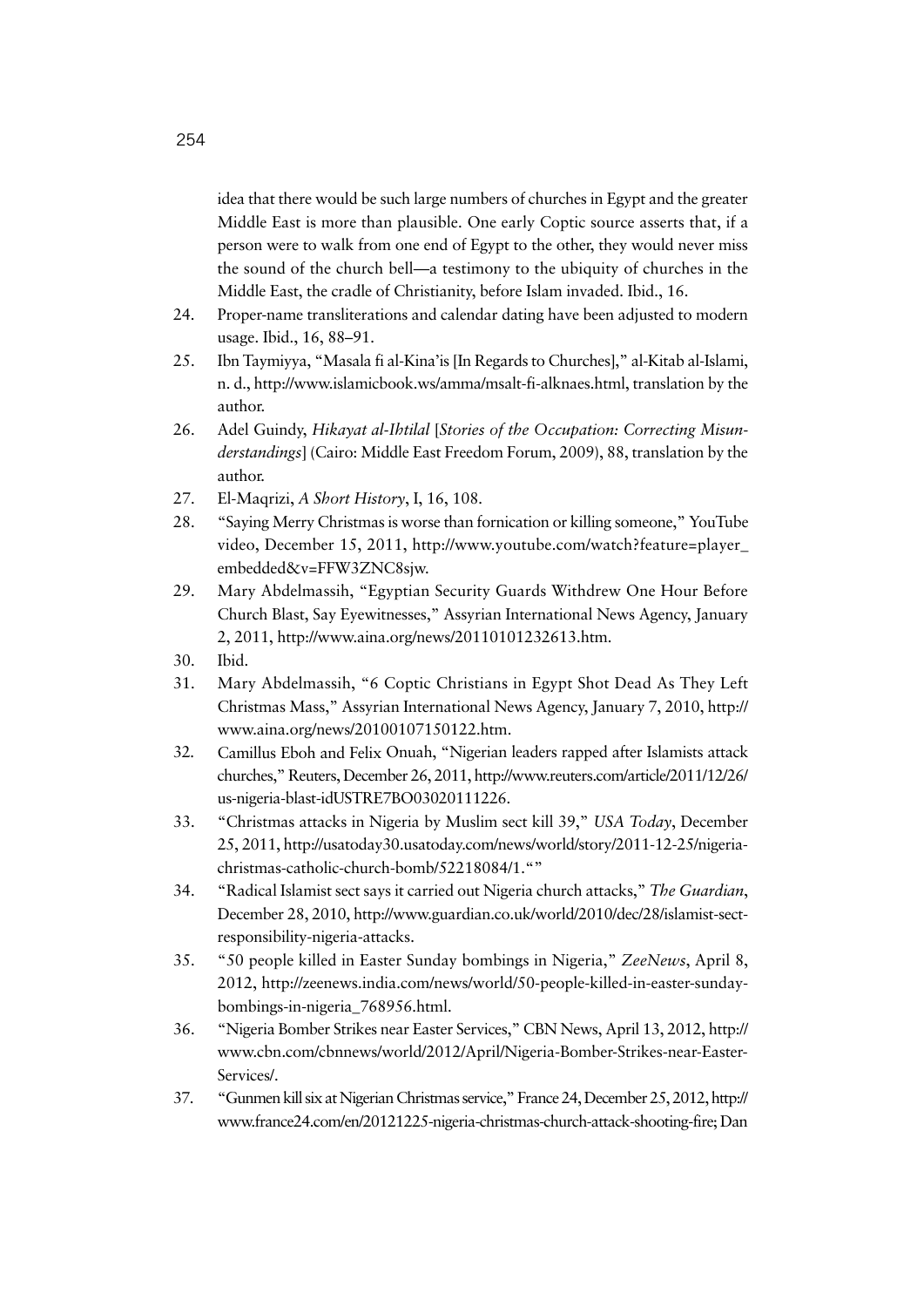Wooding, "12 Christians Killed in Christmas Bloodshed in Nigeria, ASSIST News Service, December 26, 2012, http://www.assistnews.net/Stories/2012/s12120111.htm.

- 38. Agence France-Presse, "Rotten Egg Attack Mars Indonesia Christmas Celebration," *Jakarta Globe*, December 25, 2012, http://www.thejakartaglobe.com/home/ rotten-egg-attack-mars-indonesia-christmas-celebration/563514.
- 39. "Islamist Mob Throws Urine on Church in Indonesia," World Watch Monitor, May 23, 2012, http://www.worldwatchmonitor.org/english/country/indonesia/ article\_1552007.html.
- 40. "Six people wounded in bomb attack on Roman Catholic church as priest celebrates Christmas Day mass," *Daily Mail*, December 25, 2010, http://www.dailymail.co. uk/news/article-1341510/Six-people-wounded-bomb-attack-Roman-Catholic-Church-priest-celebrates-Christmas-Day-mass.html.
- 41. Anugrah Kumar, "Iran Detains Sunday School Kids Celebrating Christmas," *Christian Post*, December 26, 2011, http://www.christianpost.com/news/irandetains-sunday-school-kids-celebrating-christmas-65686/.
- 42. "Teachers in Mosul Schedule Exams on Christmas Day," Assyrian International News Agency, December 24, 2012, http://www.aina.org/news/20121223185649. htm.
- 43. Michael Ireland, "Pakistani Christians protest extreme power outages during Christmas," ASSIST News Service, December 21, 2011, http://www.assistnews. net/STORIES/2011/s11120092.htm.
- 44. Vento Saudale, "Embattled Indonesian Church Forced to Celebrate Christmas in Private Home," *Jakarta Globe*, December 26, 2011, http://www.thejakartaglobe. com/home/embattled-indonesian-church-forced-to-celebrate-christmas-in-privatehome/487014#Scene\_1.
- 45. In 1992, a church in Upper Egypt, after applying and waiting for over a year for approval, went ahead and fixed its toilet. As a result, it was heavily fined, and authorities destroyed the toilet. Paul Marshall, *Their Blood Cries Out* (Dallas: World Publishing, 1997), 38.
- 46. Edwin Mora, "Not a Single Christian Church Left in Afghanistan, Says State Department," CNS News, October 10, 2011, http://cnsnews.com/news/ article/not-single-christian-church-left-afghanistan-says-state-department.
- 47. "CHURCH IN AZERBAIJAN LIQUIDATED BY COURT," Barnabas Aid, April 30, 2012, http://barnabasfund.org/US/News/Archives/Church-in-Azerbaijanliquidated-by-court.html.
- 48. "APPEAL COURT UPHOLDS CHURCH CLOSURE RULING IN AZERBAI-JAN," Barnabas Aid, August 1, 2012, http://barnabasfund.org/US/News/Archives/ Appeal-court-upholds-church-closure-ruling-in-Azerbaijan.html.
- 49. "PASTOR FACING CRIMINAL CHARGES FOLLOWING CHURCH RAID IN AZERBAIJAN," Barnabas Aid, January 12, 2012, http://barnabasfund.org/ UK/News/Archives/Pastor-facing-criminal-charges-following-church-raid-in-Azerbaijan.html.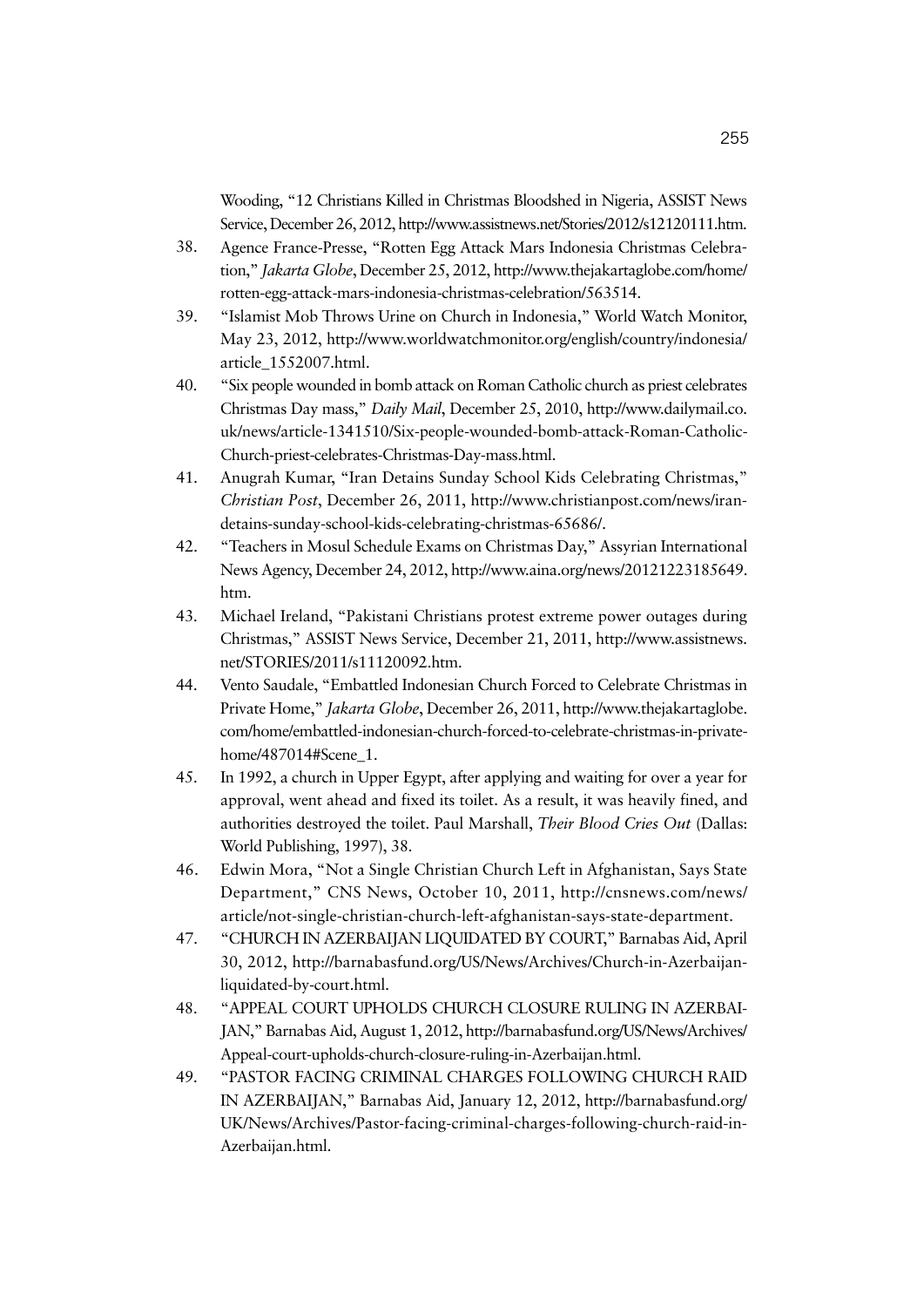- 50. "Churches Forced to Stop Farsi Worship in Tehran, Iran," World Watch Monitor, February 17, 2012, http://www.worldwatchmonitor.org/english/country/iran/ article\_1406358.html.
- 51. "More Churches are forced to cease Persian language services in Tehran," *FCNN*, March 12, 2012, http://www.fcnn.com/index.php?option=com\_content&view= article&id=2802:more-churches-are-forced-to-cease-persian-language-servicesin-tehran&catid=127:iranian-christian&Itemid=593.
- 52. "Iranian Authorities Shut Church in Tehran," World Watch Monitor, June 8, 2012, http://www.worldwatchmonitor.org/english/country/iran/article\_1595449. html.
- 53. Joseph DeCaro, "Revolutionary Guards Close Church Properties," *Worthy News,*  July 11, 2012, http://www.worthynews.com/11615-revolutionary-guards-closechurch-properties.
- 54. Dan Wooding, "Iran: Christians Arrested in Khorasan's Principle [*sic*] Cities of Mash-Had and Neishabour," ASSIST News Service, July 5, 2012, http://www. assistnews.net/STORIES/2012/s12070031.htm.
- 55. Joanna Paraszczuk, "Iran cracks down on underground 'illegal' churches," *Jerusalem Post*, October 15, 2012, http://www.jpost.com/LandedPages/PrintArticle. aspx?id=287923.
- 56. "SECURITY AGENTS STATIONED AT IRANIAN CHURCHES TO FRIGHTEN PEOPLE AWAY," Barnabas Aid, October 10, 2012, http://barnabasfund.org/US/ News/Archives/Security-agents-stationed-at-Iranian-churches-to-frighten-peopleaway.html.
- 57. "KAZAKHSTAN: NEW ANTI-RELIGION LAWS," *The Voice of the Martyrs,* October 25, 2011, http://www.persecution.com/public/newsroom.aspx?story\_ ID=NDM3&featuredstory\_ID=Mjky&clickfrom=ZmVhdHVyZWRzdG9yaWVz.
- 58. "Evangelicals in Belarus and Kazakhstan Detained, Beaten, Fined," *Worthy News*, Oct 24, 2011, http://www.worthynews.com/11031-evangelicals-inbelarus-and-kazakhstan-detained-beaten-fined.
- 59. "CHURCHES RAIDED, LEADERS FINED AND CHRISTIAN LITERA-TURE SEIZED IN KAZAKHSTAN," Barnabas Aid, February 20, 2012, http://barnabasfund.org/US/News/Archives/Churches-raided-leaders-finedand-Christian-literature-seized-in-Kazakhstan.html.
- 60. Dan Wooding, "Kazakhstan: 'The Church Will Be Closed Down Anyway,'" ASSIST News Service, June 2, 2012, http://www.assistnews.net/STORIES/2012/ s12060011.htm.
- 61. Jeremy Reynalds, "Two Churches Raided in Kazakhstan," ASSIST News Service, October 21, 2012, http://www.assistnews.net/STORIES/2012/s12100096.htm.
- 62. Dan Wooding, "Church Raid by Turkmen Police," ASSIST News Service*,* June 11, 2012, http://www.assistnews.net/STORIES/2012/s12060063.htm.
- 63. "CHRISTIAN GATHERING IN UZBEKISTAN RAIDED BY POLICE IN BOMB SEARCH CLAIM," Barnabas Aid, May 15, 2012, http://barnabasfund.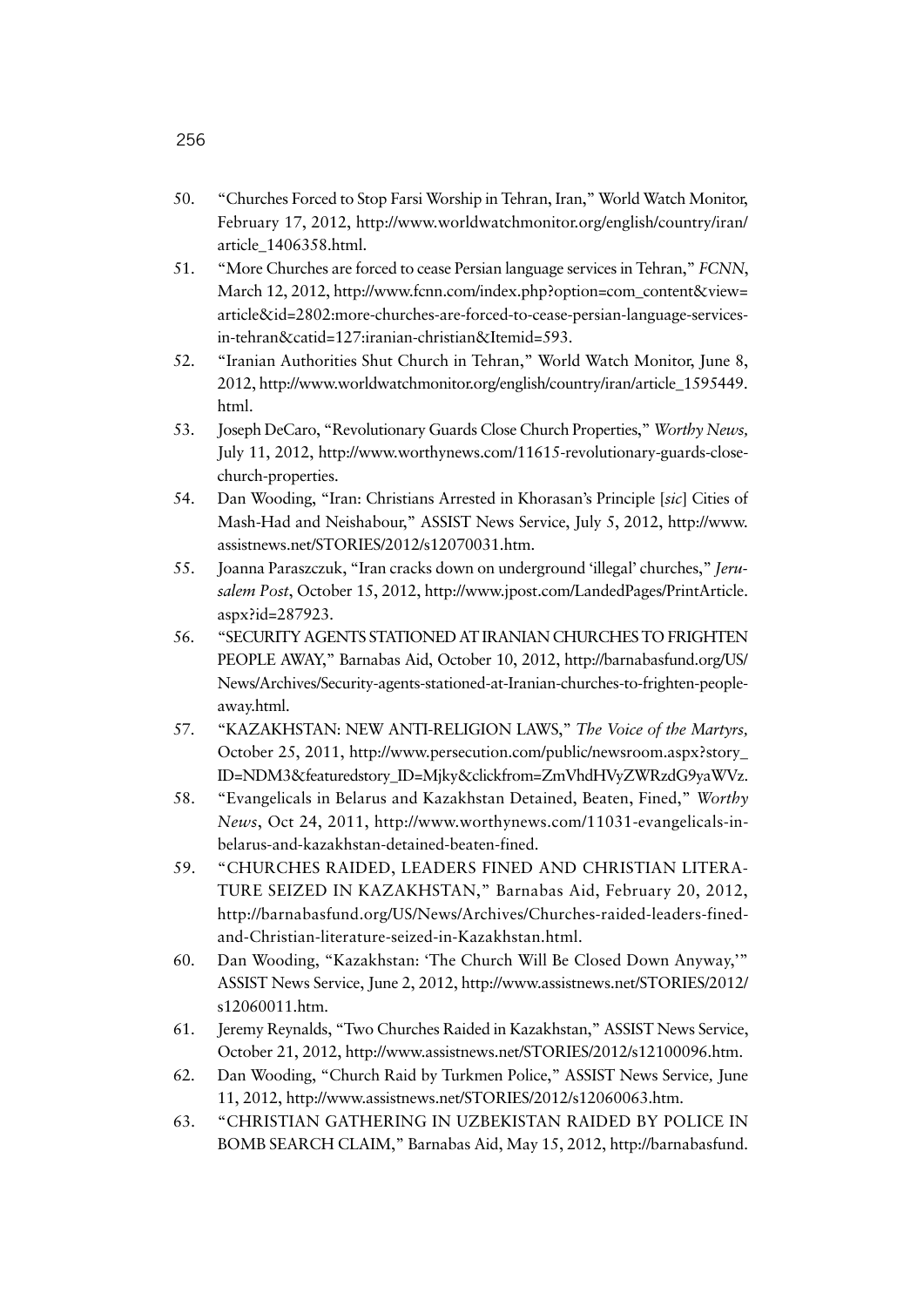org/US/News/Archives/Christian-gathering-in-Uzbekistan-raided-by-police-inbomb-search-claim.html.

- 64. Mushfig Bayram, "UZBEKISTAN: An "unsanctioned meeting in a private home"—with a bomb?" Forum 18, http://www.forum18.org/Archive. php?article\_id=1699.
- 65. Mushfig Bayram, "Uzbekistan: 14 Arrested and their Christian Literature Seized," *Persecution*, January 29, 2013, http://www.persecution.org/?p=32494&upm\_ export=print.
- 66. "Provincial Official in Algeria Orders Churches to Close," World Watch Monitor, May 25, 2012, http://www.worldwatchmonitor.org/english/country/13314/ article\_113076.html.
- 67. Rachel Hirshfeld, "PA Declares Church in Bethlehem to be Unlawful," *Israel National News*, March 14, 2012, http://www.israelnationalnews.com/News/ News.aspx/153747#.UNM9wjk1y7z.
- 68. "Protest in Kuwait over Municipal Council's Refusal to Allow Christians to Build Church," *MEMRI,* December 9, 2010, http://www.memri.org/report/ en/0/0/0/0/0/0/4827.htm.
- 69. Shane McGinley, "Kuwaiti MPs call for ban on construction of churches," *Arabian Business*, February 19, 2012, http://www.arabianbusiness.com/kuwaitimps-call-for-ban-on-construction-of-churches-445971.html.
- 70. Raymond Ibrahim, "Saudi Grand Mufti Calls for 'Destruction of All Churches in Region,'" FrontPage Magazine, March 19, 2012, http://frontpagemag. com/2012/raymond-ibrahim/saudi-grand-mufti-calls-for-destruction-of-allchurches-in-region/.
- 71. Luiza Oleszczuk, "Church 'Evicted' After 7 Years Proof of Kuwait's New Islamist Policy?," *Christian Post,* May 23, 2012, http://global.christianpost.com/news/ church-evicted-after-7-years-proof-of-kuwaits-new-islamist-policy-75415/#BuWJRgffrjr4VBTp.99.
- 72. "Churches Should Not Be Built In Islamic Countries, Say Preachers," *Arab Times*, July 26, 2012, http://www.arabtimesonline.com/NewsDetails/tabid/96/smid/414/ ArticleID/186061/reftab/36/t/Churches-should-not-be-built-in-Islamic-countriessay-preachers/Default.aspx.
- 73. Associated Press, "Plan for Catholic church makes waves in Bahrain," Fox News, September 3, 2012, http://www.foxnews.com/world/2012/09/03/plan-for-catholicchurch-makes-waves-in-bahrain/#ixzz2A3NFcY6X.
- 74. Vento Saudale, "Radical Groups Disrupt Yasmin Church Sunday Service," *Jakarta Globe*, January 22, 2012, http://www.thejakartaglobe.com/home/radicalgroups-disrupt-yasmin-church-sunday-service/492911.
- 75. "BUMPER STICKER PROMPTS ANOTHER ISLAMIST ATTACK ON INDO-NESIAN CHURCH," Barnabas Aid, January 5, 2012, http://barnabasfund.org/UK/ News/Archives/Bumper-sticker-prompts-another-Islamist-attack-on-Indonesianchurch.html.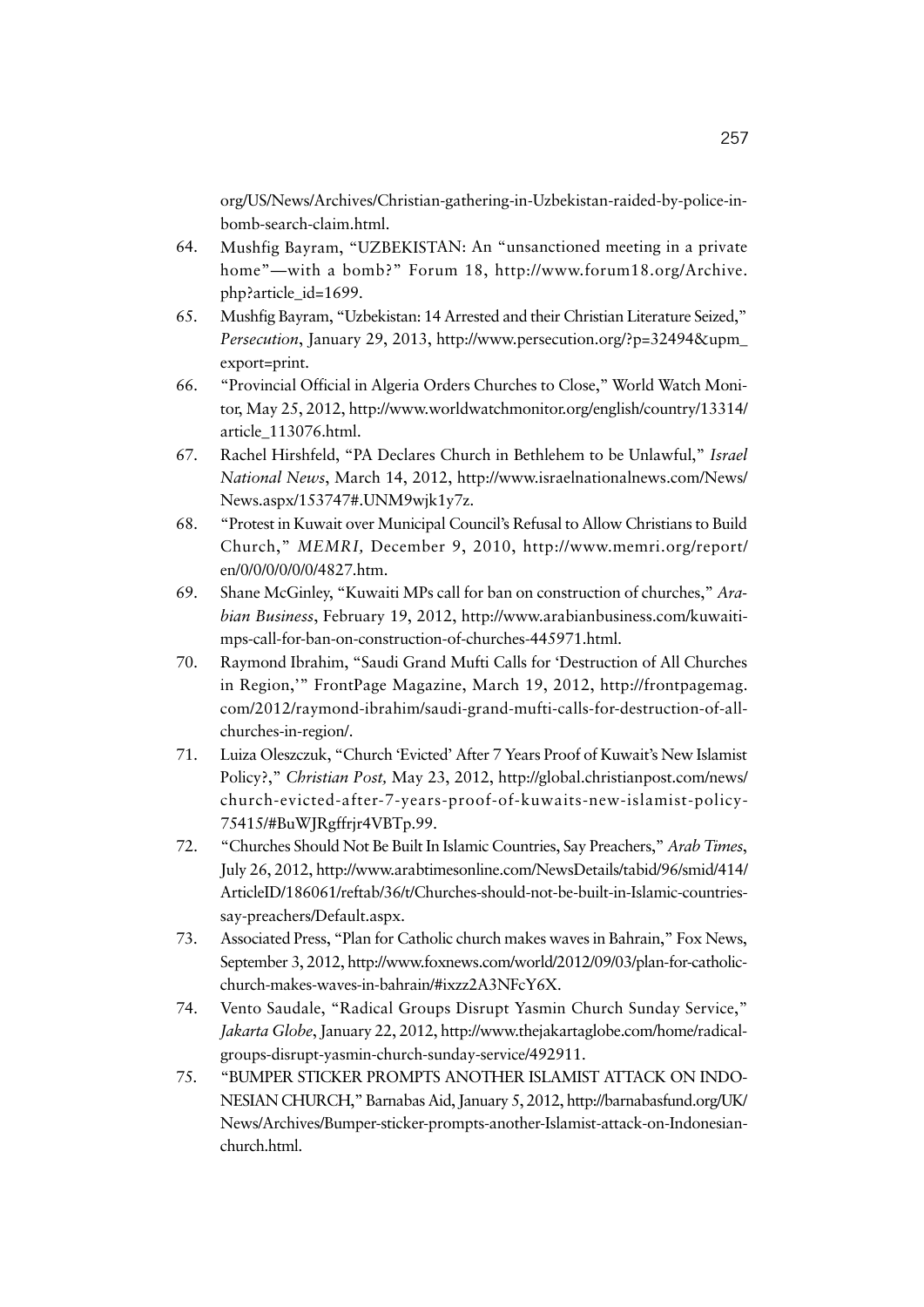- 76. "SEALED-OFF INDONESIAN CHURCH CAN REOPEN–IF MOSQUE IS BUILT NEXT DOOR," Barnabas Aid, May 4, 2012, http://barnabasfund.org/US/Sealed-off-Indonesian-church-can-reopen-if-mosque-is-built-next-door.html.
- 77. "ISLAMISTS BLOCK PERSECUTED INDONESIAN CHURCH FROM HOLD-ING SERVICE," Barnabas Aid, April 24, 2012, http://barnabasfund.org/US/News/ Archives/Islamists-block-persecuted-Indonesian-church-from-holding-service.html.
- 78. Nurdin Hasan, "Church Row a 'Dark Time' for Aceh," *Jakarta Globe*, May 11, 2012, http://www.thejakartaglobe.com/lawandorder/church-row-a-dark-timefor-aceh/516998.
- 79. Nurdin Hasan and Ezra Sihite, "Aceh Mob Targets Another Storefront Church," *Jakarta Globe*, June 19, 2012, http://www.thejakartaglobe.com/news/aceh-mobtargets-another-storefront-church/524900.
- 80. "Two More Churches in West Java, Indonesia, Sealed Off," *Religion Today*, August 21, 2012, http://www.religiontoday.com/blog/two-more-churcheswest-java-indonesia-sealed-off.html.
- 81. "Bandung Church Shuttered Amid Protests," *Jakarta Globe*, July 30, 2012, http://www.thejakartaglobe.com/home/bandung-church-shuttered-amidprotests/533701.
- 82. "Islamists Raid House Churches in West Java," World Watch Monitor, December 18, 2012, http://www.worldwatchmonitor.org/english/country/indonesia/29983.
- 83. Mathias Hariyadi, "Anti-Christian violence: extremists set fire to Protestant church in Poso," *AsiaNews*, October 23, 2012, http://www.asianews.it/ news-en/Anti-Christian-violence:-extremists-set-fire-to-Protestant-churchin-Poso-26163.html.
- 84. "Indonesia: 3 Christian girls beheaded," *AsiaNews*, October 29, 2005, http:// www.asianews.it/news-en/Indonesia:-3-Christian-girls-beheaded-4486.html.
- 85. Mathias Hariyadi, "Nine churches and six Buddhist temples shut down under Islamist pressure in Banda Aceh," *AsiaNews*, October 18, 2012, http://www. asianews.it/news-en/Nine-churches-and-six-Buddhist-temples-shut-down-under-Islamist-pressure-in-Banda-Aceh-26120.html.
- 86. Ye'or, *The Decline of Eastern Christianity*, 85.
- 87. Mary Abdelmassih, "Building a Church is a 'Sin' Against God, Says Egyptian Muslim Council," Assyrian International News Agency, August 31, 2009, http:// www.aina.org/news/20090831182120.htm.
- 88. Raymond Ibrahim, "Fatwa Bans Christian Priests from Public Transportation to Church," Raymond Ibrahim: Islam Translated, July 23, 2012, http://www. raymondibrahim.com/from-the-arab-world/fatwa-bans-christian-priests-frompublic-transportation-to-church/.
- 89. "Copts United Exposes Through Formal Sources Aswan Governor's False Claims Concerning Church of Maranib," Copts United, October 1, 2011, http:// www.copts-united.com/Arabic2011/PrintPage.php?A=44523, translation by the author.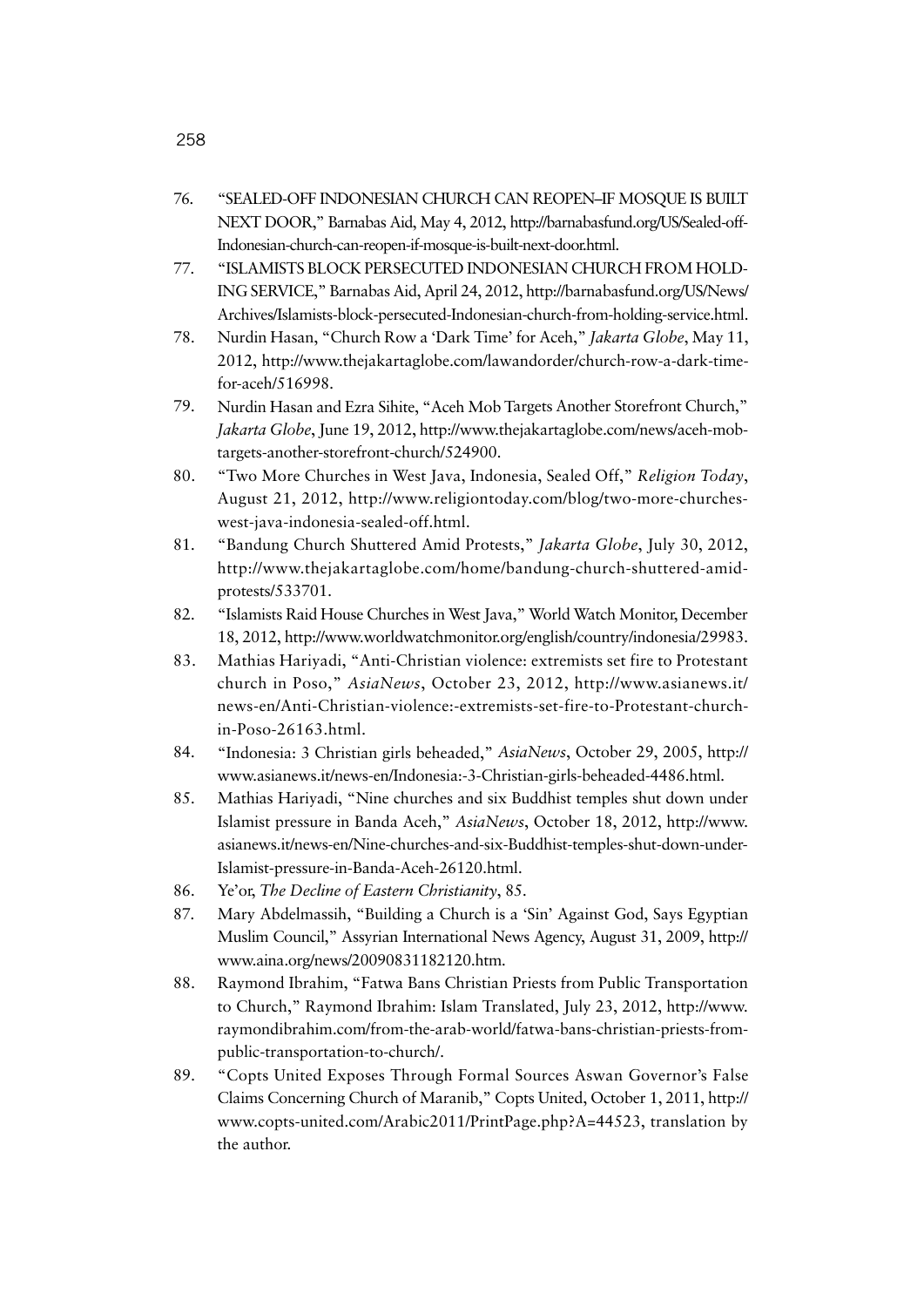- 90. Mary Abdelmassih, "Muslims Blockade Christian Village in Egypt, Demand Demolition of Church, Assyrian International News Agency, September 9, 2011, http://www.aina.org/news/20110908193725.htm.
- 91. Mary Abdelmassih, "Muslim Mob Torches Coptic Church in Egypt," Assyrian International News Agency, October 1, 2011, http://www.aina.org/ news/20110930204413.htm.
- 92. Tawfik Hamid, "Coptic Christians under Siege in Egypt," Newsmax, October 11, 2011, http://www.newsmax.com/TawfikHamid/Coptic-Christians-Egypt-Mubarak/2011/10/11/id/413960.
- 93. Mary Abdelmassih, "Christian Copts in Egypt Protest Muslim Attacks," Assyrian International News Agency, March 8, 2011, http://www.aina.org/ news/20110307205517.htm.
- 94. Mary Abdelmassih, "Muslims Attack Christians in Egypt, 12 Killed, 232 Injured," Assyrian International News Agency, May 8, 2011, http://www.aina. org/news/20110508144114.htm.
- 95. "Authorities, Islamists in Egypt Stop Church from Re-Opening," World Watch Monitor, May 20, 2012, http://www.worldwatchmonitor.org/english/country/ egypt/article\_112944.html.
- 96. Mary Abdelmassih, "Muslims Surround Church in Upper Egypt, Threaten to Kill Priest," Assyrian International News Agency, June 24, 2011, http://www. aina.org/news/20110623193821.htm.
- 97. Samuel Ashay, "Salafis Besiege Church Priest for Refusing to Pay Jizya," *El Bashayer*, June 23, 2011, http://elbashayeronline.com/news-143400.html, translation by the author.
- 98. Mary Abdelmassih, "Muslim Attack on Christians in Egypt Provoked by Installation of Church Bell," Assyrian International News Agency, July 28, 2011, http://www.aina.org/news/20110727201803.htm.
- 99. Mary Abdelmassih, "Another Church in Egypt Attacked By Muslims," Assyrian International News Agency, October 4, 2011, http://www.aina.org/ news/20111004183833.htm.
- 100. Mary Abdelmassih, "Muslims in Egypt Burn Christian Homes and Shops, Attack Church," Assyrian International News Agency, January 20, 2012, http://www. aina.org/news/2012011921919.htm.
- 101. Mary Abdelmassih, "20,000 Muslims Attempt to Kill Pastor and Torch Church in Egypt," Assyrian International News Agency, February 15, 2012, http://www. aina.org/news/20120214194904.htm.
- 102. "Nuns Traumatized after School Attack in Egypt," World Watch Monitor, March 16, 2012, http://www.worldwatchmonitor.org/english/country/egypt/ article\_1449790.html.
- 103. "Muslim Assailants in Egypt Escape Prosecution," World Watch Monitor, April 20, 2012, http://www.worldwatchmonitor.org/english/country/egypt/ article\_1512686.html.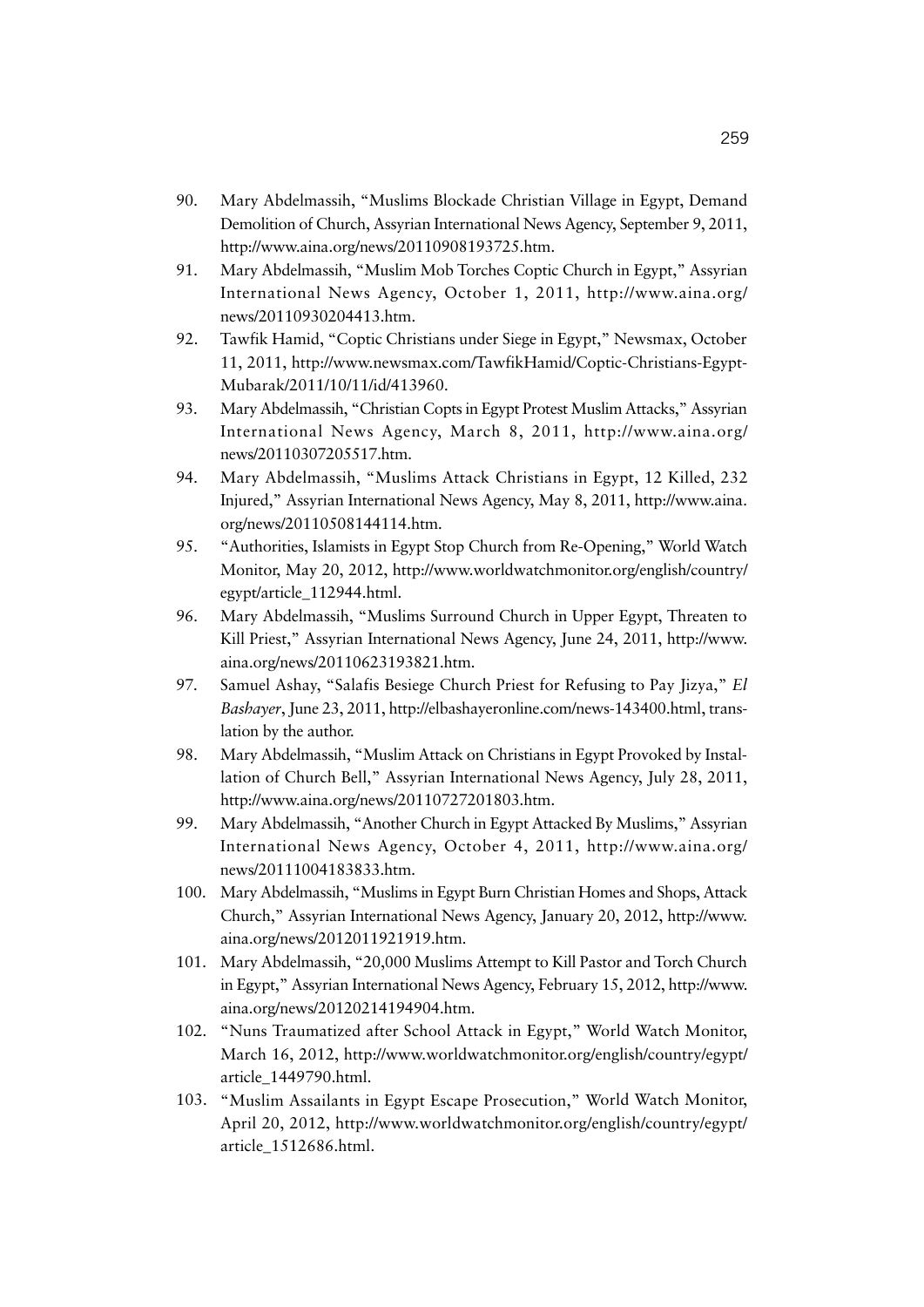- 104. Mary Abdelmassih, "Egyptian Muslims Torch 8 Christian Homes on Rumor of Church Construction," Assyrian International News Agency, June 26, 2011, http://www.aina.org/news/20110625204733.htm.
- 105. Saher Mawgi, "Fi Kinisat Qasr al-Dubara [In the Church of Qasr al-Dubara]," *Al Masry Al Youm*, September 17, 2012, http://today.almasryalyoum.com/ article2.aspx?ArticleID=353549.""
- 106. Mary Abdelmassih, "Muslim Egyptian Lawyer and His Sons Attempt to Demolish Church," Assyrian International News Agency, October 8, 2012, http://www.aina. org/news/20121008001210.htm.
- 107. Raymond Ibrahim, "Egypt: Muslims force Christians out of church during prayer, police advise priest to comply," Raymond Ibrahim: Islam Translated, June 26, 2012, http://www.raymondibrahim.com/from-the-arab-world/egypt-muslimsforce-christians-out-of-church-during-prayer-police-advise-priest-to-comply/.
- 108. Mary Abdelmassih, "Muslims Attack Coptic Christians in Egypt After Mass," Assyrian International News Agency, October 30, 2012, http://www.aina.org/ news/20121029195111.htm.
- 109. "Paying Jizyah is a Sign of Kufr and Disgrace," *Qtafsir*, n.d., http://www.qtafsir. com/index.php?option=com\_content&task=view&id=2566&Itemid=64.
- 110. Youssef, "Church Ransacked in Eastern Algeria," *Maghreb Christians*, February 14, 2012, http://www.maghrebchristians.com/2012/02/14/church-ransacked-ineastern-algeria/.
- 111. Diane Macedo, "Thousands of Christians Displaced in Ethiopia After Muslim Extremists Torch Churches, Homes, Fox News, March 24, 2011, http://www. foxnews.com/world/2011/03/24/thousands-christians-displaced-ethiopia-muslimextremists-torch-churches-homes-2057387870/.
- 112. Joseph DeCaro, "Ethiopia: Muslim Police Join Students in Demolishing Church," *Christian Persecution Info*, December 13, 2011, http://www.christianpersecution. info/index.php?view=11116.
- 113. "Islamic Extremists Beat, Mock Christians," World Watch Monitor, April 12, 2012, http://www.worldwatchmonitor.org/english/country/india/article\_1503416. html.
- 114. "CHURCH TORCHED, CHRISTIANS THREATENED AND ATTACKED IN INDIAN STATE," Barnabas Aid, June 2, 2012, http://barnabasfund.org/US/News/ Archives/Church-torched-Christians-threatened-and-attacked-in-Indian-state.html.
- 115. Nirmala Carvalho, "Indian Kashmir, 'unknown arsonists' set fire to a Catholic church," *AsiaNews*, May 25, 2010, http://www.asianews.it/news-en/Indian-Kashmir,-Muslims-set-fire-to-a-Catholic-church-24848.html.
- 116. Rabia Ali, "Children attacked, church wrecked for disturbing prayers with carols," *The Express Tribune*, January 13, 2012, http://tribune.com.pk/story/320644/ children-attacked-church-wrecked-for-disturbing-prayers-with-carols/.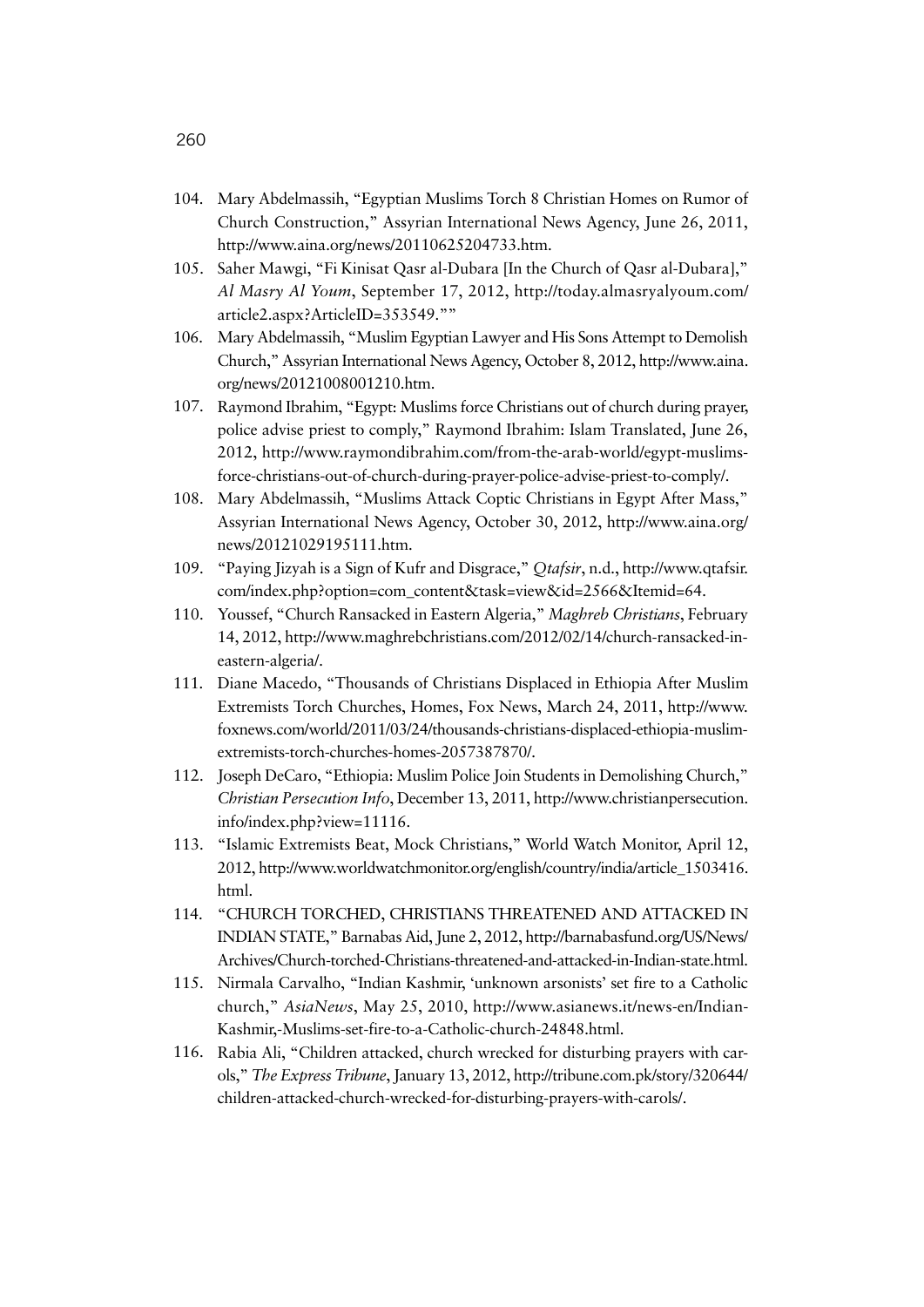- 117. "The church of San Francesco attacked in Karachi: the Franciscans in fear," Agenzia Fides, October 17, 2012, http://www.fides.org/aree/news/newsdet. php?idnews=32451&lan=eng.
- 118. "Faisalabad: Islamic extremists attack Christian community, two faithful injured," *AsiaNews*, February 23, 2012, http://www.asianews.it/news-en/ Faisalabad:-Islamic-extremists-attack-Christian-community,-two-faithfulinjured-24049.html.
- 119. "Two Churches Torched in Indonesia," *Jakarta Globe*, August 3, 2011, http://www.thejakartaglobe.com/home/two-churches-torched-inindonesia/456930.
- 120. Camelia Pasandaran, "Churches Can't Be Built in Streets With Islamic Names: Bogor Mayor," *Jakarta Globe*, August 19, 2011, http://www.thejakartaglobe. com/home/churches-cant-be-built-in-streets-with-islamic-names-bogormayor/460241.
- 121. "Two Christians Slain in Attack Outside Church in Pakistan," World Watch Monitor, March 22, 2011, http://www.worldwatchmonitor.org/english/country/ pakistan/article\_98906.html.
- 122. "Tunisian Associate to Help Minorities: 'Tunisian Orthodox Church Receives Threats from Salafis,'" al-Quds, April 3, 2012, translated by the author in "Tunisia: Muslims Threaten Church, Cover Its Cross with Garbage Bags," Raymond Ibrahim: Islam Translated, April 5, 2012, http://www.raymondibrahim.com/ from-the-arab-world/tunisia-muslims-threaten-church-cover-its-cross-withgarbage-bags/, http://www.alquds.com/news/article/view/id/345557.
- 123. "Further Vandalism of Orthodox Church in Tunis," *Notes on Arab Orthodoxy*, April 7, 2012, http://araborthodoxy.blogspot.com/2012/04/further-vandalismof-orthodox-church-in.html.
- 124. "MUSLIM BID TO TURN CHRISTIAN SITE INTO A MOSQUE IN TUNI-SIA," Barnabas Aid, September 26, 2011, http://barnabasfund.org/US/News/ Archives/Muslim-bid-to-turn-Christian-site-into-a-mosque-in-Tunisia.html.
- 125. "Muslim Extremists Strike at Christians in East African Isles," *Prophecy News Watch*, http://www.prophecynewswatch.com/2012/January17/1761.html.
- 126. Ibid.
- 127. Fumbuka Ng'wanakilala, "Zanzibar Islamists burn churches, riot–police," Reuters, May 27, 2012, http://mobile.reuters.com/article/idUSL5E8GR1HB 20120527?irpc=932.
- 128. "Muslim Extremists Torch Churches in Zanzibar," World Watch Monitor, August 1, 2012, http://www.worldwatchmonitor.org/english/country/tanzania/ article\_115694.html.
- 129. Dan Wooding, "Church Buildings Attacked across Tanzania," ASSIST News Service, October 19, 2012, http://www.assistnews.net/ansarticle.asp? URL=Stories/2012/s12100088.htm.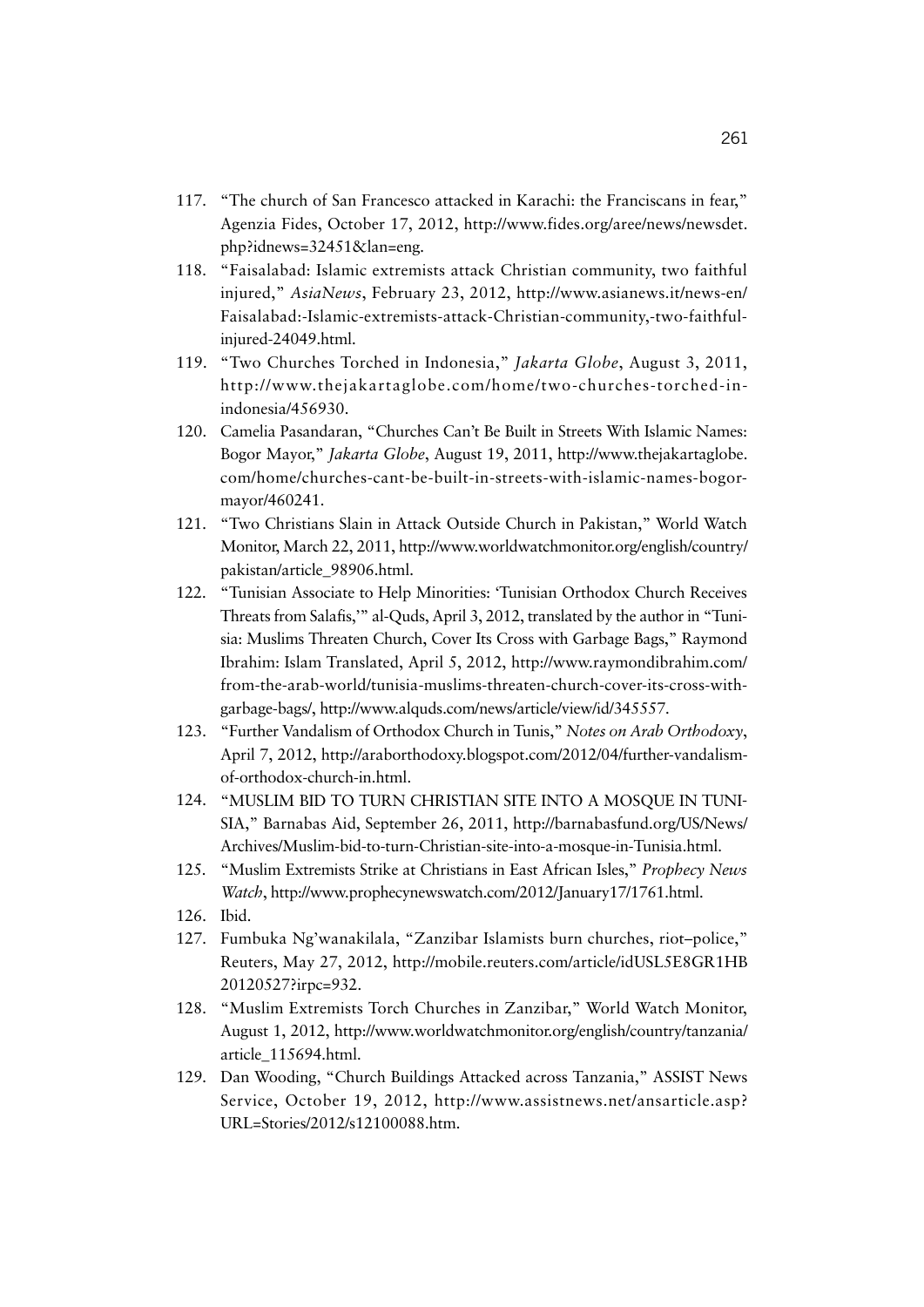- 130. Jeremy Reynalds, "Catholic Priest Seriously Wounded in Zanzibar," ASSIST News Service, December 30, 2012, http://www.assistnews.net/STORIES/2012/ s12120139.htm.
- 131. John Leeland, "Iraqi Forces Storm a Church With Hostages in a Day of Bloodshed," *New York Times*, October 31, 2010, http://www.nytimes.com/2010/11/01/ world/middleeast/01iraq.html?\_r=0.
- 132. Mary Abdelmassih, "Al-Qaeda Militants Warned Egyptian Copts in Baghdad Hostage Incident," Assyrian International News Agency, November 2, 2010, http://www.aina.org/news/20101101212217.htm.
- 133. "Bomb Attack Outside Iraqi Christian Church Wounds 23," *Voice of America,*  August 1, 2011, http://www.voanews.com/content/bomb-attack-outside-iraqichristian-church-wounds-23-126569753/173126.html.
- 134. "Attack against Kirkuk's St Ephraim Syrian Orthodox Church," *AsiaNews*, August 15, 2011, http://www.asianews.it/news-en/Attack-against-Kirkuk's-St-Ephraim-Syrian-Orthodox-Church-22365.html.
- 135. "BOMBED IRAQI CHURCH REOPENS BUT ANTI-CHRISTIAN ATTACKS CONTINUE," Barnabas Aid, March 27, 2012, http://barnabasfund.org/US/News/ Archives/Bombed-Iraqi-church-reopens-but-anti-Christian-attacks-continue.html.
- 136. Ruth Sherlock, "Syria: car bomb kills 10 in Christian quarter of Damascus," *Telegraph*, October 22, 2012, http://www.telegraph.co.uk/news/worldnews/ middleeast/syria/9624753/Syria-car-bomb-kills-10-in-Christian-quarter-of-Damascus.html.
- 137. "Car bomb in front of a Syrian Orthodox church," Agenzia Fides, October 27, 2012, http://www.fides.org/aree/news/newsdet.php?idnews=32532&lan=eng.
- 138. "The historic Evangelical Church of Aleppo destroyed with explosives," Agenzia Fides, November 10, 2012, http://www.fides.org/aree/news/newsdet. php?idnews=32613&lan=eng.
- 139. "Third Attack in New Assyrian Quarter in Aleppo, Scores Injured and Killed, Assyrian International News Agency, November 20, 2012, http://www.aina.org/ news/20121119202104.htm.
- 140. "Libya church blast kills two Egyptians: embassy," France 24, December 30, 2012, http://www.france24.com/en/20121230-libya-church-blast-kills-twoegyptians-embassy; "Gunmen attack church in Libya's Benghazi: state media," Reuters, March 3, 2013, http://www.reuters.com/article/2013/03/03/us-libyachurch-attack-idUSBRE9220F220130303.
- 141. "Church plays down controversial flyer in Akkar," *Daily Star*, July 28, 2012, http://www.dailystar.com.lb/News/Local-News/2012/Jul-28/182372-churchplays-down-controversial-flyer-in-akkar.ashx#axzz224edxfKf.
- 142. Mohammad Zaatari, "Calls for coexistence after Sidon church damaged by gunfire," *Daily Star*, October 1, 2012, http://www.dailystar.com.lb/News/Local-News/2012/ Oct-01/189712-calls-for-coexistence-after-sidon-church-damaged-by-gunfire. ashx#axzz2HKTus0J4.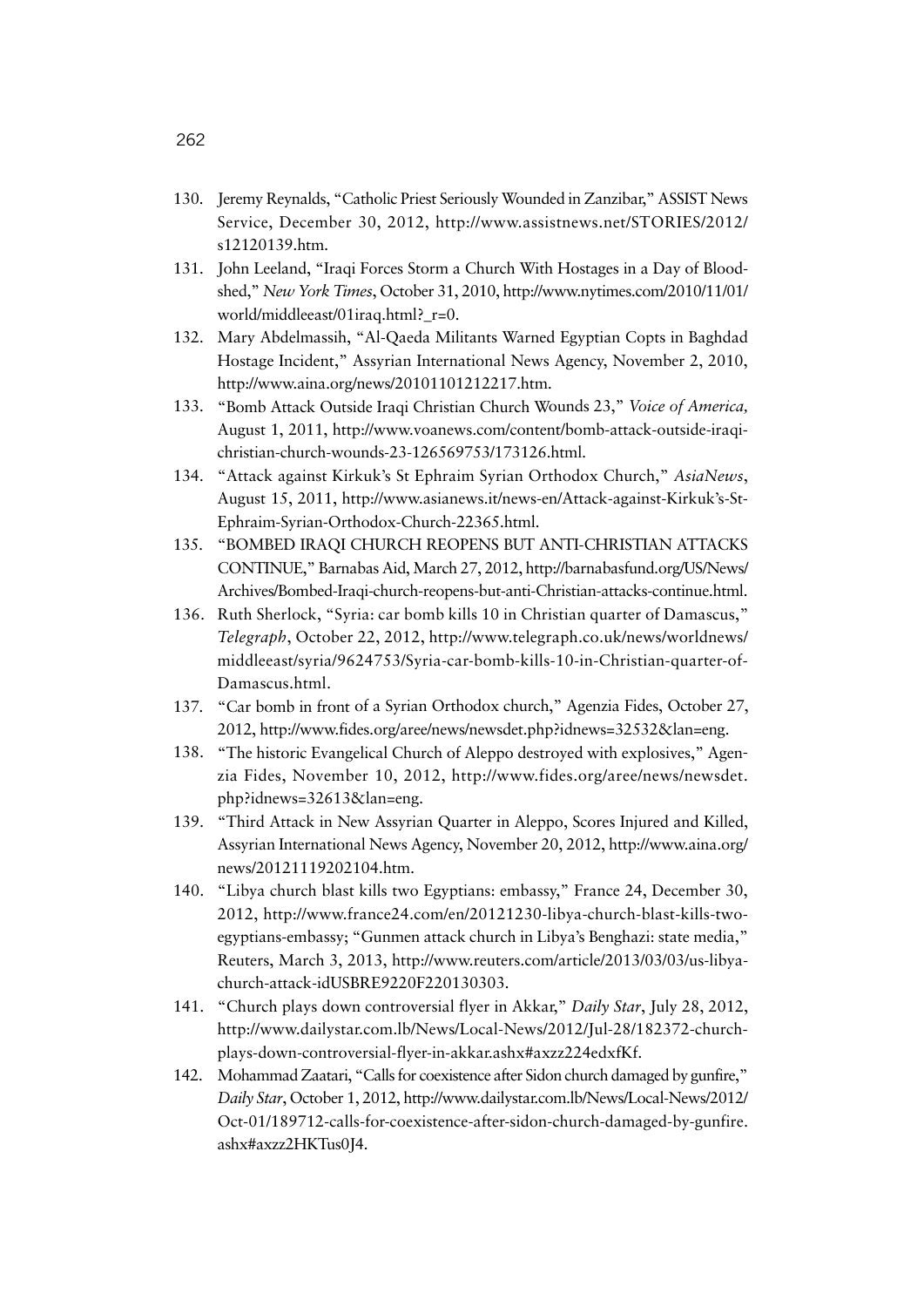- 143. "At least three killed in a suicide attack on church in Indonesia," *AsiaNews*, September 25, 2011, http://www.asianews.it/news-en/At-least-three-killed-in-asuicide-attack-on-church-in-Indonesia-22729.html.
- 144. "Indonesia: Guards had left church before suicide bomber struck despite advance warning of an attack," Jihad Watch, October 1, 2011, http://www.jihadwatch. org/2011/10/indonesia-guards-had-left-church-before-suicide-bomber-struckdespite-advance-warning-of-an-attack.html.
- 145. Mathias Hariyadi, "Java: church attacker, spiritual son of the Islamic leader Baasyr," *AsiaNews*, October 10, 2011, http://www.asianews.it/news-en/Java: church-attacker,-spiritual-son-of-the-Islamic-leader-Baasyr-22864.html.
- 146. Garba Mohammed and Isaac Abrak, "Suicide bombs kill 11 at military church in Nigeria," Reuters, November 25, 2012, http://www.reuters.com/ article/2012/11/25/nigeria-bomb-idUSL5E8MP1SE20121125.
- 147. Because Muslims habitually conflate Christianity with the West, the name "Boko Haram" also suggests that Christianity is forbidden. See "Q&A: Islamic group spreading terror in Nigeria," CNN, January 2, 2012, http://articles.cnn. com/2012-01-02/africa/world\_africa\_boko-haram-nigeria\_1\_boko-haramnigerian-state-president-goodluck-jonathan?\_s=PM:AFRICA.
- 148. "Boko Haram Threatens to Kidnap Christian Women in Nigeria," *Religion Today*, March 12, 2012, http://www.religiontoday.com/blog/boko-haram-kidnapchristian-women-nigeria.html.
- 149. Stoyan Zaimov, "Nigerian Leader Claims Boko Haram to Use Poison in Jihad Against Christians," *Christian Post*, June 20, 2012, http://global.christianpost. com/news/nigerian-christian-leader-claims-boko-haram-to-launch-jihad-withpoisoned-meat-76949/.
- 150. Katherine Weber, "Christian Students Executed by Boko Haram in Nigeria; Believers Pray for 'Change of Heart,'" *Christian Post*, October 3, 2012, http:// global.christianpost.com/news/christian-students-executed-by-boko-haram-innigeria-believers-pray-for-change-of-heart-82646/.
- 151. "Muslim Extremists in Nigeria Kill Christians in Two States," World Watch Monitor, September 27, 2011, http://www.worldwatchmonitor.org/english/ country/nigeria/article\_120948.html; "Nigeria: Killers slit Christian woman's throat," News24, February 24, 2012, http://www.news24.com/Africa/News/ Nigeria-Killers-slit-Christian-womans-throat-20120224.
- 152. "Islamists Bomb Three Churches in Kaduna State, Nigeria," World Watch Monitor, June 17, 2012, http://www.worldwatchmonitor.org/english/country/ nigeria/article\_1604845.html.
- 153. "'We had prior information about Kaduna attacks,'" *The Nation*,June 19, 2012, http://www.thenationonlineng.net/2011/index.php/news-update/50779-we-hadprior-information-about-kaduna-attacks-–-church-leaders.html.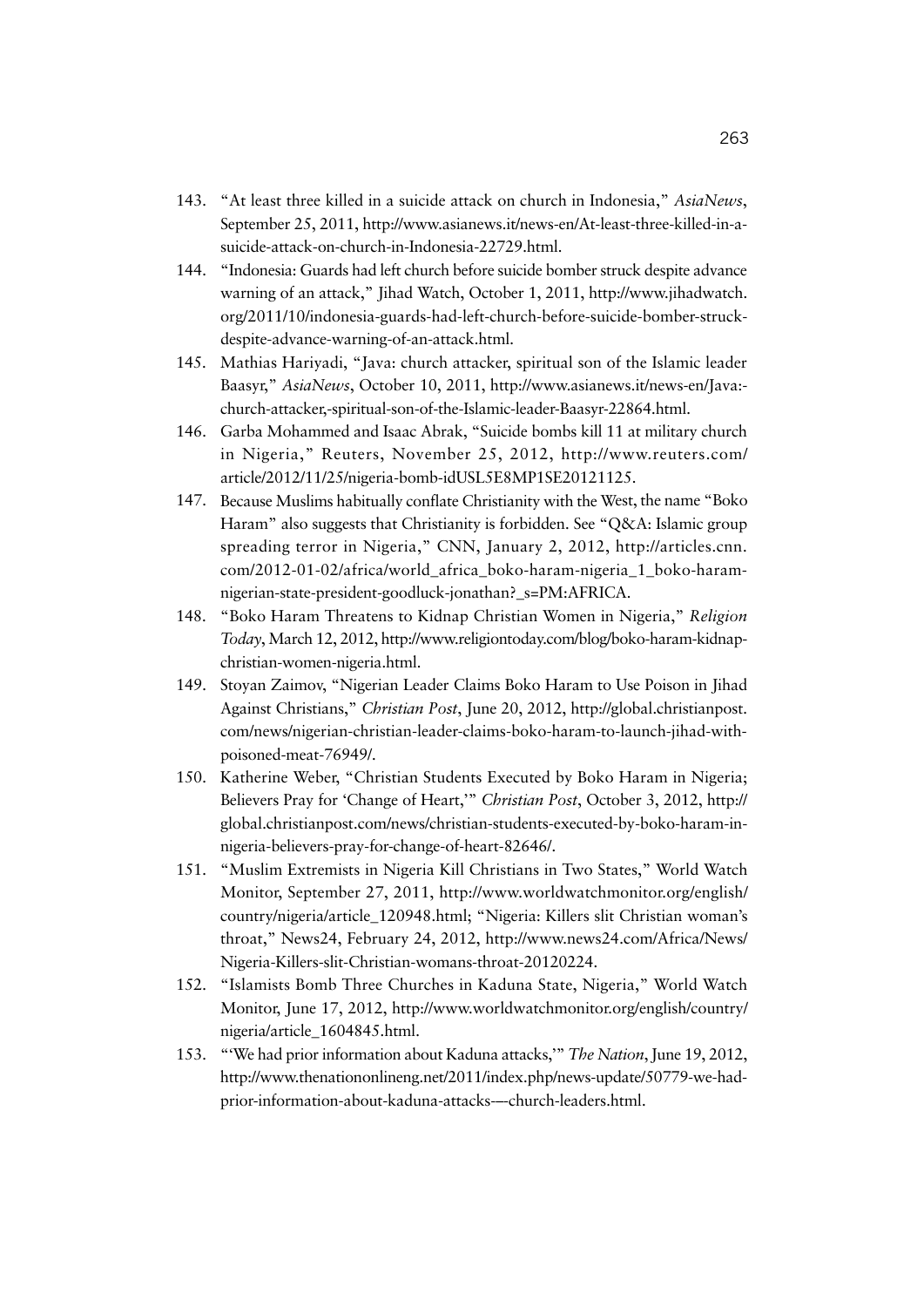- 154. "Muslim Extremists Burn Church Building, Homes," World Watch Monitor, May 16, 2012, http://www.worldwatchmonitor.org/english/country/nigeria/ article\_112697.html.
- 155. "Nigeria Islamic Militants Target Evangelical Church After Deadly Violence," *Christian Persecution Info*, July 18, 2011, http://www.christianpersecution.info/ index.php?view=10685.
- 156. "Two Bombs Explode Near Churches in Jos, Nigeria," World Watch Monitor, August 2, 2012, http://www.worldwatchmonitor.org/english/country/nigeria/ article\_115792.html.
- 157. "Nigeria: 'Youths' torch Catholic church after authorities arrest clerics in Boko Haram crackdown," Jihad Watch, August 11, 2011, http://www.jihadwatch. org/2011/08/nigeria-youths-torch-catholic-church-after-authorities-arrest-clericsbelieved-connected-with-boko-h.html.
- 158. Stefan J. Bos, "BREAKING NEWS: 150 Killed In Attack On Nigeria Churches, Police (UPDATE)," *BosNewsLife*, November 5, 2011, http://www.bosnewslife. com/18906-breaking-news-scores-killed-in-attack-on-nigeria-churches-police.
- 159. "Muslim Extremists Destroy Lives, Church Buildings in Nigeria," World Watch Monitor, December 2, 2012, http://www.worldwatchmonitor.org/english/country/ nigeria/article\_123859.html.
- 160. Aminu Abubakar, "Gunmen kill six at Nigerian church," AFP, January 6, 2012, http://www.google.com/hostednews/afp/article/ALeqM5hPLisbtdNX9nuvKGW FYm3gX7DBXA?docId=CNG.1c4b2808f2ddae15bf4d475cc7f3ee0d.2d1.
- 161. Mike Pflanz, "20 killed as Nigerian gunmen attack Christian mourners," *Telegraph*, January 6, 2012, http://www.telegraph.co.uk/news/worldnews/africaandindianocean/nigeria/8998421/20-killed-as-Nigerian-gunmen-attack-Christian-mourners. html.
- 162. "Seven Christians Killed in Bauchi State," World Watch Monitor, January 24, 2012, http://www.worldwatchmonitor.org/english/country/nigeria/ article\_1363497.html.
- 163. "SUICIDE BOMBER STRIKES NIGERIAN CHURCH DURING SERVICE; THREE KILLED," Barnabas Aid, February 28, 2012, http://barnabasfund.org/US/ News/Archives/Suicide-bomber-strikes-Nigerian-church-duringservice-three-killed.html.
- 164. "Two Churches Targeted in Bomb Attack in Nigeria," World Watch Monitor*,*  February 21, 2012, http://www.worldwatchmonitor.org/english/country/nigeria/ article\_1412585.html.
- 165. Ahmed Saka and Jon Gambrell, "At Least 10 Killed as Suicide Bomber Attacks Catholic Church During Mass," CNS News, March 11, 2012, http://cnsnews. com/news/article/least-10-killed-suicide-bomber-attacks-catholic-church-duringmass.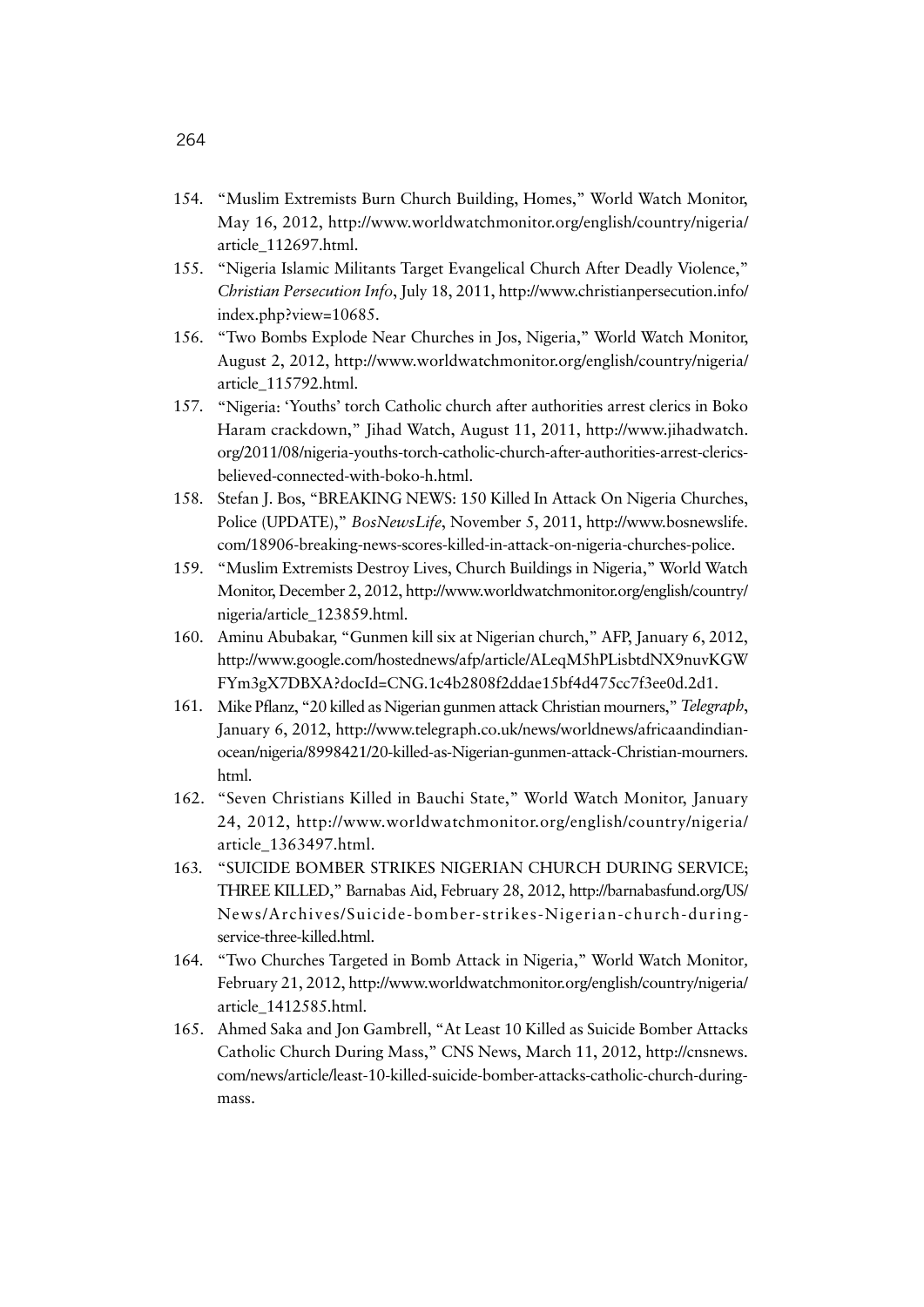- 166. Ibrahim Garba, "At least 16 Nigerian Christians at prayer butchered after Islamists make good on threats," *Jewish World Review*, n.d., http://www. jewishworldreview.com/0412/nigeria\_bombing.php3?printer\_friendly.
- 167. "Bomb Found in Kogi," *Business Day*, August 8, 2012, http://www. businessdayonline.com/NG/index.php/news/latest/42502-bomb-found-in-kogi.
- 168. "Nigerian church tries to move on after massacre," World Watch Monitor, September 9, 2012, http://www.worldwatchmonitor.org/english/country/nigeria/ article\_1790773.html.
- 169. Emeka Mamah and Suzan Edeh, "ACF, Bauchi condemn suicide bombing at St. John's Catholic Church," *Vanguard*, September 25, 2012, http://www. vanguardngr.com/2012/09/acf-bauchi-condemn-suicide-bombing-at-st-johnscatholic-church/.
- 170. Jon Gambrell, "Suicide Bomber hits north Nigeria Catholic church," *Guardian*, October 28, 2012, http://www.guardian.co.uk/world/feedarticle/10503765.
- 171. Paul Jongas and Stefan J. Bos, "BREAKING NEWS: Nigeria Militants Attack Church And Other Targets; Dozens Killed," *BosNewsLife*, October 21, 2012, http://www.bosnewslife.com/24230-breaking-news-nigeria-militants-attackchurch-and-other-targets-dozens-killed.
- 172. Robert Spencer, "Nigeria: Muslims bomb church, ambush churchgoers, murder fourteen Christians," Jihad Watch, November 25, 2012, http://www.jihadwatch. org/2012/11/nigeria-muslims-bomb-church-ambush-churchgoers-murder-fourteenchristians.html.
- 173. "10 Killed, four churches burned in Nigeria," World Watch Monitor, December 6, 2012, http://www.worldwatchmonitor.org/english/country/nigeria/ article\_1951963.html.
- 174. Fredrick Nzwili, "Frustrated by lack of protection, Kenyan churches sue government," *Christian Science Monitor,* August 29, 2012, http://www.csmonitor.com/ World/Africa/2012/0829/Frustrated-by-lack-of-protection-Kenyan-churches-suegovernment.
- 175. "Nairobi church stands strong after grenade kills boy, injures others," World Watch Monitor, October 11, 2012, http://www.worldwatchmonitor.org/english/ country/kenya/article\_1851907.html.
- 176. Ibid.
- 177. "TWO CHRISTIANS KILLED IN GRENADE ATTACK ON OPEN-AIR MEET-ING IN KENYA," Barnabas Aid, April 12, 2012, http://barnabasfund.org/US/ News/Archives/Two-Christians-killed-in-grenade-attack-on-open-air-meeting-in-Kenya.html.
- 178. "Grenade Attack on Church in Kenya Kills One," World Watch Monitor, April 30, 2012, http://www.worldwatchmonitor.org/english/country/kenya/ article\_1522556.html.
- 179. Elizabeth Kendal, "Kenya: church bombings and al-Shabaab," ASSIST News Service*,* July 3, 2012, http://www.assistnews.net/STORIES/2012/s12070019.htm.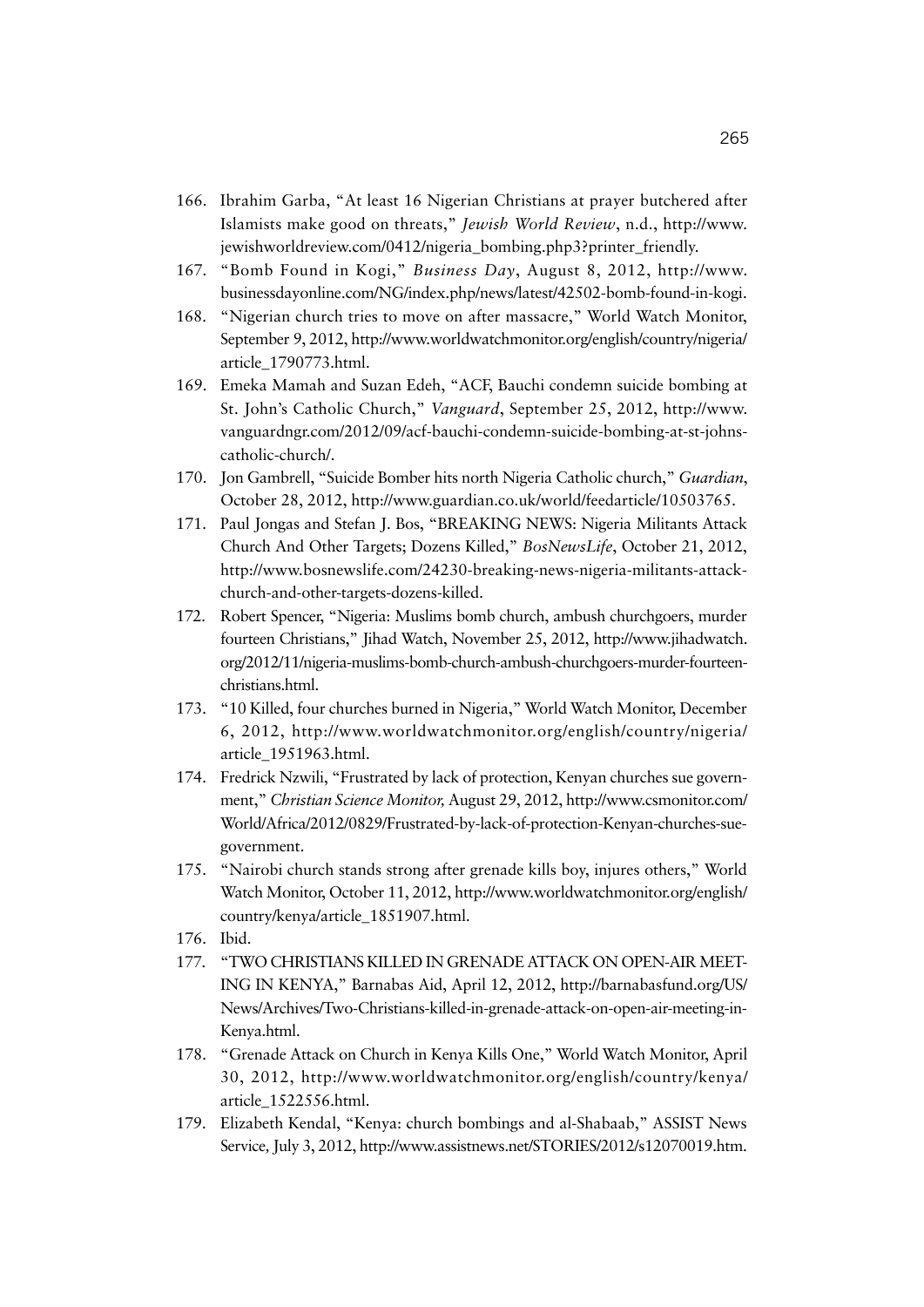- 180. Dan Wooding, "Church Attacked, Looted by Armed Mob in Kenya," ASSIST News Service, August 19, 2012, http://www.assistnews.net/STORIES/2012/s12080138. htm.
- 181. Ibid.
- 182. Joseph DeCaro, "Somalia Militants Use 'Ex-Christians' To Bomb Kenya Churches; Pastor Killed (Update)," *BosNewsLife*, November 4, 2012, http:// www.bosnewslife.com/24517-somalia-militants-use-ex-christians-to-bombkenya-churches.
- 183. David Littman, "The U.N. Finds Slavery in the Sudan," *Middle East Quarterly*  3, no. 3 (1996), http://www.meforum.org/319/the-un-finds-slavery-in-the-sudan.
- 184. "Church Faces Increasing Hostility in Sudan," World Watch Monitor, October 24, 2012, http://www.worldwatchmonitor.org/english/country/sudan/ article\_122259.html.
- 185. "Officials in Sudan Threaten to Raze Three Church Buildings," World Watch Monitor, October 12, 2012, http://www.worldwatchmonitor.org/english/country/ sudan/article\_121869.html.
- 186. "Muslim Extremists in Sudan Threaten to target Christians," World Watch Monitor, September 13, 2012, http://www.worldwatchmonitor.org/english/ country/sudan/article\_120231.html.
- 187. "Bible School, Church Buildings Attacked in Sudan," World Watch Monitor, April 26, 2012, http://www.worldwatchmonitor.org/english/country/sudan/ article\_1519092.html.
- 188. "Sudan's Aerial Bombing Aims at Churches in Nuba Mountains," World Watch Monitor, March 30, 2012, http://www.worldwatchmonitor.org/english/country/ sudan/article\_1489959.html.
- 189. "Strife in Sudan stretches into several regions," *Baptist Press*, May 18, 2012, http://www.bpnews.net/printerfriendly.asp?ID=37859.
- 190. "Sudanese Authorities Demolish Two Church Buildings," World Watch Monitor, June 28, 2012, http://www.worldwatchmonitor.org/english/country/sudan/ article\_1616882.html.
- 191. "Profanation of chapel even in the naval base of Toulon," *Novo Press*, December 10, 2012, http://fr.novopress.info/127890/profanation-de-chapelle-memedans-la-base-navale-de-toulon/.
- 192. "Tags musulmans sur lTéglise de Chassieu : la mairie tente déétouffer léaffaire ... ," *Rebeyne*!, September 24, 2012, http://www.lyonlemelhor.org/2012/09/tagsmusulmans-sur-leglise-de-chassieux-la-mairie-tente-detouffer-laffaire/, translation by the author.
- 193. "Muslims Stone Catholic Festival-Goers in France," *Islam versus Europe*, October 29, 2011, http://islamversuseurope.blogspot.com/2011/10/muslims-stonecatholic-festival-goers.html.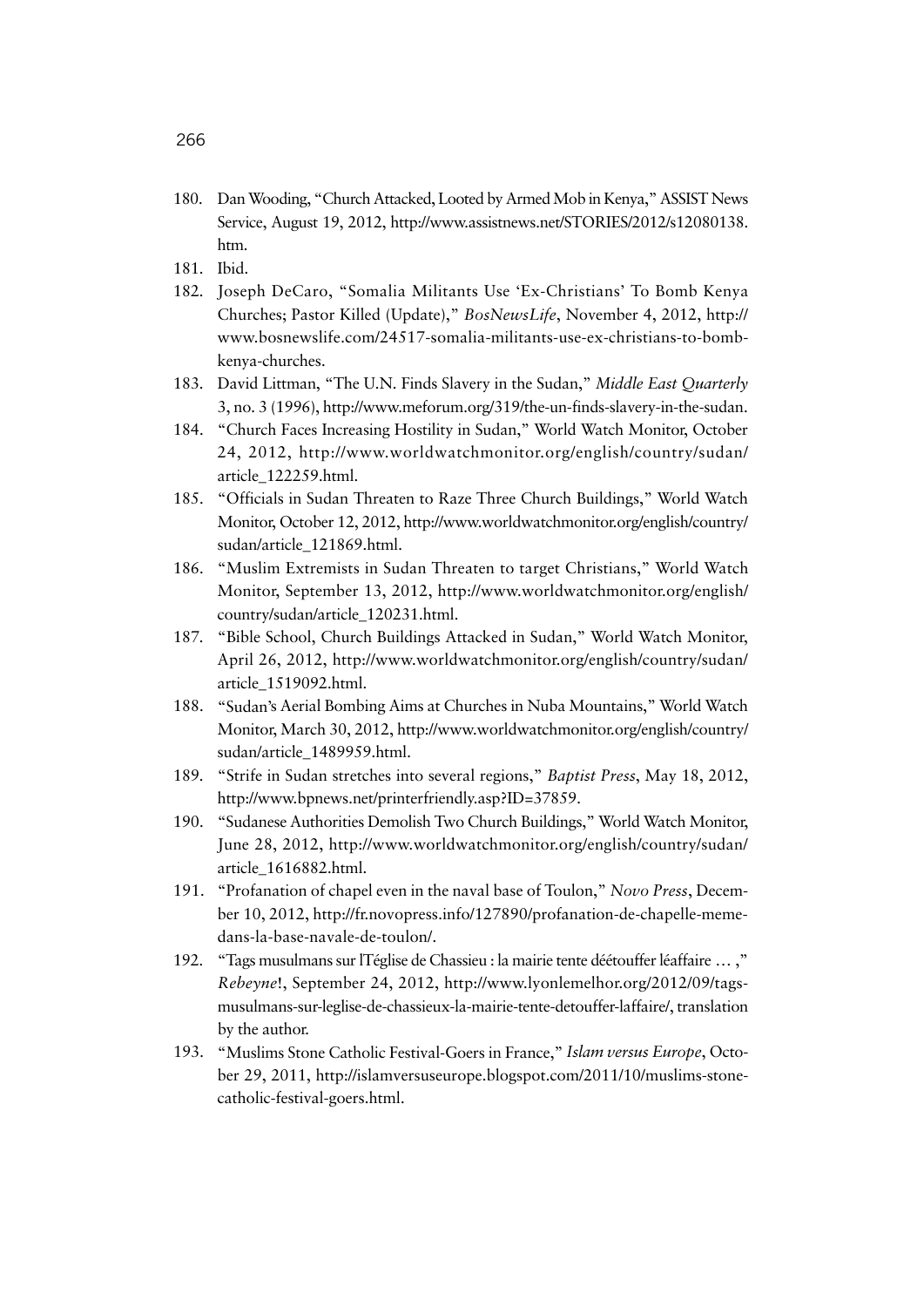- 194. "France: Muslims stone Christians in church during Mass," Jihad Watch, May 27, 2012, http://www.jihadwatch.org/2012/05/france-muslims-stone-christiansin-church-during-mass.html.
- 195. Daniel Hamiche, "A mass interrupted by the 'young' in Dijon," *L'observatoire de la Christianophobie*, September 20, 2012, http://www.christianophobie.fr/breves/ une-messe-interrompue-par-des-jeunes-a-dijon?.
- 196. Boris Grdanoski and Konstantin Testorides, " Macedonian Orthodox Church Set Alight," CNS News, January 31, 2012, www.cnsnews.com/node/508092.
- 197. "Welcome to the new Catalonia: A Moroccan attacks a Catholic church at Anglès," *Vlad Tepes*, September 26, 2012, http://vladtepesblog.com/?p=53611.
- 198. Pam Douglas, "Molotov cocktail thrown through church window," *Brampton Guardian*, October 26, 2012, http://www.bramptonguardian.com/news/ article/1525339—molotov-cocktail-thrown-through-church-window.
- 199. Ye'or, *The Decline of Eastern Christianity*, 85.
- 200. Ibid., 105.
- 201. Of course, the frequency of such attacks is much less than attacks on churches, in proportion to the much smaller numbers of monasteries compared to churches in the Islamic world.
- 202. "The Automatic Assault Weapon Attack on the Monks of the Abu Fana Monastery," Coptic Assembly of America, n.d., http://www.copticassembly.org/ showart.php?main\_id=1146, translated by the author at Raymond Ibrahim, "Land Dispute or Jihad?," Raymond Ibrahim: Islam Translated, June 30, 2008, http://www.raymondibrahim.com/muslim-persecution-of-christians/land-disputeor-jihad/.
- 203. Mary Abdelmassih, "Egyptian Armed Forces Fire At Christian Monasteries, 19 Injured," Assyrian International News Agency, February 24, 2011, http://www. aina.org/news/20110223210634.htm. Mary Abdelmassih, op. cit., 218.
- 204. Ibid.
- 205. Dan Wooding, "Egyptian Coptic Church Accused of 'Stockpiling Weapons,'" *Christian News Today*, http://www.christiannewstoday.com/Christian\_News\_ Report\_258.html#.
- 206. Robert Spencer, "Bremer: Arms 'stocked in mosques,'" Jihad Watch, April 27, 2004, http://www.jihadwatch.org/2004/04/bremer-arms-stocked-in-mosques. html.
- 207. "Muslim Brotherhood Statement on Latest Abbassiya Events, Atrocities and Arrests," Ikhwan Web, May 5, 2012, http://www.ikhwanweb.com/article. php?id=29960.
- 208. VOR, "Syria: Armed Attack On Catholic Monastery," *Eurasia Review*, February 26, 2012, http://www.eurasiareview.com/26022012-syria-armed-attack-oncatholic-monastery/.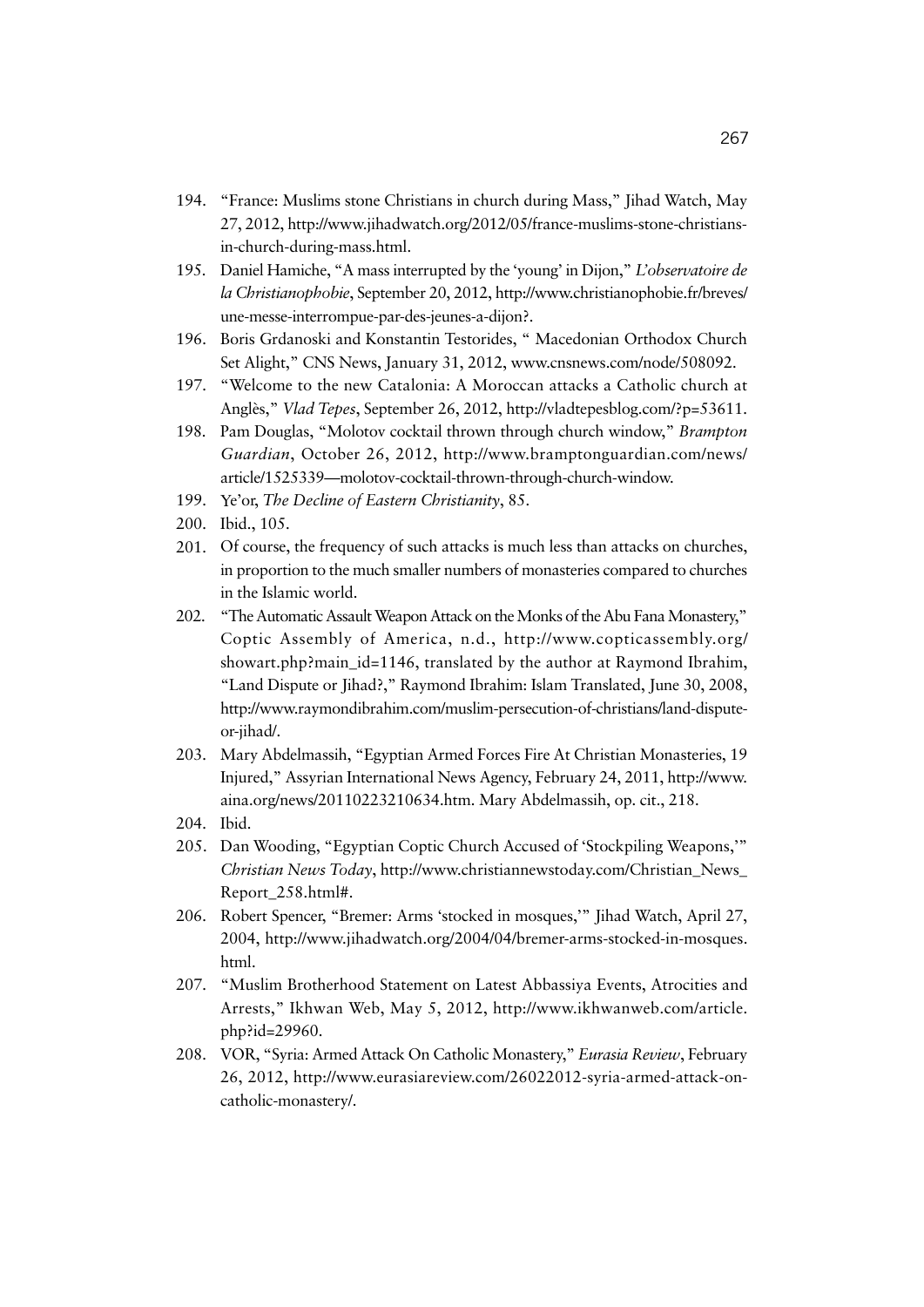- 209. "Syria: christian monastery assaulted north of Damascus," *ANSAmed*, August 6, 2012, ohttp://www.ansamed.info/ansamed/en/news/sections/ generalnews/2012/08/06/Syria-christian-monastery-assaulted-north-Damascus\_7303597.html.
- 210. "Turkey: Oldest Christian monastery at risk," *ANSAmed*, July 12, 2012, http:// www.ansamed.info/ansamed/en/news/sections/generalnews/2012/07/12/Turkey-Oldest-Christian-monastery-risk\_7176199.html.
- 211. Raymond Ibrahim, "Calls to Destroy Egypt's Great Pyramids Begin," FrontPage Magazine, July 11, 2012, http://frontpagemag.com/2012/raymond-ibrahim/ muslim-brotherhood-destroy-the-pyramids/.
- 212. Sidney H. Griffith, *The Church in the Shadow of the Mosque: Christians and Muslims in the World of Islam* (Princeton: Princeton University Press, 2008), 14.
- 213. Sir William Muir, *The Life of Mahomet* (London: Smith, Elder & Co., 1878), 208, footnote 1.
- 214. Sahih al-Bukhari, *The Book of the Stories of the Prophets*. 4:60:3448.
- 215. Abu Ismael al-Azdi, translation by the author, *Futuh al-Sham* (Calcutta: Baptist Mission Press, 1854), 103.
- 216. Adel Guindy, *Hikayat al-Ihtilal*, translation by the author, "Stories of the Occupation: Correcting Misunderstandings," (Cairo: Middle East Freedom Forum, 2009), 88.
- 217. David Nicolle, *Romano-Byzantine Armies: 4*th*–9*th *Centuries* (Oxford: Osprey Publishing, 1992), 12.
- 218. Chris Stephen, "British war graves in Libya desecrated by Islamist militants," *Guardian*, March 3, 2012, http://www.guardian.co.uk/world/2012/mar/04/libyawar-graves-desecrated.
- 219. Raymond Ibrahim, "Egypt's Jihad Organizations Call for Christian Genocide," Raymond Ibrahim: Islam Translated, August 14, 2012, http://www.raymondibrahim. com/from-the-arab-world/egypts-jihad-organizations-call-for-christian-genocide/.
- 220. "Copts United Exposes through Formal Sources Aswan Governor's False Claims Concerning Church of Maranib," Copts United, n.d., http://www.copts-united. com/Arabic2011/PrintPage.php?A=44523.
- 221. Raymond Ibrahim, "Tunisia: Muslims Threaten Church, Cover Its Cross with Garbage Bags," Raymond Ibrahim: Islam Translated, April 5, 2012, http://www. raymondibrahim.com/from-the-arab-world/tunisia-muslims-threaten-churchcover-its-cross-with-garbage-bags/.
- 222. "Tunisia–The Russian school and Christian cemetery of Montplaisir attacked," *Business News, May 4, 2012, http://www.businessnews.com.tn/Tunisie-Â--*Lécole-russe-et-le-cimetià re-chrétien-de-Montplaisir-attaquÃ ©s,520,30347,3.
- 223. Michael Ireland, "Historical Christian Cemetery in Iran turned into Residential Area," ASSIST News Service, February 21, 2012, http://www.assistnews.net/ STORIES/2012/s12020093.htm.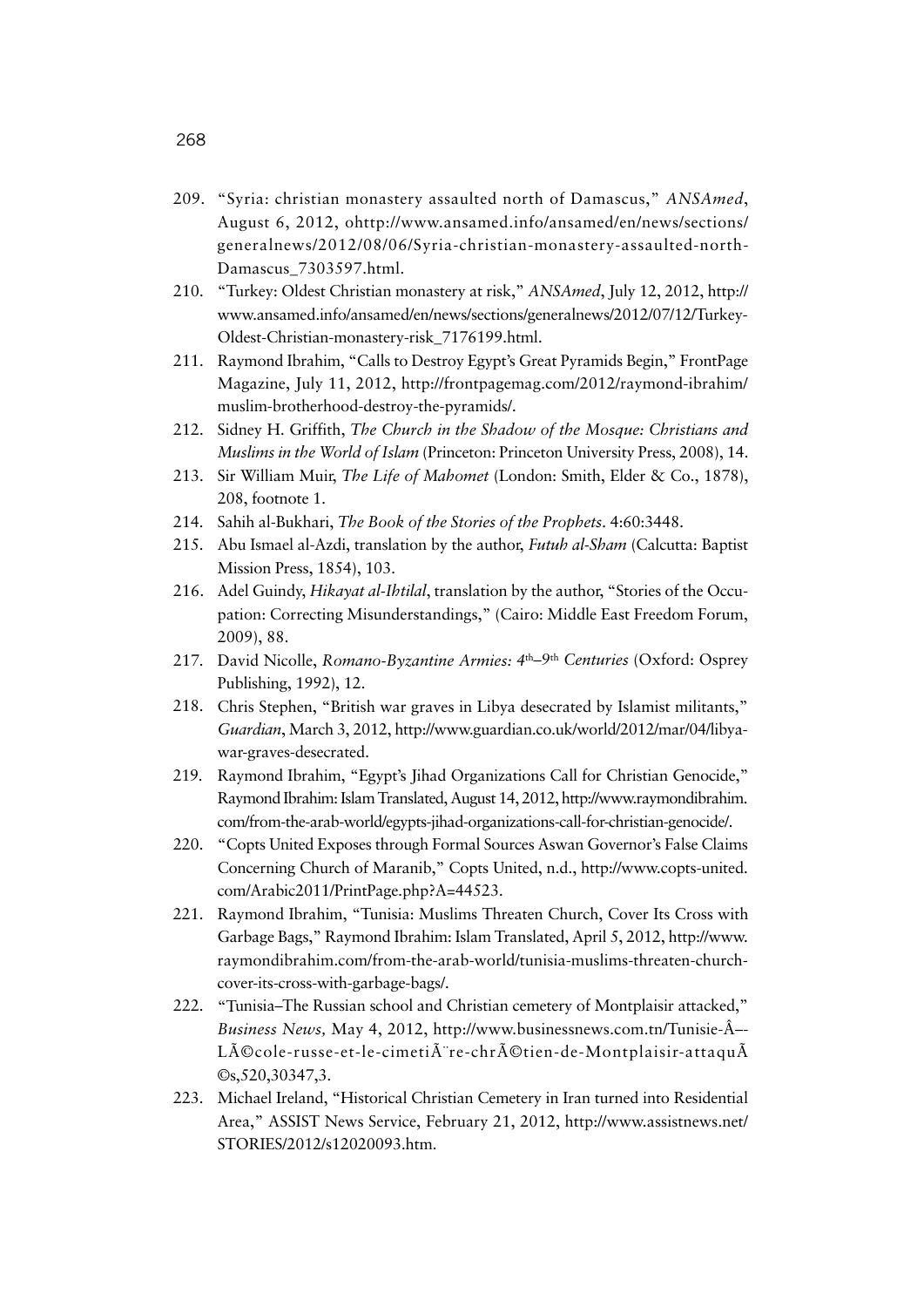- 224. Stephen, "British war graves in Libya desecrated."
- 225. "More than 160 graves desecrated in two Catholic cemeteries, bronze crosses stolen," Agenzia Fides, October 12, 2012, http://www.fides.org/aree/news/ newsdet.php?idnews=32414&lan=eng.
- 226. Mary Abdelmassih, "Coptic Christian Student Murdered By Classmates for Wearing a Cross," Assyrian International News Agency, October 30, 2011, http:// www.aina.org/news/20111030133621.htm.
- 227. Gary Lane, "Ex-Muslim Boy Clings to Faith Despite Beatings," CBN News, February 9, 2012, http://www.cbn.com/cbnnews/world/2012/February/Ex-Muslim-Boy-Clings-to-Faith-Despite-Beatings-/.
- 228. Raymond Ibrahim, "The Strange—and Tragic—Case of Nagla Imam," Raymond Ibrahim: Islam Translated, July 15, 2010, http://www.raymondibrahim. com/muslim-persecution-of-christians/the-strange-and-tragic-case-of-naglaimam/.
- 229. Marisol Seibold, "Egypt: Off-duty Muslim police officer boards train, shoots Christians, killing 71-year-old man," Jihad Watch, January 11, 2011, http://www. jihadwatch.org/2011/01/egypt-off-duty-muslim-police-officer-boards-trainshoots-christians-killing-71-year-old-man.html.
- 230. Myles Collier, "Abductions and Forced Conversions of Christian Coptic Women in Egypt Dramatically Increase," *Christian Post*, July 19, 2012, http://global. christianpost.com/news/abductions-and-forced-conversions-of-christian-copticwomen-in-egypt-dramatically-increase-78562/.
- 231. Laura Cox, "'They wanted to hang me . . . they thought it would be an insult to Islam if I lived': New beginning in Texas for Pakistani Christian woman who suffered savage acid attack by Muslim man who thought she was a traitor," *Daily Mail,* July 12, 2012, http://www.dailymail.co.uk/news/article-2172338/Theywanted-hang—thought-insult-Islam-I-lived-New-life-Pakistani-Christianwoman-suffered-savage-acid-attack-Muslim-man-thought-traitor.html.
- 232. "Muslims Force Expat Christian Teacher to Flee Maldives," World Watch Monitor, October 5, 2012, http://www.worldwatchmonitor.org/english/ country/23845/26545.
- 233. Tim Hinchliffe, "Saudi Arabia arrests Colombian soccer player over religious tattoos," *Colombia Reports*, October 11, 2011, http://colombiareports.com/ colombia-news/sports/19579-colombian-footballer-arrested-in-saudiarabia-over-religious-tattoos.html.
- 234. Mathias Hariyadi, "Indonesian Red Cross does not give in to Islamist, cross remains in logo," *AsiaNews*, February 27, 2012, http://www.asianews.it/news-en/ Indonesian-Red-Cross-does-not-give-in-to-Islamist,-cross-remains-inlogo-24085.html.
- 235. Tobias Stern Johansen, "Kristen præst flygter fra chikane i Vollsmose," *Kristeligt Dagblad,* January 12, 2011, http://www.kristeligt-dagblad.dk/ artikel/402789:Danmark—Kristen-praest-flygter-fra-chikane-i-Vollsmose; Jihad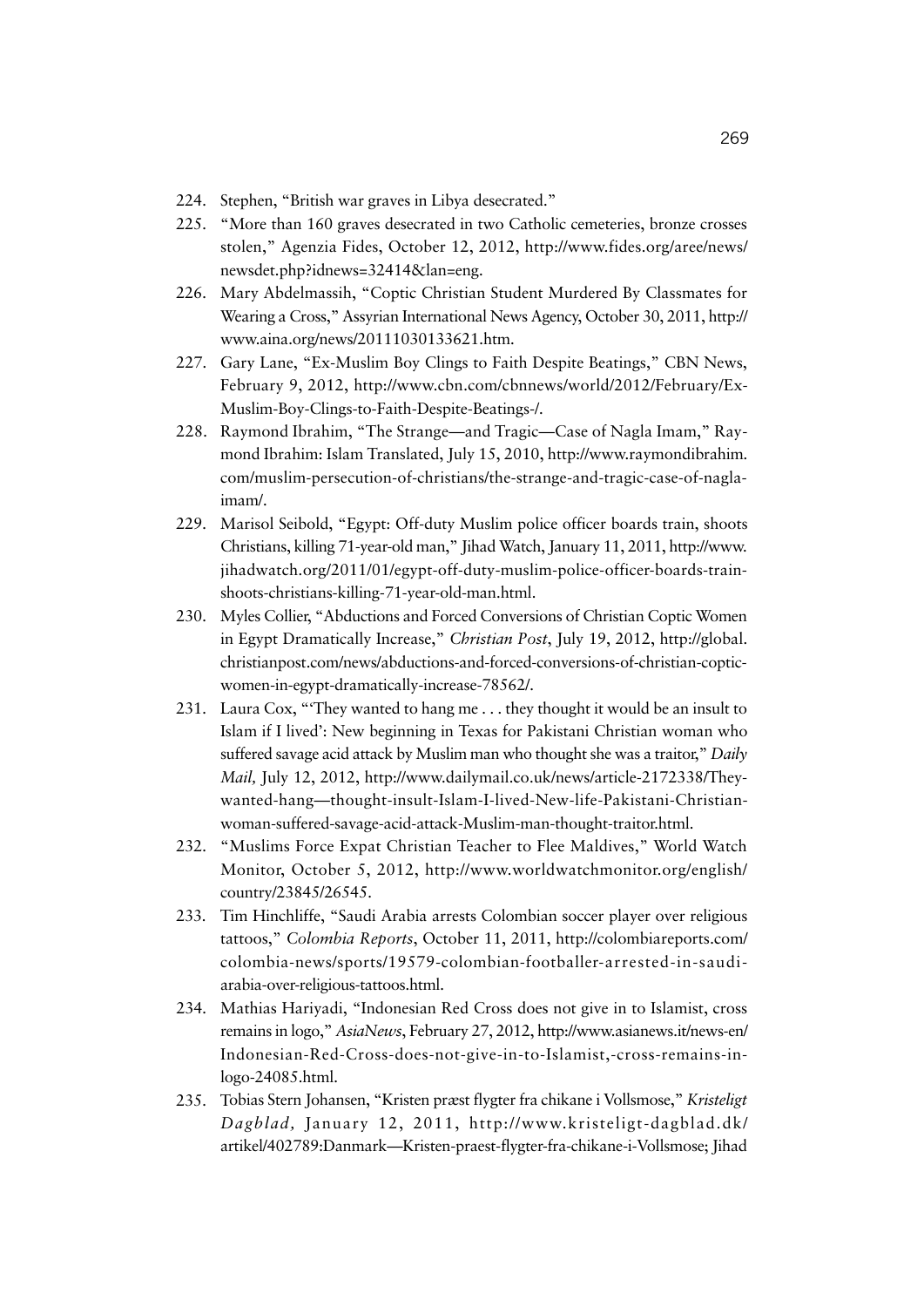Watch translation available online at http://www.jihadwatch.org/2012/01/moremuslim-racism-against-danes.html, translation by the author.

- 236. Ulises Sánchez-Flor, "El escudo del Madrid, sin la cruz en Oriente Medio," *Marca*, March 30, 2012, http://www.marca.com/2012/03/30/futbol/equipos/real\_ madrid/1333103798.html?a=ad5704e8324c4dab41fc92192b49db03&t= 1356804374, translation by the author.
- 237. "Swiss makes Muslims cross over billboard ads," *The Local*, October 16, 2012, http://www.thelocal.ch/page/view/swiss-makes-muslims-cross-over-billboardads#.UONbEYnjnUO.
- 238. Todd Starnes, "Do Crosses at Catholic University Violate 'Human Rights' of Muslims?," Fox News, October 26, 2011, http://radio.foxnews.com/toddstarnes/ top-stories/muslims-want-catholic-school-to-provide-room-without-crosses.html.
- 239. Mark Durie, "Islam's Tradition of Breaking the Cross," Gatestone Institute, March 9, 2012, http://www.gatestoneinstitute.org/2920/islam-traditionbreaking-cross.

## PART THREE: ISLAM'S WAR ON CHRISTIAN FREEDOM

- 1. Michael Bonner, *Jihad in Islamic History* (Princeton: Princeton University Press, 2006), 11.
- 2. Felisa Neuringer Klubes, "Obituary: Majid Khadduri, Founder of SAIS Middle East Studies Program, Dies," *Johns Hopkins University Gazette*, February 5, 2007, http://www.jhu.edu/~gazette/2007/05feb07/05obit.html. The quotations of Khadduri are from Majid Khadduri, *War and Peace in the Law of Islam* (Baltimore: Johns Hopkins Press, 1955), 149-152.
- 3. Samuel M. Zwemer, *The Law of Apostasy in Islam: Answering the Question Why There are So Few Moslem Converts, and Giving Examples of Their Moral Courage and Martyrdom* (London: Marshall Brothers, 1916), 50–51, 123.
- 4. "Kyrgyz Christians Face Tighter Restrictions on Religious Freedom," *Persecution*, December 25, 2012, http://www.persecution.org/2012/12/25/kyrgyz-christiansface-tighter-restrictions-on-religious-freedom/.
- 5. "Girl in Uganda Loses Use of Legs after Leaving Islam for Christ," World Watch Monitor, August 11, 2012, http://www.worldwatchmonitor.org/english/country/ uganda/article\_116148.html.
- 6. "Ugandan Girl Tortured for Christ Regaining Use of Legs," World Watch Monitor, January 17, 2012, http://www.worldwatchmonitor.org/english/country/ uganda/article\_1351832.html.
- 7. "Afghan clerics demand co[n]vert be killed," *USA Today,* March 23, 2006, http:// usatoday30.usatoday.com/news/world/2006-03-23-afghan-convert\_x.htm.
- 8. "Fatwa no. 14231," *Islam QA,* n.d., http://www.islam-qa.com/en/ref/14231/ Crucify.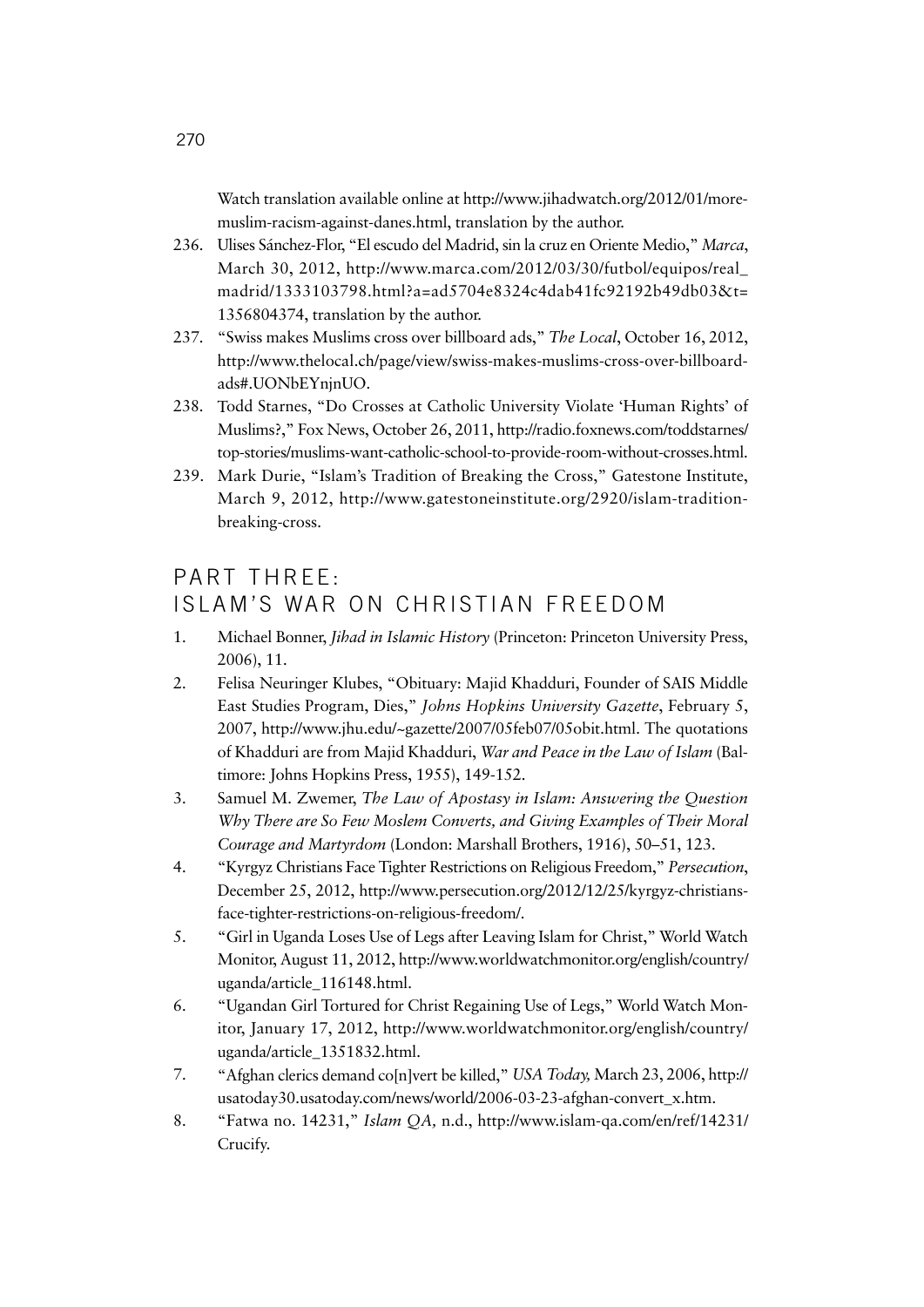- 9. "Ruling for Blasphemy in Islam," *Islamic Voice,* April 2006, http://www. islamicvoice.com/April2006/QuestionHour-DrZakirNaik/.
- 10. "Qur'an, Hadith and Scholars: Muhammad the Mass Murderer," *WikiIslam,*  n.d., http://wikiislam.net/wiki/Qur%27an, Hadith\_and\_Scholars:Muhammad the\_Mass\_Murderer#Murder\_of\_.60Asma.27\_Bint\_Marwan.
- 11. Sahih Bukhari "Military Expeditions led by the Prophet (pbuh) (Al-Maahazi)," *Center for Muslim-Jewish Engagement* (at the University of Southern California), vol. 5, book 59, no. 369, http://www.usc.edu/org/cmje/religious-texts/hadith/ bukhari/059-sbt.php#005.059.369.
- 12. "Shaykhul-Islam Ibn Taymiyyah on the necessity of killing whoever curses the Prophet, Peace and Blessings be upon him," *Islamic Emirate*, n.d., http:// islamicemirate.com/Books/Ibn%20Taymiyyah%20on%20Killing%20 Whoever%20Curses%20the%20Prophet.pdf.
- 13. "Fatwa no. 34725," *Islam QA,* n.d., http://www.islamqa.com/en/ref/34725/ defamation%20of%20the%20prophet.
- 14. Ibn Qayyim, *Ahkam Ahl al-Dhimma* (Beirut: Dar Al-Kotob Al-Ilmiyah, 2002), vol. 2, 14, translation by the author.
- 15. Frank M. Rega, *St. Francis of Assisi and the Conversion of Muslims* (Rockford: Tan Books and Publishers, 2007), 90.
- 16. Ahmed Nazeer, "Custom seize two men carrying books about Christianity," *Minivan News*, September 30, 2012, http://minivannews.com/society/customseize-two-men-carrying-books-about-christianity-44580.
- 17. Frank M. Rega, *St. Francis of Assisi and the Conversion of Muslims* (Rockford: Tan Books and Publishers, 2007), 60-75.
- 18. Sidney H. Griffith, *The Church in the Shadow of the Mosque: Christians and Muslims in the World of Islam* (Princeton: Princeton University Press, 2008), 99.
- 19. Raymond Ibrahim, "Islam's Public Enemy #1," National Review Online, March 25, 2008, http://www.nationalreview.com/articles/223965/islams-publicenemy-1/raymond-ibrahim; Raymond Ibrahim, "Zakaria Botros: Islam's Scourge Returns," FrontPage Magazine, July 8, 2011, http://frontpagemag.com/2011/ raymond-ibrahim/zakaria-botros-islam%E2%80%99s-scourge-returns/.
- 20. See Stuart Robinson, *Defying Death: Zakaria Botros, Apostle to Islam* (Australia: City Harvest, 2007).
- 21. Raymond Ibrahim, "How Taqiyya Alters Islam's Rules of War," *Middle East Quarterly*, XVII, no. 1 (2010), 3-13, http://www.meforum.org/2538/taqiyyaislam-rules-of-war.
- 22. Sami Mukaram, *At-Taqiyya fi* '*l-Islam* [*Deceit in Islam*] (London: Mu'assisat at-Turath ad-Druzi, 2004), translation by the author.
- 23. Mukaram, *Deceit in Islam*, 24, 21-43.
- 24. Carl Brockelmann, *History of the Islamic Peoples* (London: Routledge and Kegan Paul, 1948), 45; Philip Khuri Hitti, ed., *The Origins of the Islamic State* (New York: AMS Press, 1968), 143.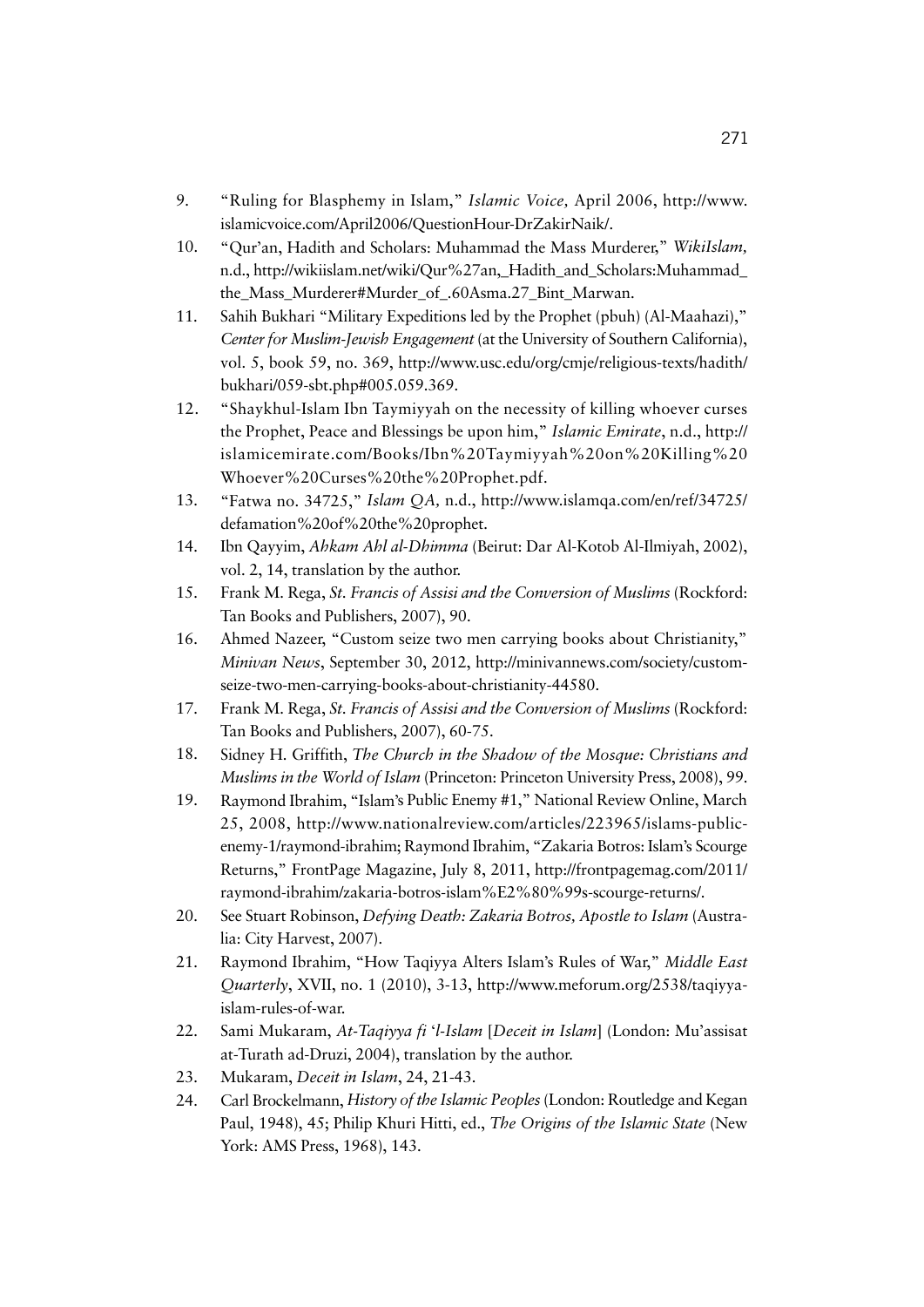- 25. "Court Rules Against Convert," World Watch Monitor, January 31, 2008, http:// www.worldwatchmonitor.org/english/country/egypt/2008/newsarticle\_5209. html/.
- 26. European Council for Fatwa and Research, "The apostate is killed in order to protect the religion and the community," *Translating Jihad,* March 20, 2011, http://www.translatingjihad.com/2011/03/european-council-for-fatwa-andresearch\_20.html.
- 27. Mary Abdelmassih, "Controversy Flares Over Number Of Christians In Egypt," Assyrian International News Agency, October 9, 2012, http://www.aina.org/ news/20121008192956.htm.
- 28. Zwemer, *The Law of Apostasy in Islam*, 25.
- 29. Stefan J. Bos, "NEWS ALERT: Nigeria Militants Kill Children Of Christian Convert, Missionaries Say," *BosNewsLife*, November 23, 2011, http://www. bosnewslife.com/19199-news-alert-nigeria-militants-kill-children-of-christianconvert.
- 30. As with all things of history, the lack of documentation, especially for entire epochs and regions, particularly before the modern era, poses a difficulty for historians seeking to ascertain exact details.
- 31. Nomikos Michael Vaporis, ed., *Witnesses for Christ: Orthodox Christian Neomartyrs of the Ottoman Period 1437-1860* (Crestwood: St. Vladimir's Seminary Press, 2000), 15.
- 32. Ibid., 9, 34.
- 33. Sidney H. Griffith, *The Church in the Shadow of the Mosque: Christians and Muslims in the World of Islam* (Princeton: Princeton University Press, 2008), 149-151.
- 34. Adrian Fortescue, *The Lesser Eastern Churches* (New York: AMS Press, 1972), 247.
- 35. Asad Kharal, "Christianity to Islam, and back: 60-year-old woman disgraced for reconversion," *International Herald Tribune*, March 10, 2012, http://tribune. com.pk/story/348036/christianity-to-islam-and-back-60-year-old-womandisgraced-for-reconversion/.
- 36. Rana Tanveer, "'No compulsion in religion': 'One should be able to choose their religion,'" *International Herald Tribune*, July 26, 2012, http://tribune.com.pk/ story/413084/no-compulsion-in-religion-one-should-be-able-to-choose-theirreligion/.
- 37. "Algerian Christian Sentenced Beyond Prosecutor's Request," World Watch Monitor, May 30, 2012, http://www.worldwatchmonitor.org/english/ country/13314/article\_113189.html.
- 38. "Acid Attack on Pastor Highlights Growing Religious Intolerance in Uganda," Barnabas Aid, January 25, 2012, http://barnabasfund.org/UK/News/Archives/ Acid-attack-on-pastor-highlights-growing-religious-intolerance-in-Uganda.html; author interview with Umar Mulinde.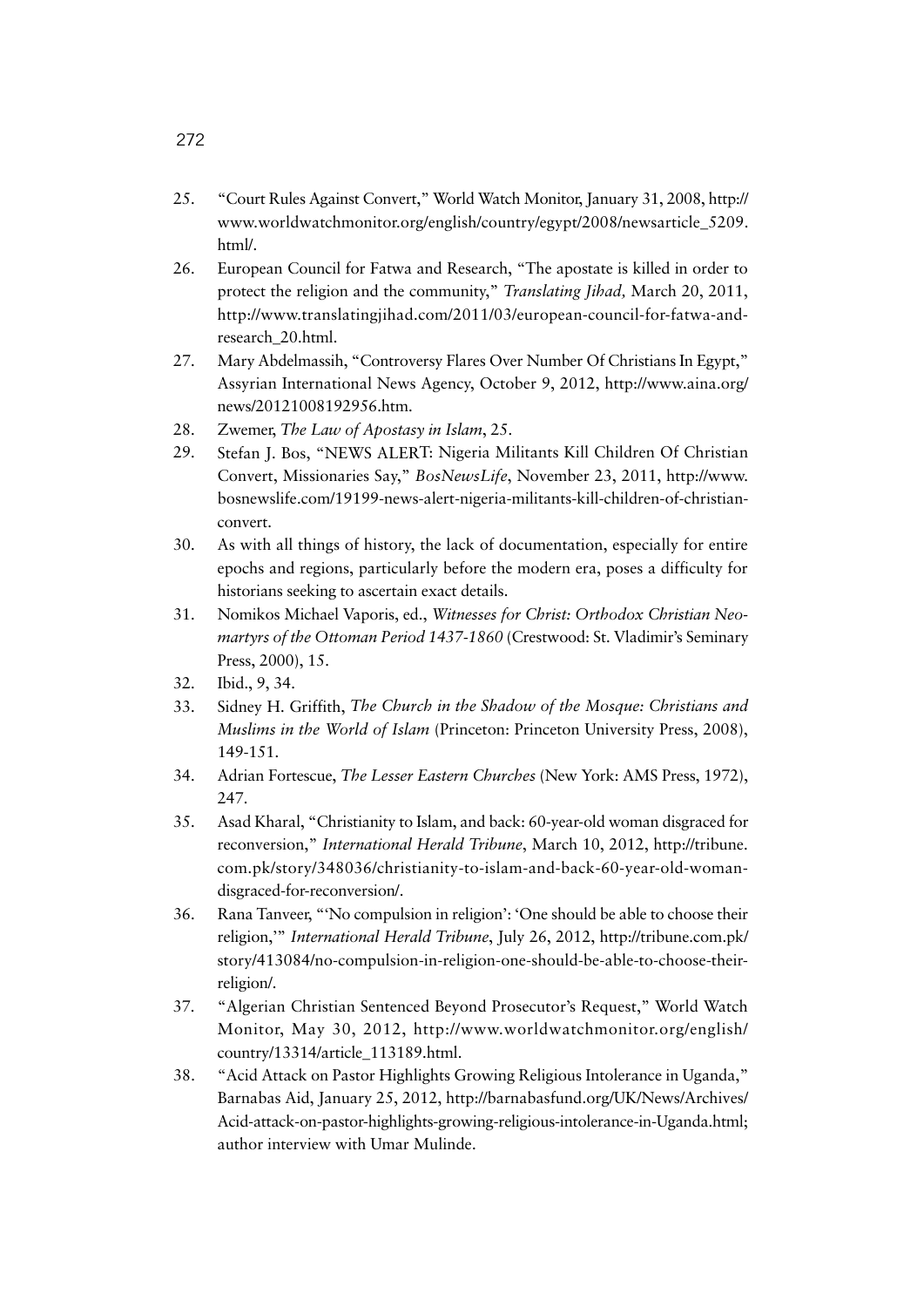- 39. "Execution of Iranian Pastor Temporarily Delayed," CBN News, October 25, 2010, http://www.cbn.com/cbnnews/world/2010/October/Execution-of-Iranian-Pastor-Temporarily-Delayed/; "Full Story of Youcef Nadarkhani," Present Truth Ministries, n.d., http://presenttruthmn.com/the-ministry/youcef-nadarkhani/.
- 40. Raymond Ibrahim, "Islam's Predictability: Apostasy, Execution, and Lies," Raymond Ibraham: Islam Translated, October 6, 2011, http://www. raymondibrahim.com/muslim-persecution-of-christians/islamspredictability-apostasy-execution-and-lies/; "State Media Reports Iranian Pastor Facing Execution for Rape, Not Religion," Fox News, October 1, 2011, http:// www.foxnews.com/world/2011/10/01/state-media-reports-iranian-pastor-facingexecution-for-rape-not-religion/?test=latestnews; Katerina Nikolas, "Iran says no execution order for apostate Youssef Nadarkhani," Digital Journal, October 5, 2011, http://www.foxnews.com/world/2011/10/01/state-media-reportsiranian-pastor-facing-execution-for-rape-not-religion/?test=latestnews; "Iran pastor won't face death penalty for apostasy: official," Hosted News (AFP), October 2, 2011, http://www.google.com/hostednews/afp/article/ALeqM5jLno1h\_o5lTAgFTrDIWaMC0lCmyg?docId=CNG.ef9852b3bf30a3a9a6e5 f826fa351e18.341.
- 41. "Unofficial Translation of Pastor Youcef Nadakhani's Verdict," *Worthy News*, July 18, 2011, http://www.worthynews.com/10672-unofficial-translation-ofpastor-youcef-nadakhanis-death-sentence.
- 42. Stoyan Zaimov, "Youcef Nadarkhani Re-Arrested by Iranian Authorities on Christmas Day," *Christian Post,* December 26, 2012, http://global.christianpost. com/news/youcef-nadarkhani-re-arrested-by-iranian-authorities-on-christmasday-87239/.
- 43. Paul Marshall, "Apostates from Islam," *Weekly Standard,* April 10, 2006, http://www. weeklystandard.com/Content/Public/Articles/000/000/012/059fpgrn.asp.
- 44. "Six-Year Jail Sentence For Iranian Church Leader Upheld," Barnabas Aid, July 9, 2012, http://barnabasfund.org/US/News/Archives/Six-year-jail-sentence-for-Iranian-church-leader-upheld.html.
- 45. Stefan J. Bos, "Iran Pastors Mistreated In Prison, Activists Say," *BosNewsLife,*  February 1, 2012, http://www.bosnewslife.com/20292-iran-pastors-mistreatedin-prison-activists-say.
- 46. Dan Wooding, "Iranian Christian convert sentenced to two years in prison," ASSIST News Service, January 29, 2012, http://www.assistnews.net/ STORIES/2012/s12010160.htm.
- 47. "Status of five Christian converts in Shiraz Unknown," *Mohabat News*, June 17, 2012, http://mohabatnews.com/index.php?option=com\_content&view=article& id=4779:status-of-five-christian-converts-in-shiraz-unknown&catid=36:iranianchristians&Itemid=279.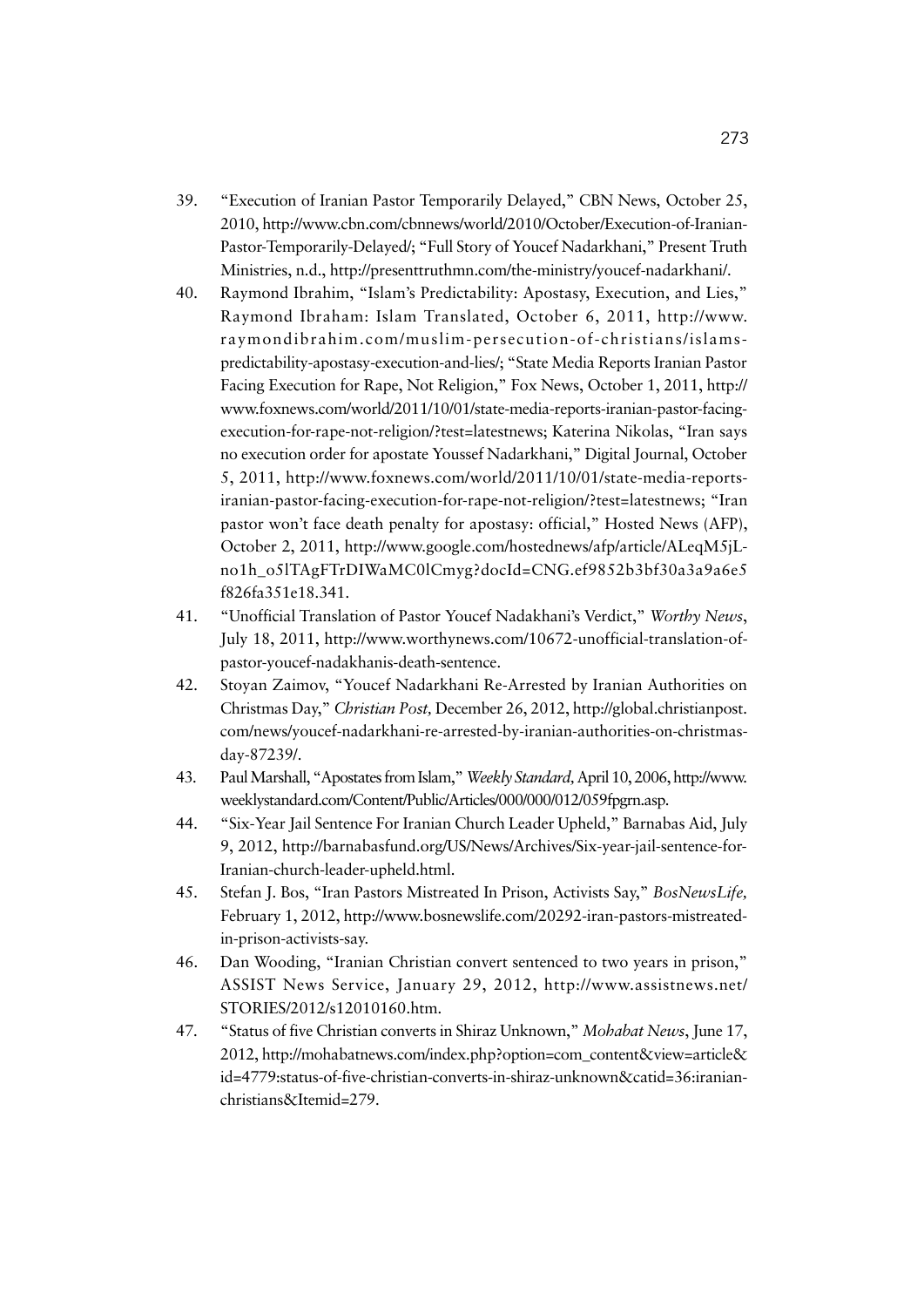- 48. Michael Ireland, "Iranian Family asks who killed their newly-converted activist daughter?," ASSIST News Service, June 23, 2012, http://www.assistnews.net/ STORIES/2012/s12060119.htm.
- 49. "Authorities Raid House Church in Shiraz," World Watch Monitor, February 10, 2012, http://www.worldwatchmonitor.org/english/country/iran/ article\_1395833.html
- 50. "Iran Detains Dozen Christians In Major City," *BosNewsLife*, March 17, 2012, http://www.bosnewslife.com/20805-iran-detains-dozen-christians-in-major-city.
- 51. Marshall Ramsey II, "Muslim Convert To Christianity Missing After Arrest," *Worthy News*, October 28, 2011, http://www.worthynews.com/11048-muslimconvert-to-christianity-missing-after-arrest.
- 52. Jeremy Reynalds, "'Unsubstantiated Charges' Raised against Five Imprisoned Christians," ASSIST News Service, August 4, 2012, http://www.assistnews.net/ STORIES/2012/s12080027.htm.
- 53. Stefan J. Bos, "Iran Launching Massive Arrests Of Evangelicals," *BosNewsLife,*  October 13, 2012, http://www.bosnewslife.com/24042-breaking-news-iranlaunching-massive-arrests-of-evangelicals.
- 54. "Somali Mother of Four Slaughtered for her Faith," World Watch Monitor, January 17, 2012, http://www.worldwatchmonitor.org/english/ country/somalia/31290.
- 55. "Muslims Behead Four Christian Orphanage Workers in Somalia," Assyrian International News Agency, August 11, 2009, http://www.aina.org/ news/20090811144715.htm.
- 56. "Islamic Extremists Behead Another Convert," World Watch Monitor, February 8, 2012, http://www.worldwatchmonitor.org/english/country/somalia/ article\_1390864.html.
- 57. "Somali Convert to Christianity Kidnapped, Beheaded," World Watch Monitor, September 12, 2012, http://www.worldwatchmonitor.org/english/country/ somalia/article\_120184.html
- 58. "New Christian Convert from Islam Murdered," World Watch Monitor, April 20, 2012,http://www.worldwatchmonitor.org/english/country/somalia/ article\_111281.html.
- 59. "Somali Convert from Islam Whipped in Public," World Watch Monitor, January 10, 2012, http://www.worldwatchmonitor.org/english/country/somalia/ article\_1342445.html.
- 60. Wasul Chemosi, Somali Christians Fear Militant Islam at Home and Abroad," *Persecution*, September 7, 2012, http://www.persecution.org/2012/09/07/somalichristians-fear-militant-islam-at-home-and-abroad/.
- 61. "Islamists in Somalia Behead Two Sons of Christian Leader," World Watch Monitor, July 1, 2012, http://www.worldwatchmonitor.org/english/country/ somalia/4482.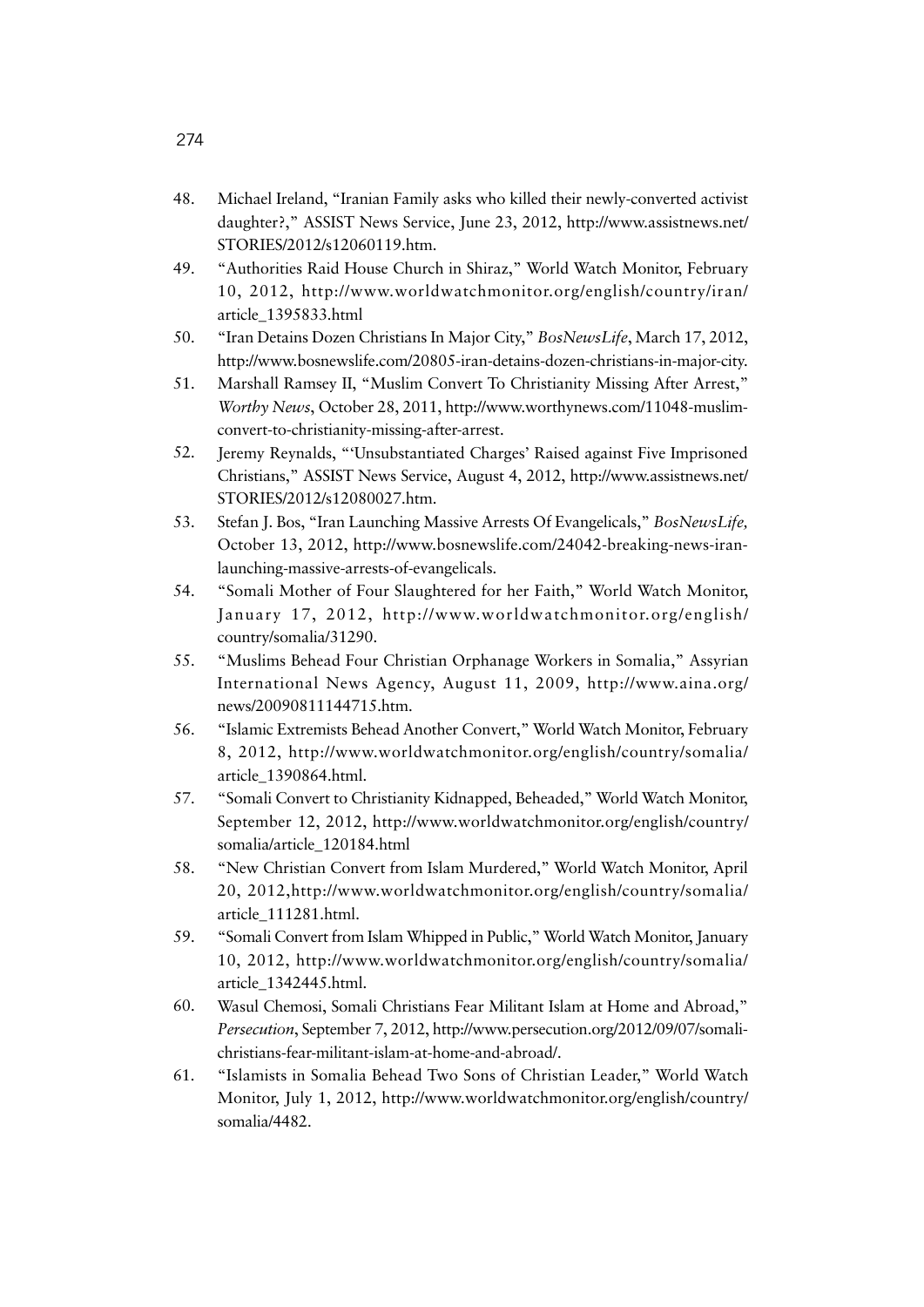- 62. "ISLAMISTS ARREST A MUSLIM FATHER AFTER HIS SONGS CON-VERT TO CHRISTIANITY," *Persecution*, January 25, 2012, http://www. persecution.org/2012/01/25/isamists-arrest-a-muslim-father-after-his-sonsconvert-to-christianity.
- 63. "Muslim Publics Divided on Hamas and Hezbollah," *Pew Research Center*, December 2, 2010, http://www.pewglobal.org/files/2010/12/Pew-Global-Attitudes-Muslim-Report-FINAL-December-2-2010.pdf.
- 64. Edward William Lane, *Manners and Customs of the Modern Egyptians*(London: J. M. Dent and Sons, 1908), 111.
- 65. "Security Police Torture Christian Convert Woman," World Watch Monitor, July 18, 2012, http://www.worldwatchmonitor.org/english/country/egypt/2007/ newsarticle\_4952.html.
- 66. "Convert Flees Potential Dangers in Syria," World Watch Monitor, April 21, 2012, http://www.worldwatchmonitor.org/english/country/egypt/article\_111398. html; see also, "Egyptian Court Denies ID Change," Arab Vision, n.d., http:// www.arabvision.org/content/egyptian-court-denies-id-change.
- 67. "Life on Hold for Egyptian Christian Arrested for his Faith," World Watch Monitor, December 16, 2012, http://www.worldwatchmonitor.org/english/ country/egypt/29755/.
- 68. Arabic homemade video, uploaded by Tarek TV, July 7, 2010, http://www. youtube.com/watch?feature=player\_embedded&v=n\_6SJXlWzLE.
- 69. I heard all this directly from Nagla when she called live on an Arabic talk-show on which I was being interviewed ("I Was a Prisoner," Tarek TV); see Raymond Ibrahim, "The Strange—and Tragic—Case of Nagla Imam," Raymond Ibrahim: Islam Translated, July 15, 2010, http://www.raymondibrahim.com/muslimpersecution-of-christians/the-strange-and-tragic-case-of-nagla-imam/.
- 70. Raymond Ibrahim, "Salafi Leader: No Freedom in Islam; Apostates Must Be Persecuted," Raymond Ibrahim: Islam Translated, June 1, 2012, http://www. raymondibrahim.com/islam/alafi-leader-no-freedom-in-islam-apostates-mustbe-persecuted/.
- 71. Paul Marshall, "Away in a Manger," National Review Online, December 23, 2010, http://www.nationalreview.com/articles/255861/away-manger-paulmarshall#.
- 72. Katherine T. Phan, "Watchdog: Said Musa Released from Afghan Prison, No Longer on Death Row," *Christian Post*, February 24, 2011, http://www. christianpost.com/news/watchdog-said-musa-released-from-afghan-prisonno-longer-on-death-row-49156/.
- 73. Maria Gomes, "Ex imam convert to Catholicism almost killed," *AsiaNews,* May 3, 2012, http://www.asianews.it/news-en/Ex-imam-convert-to-Catholicismalmost-killed-24414.html.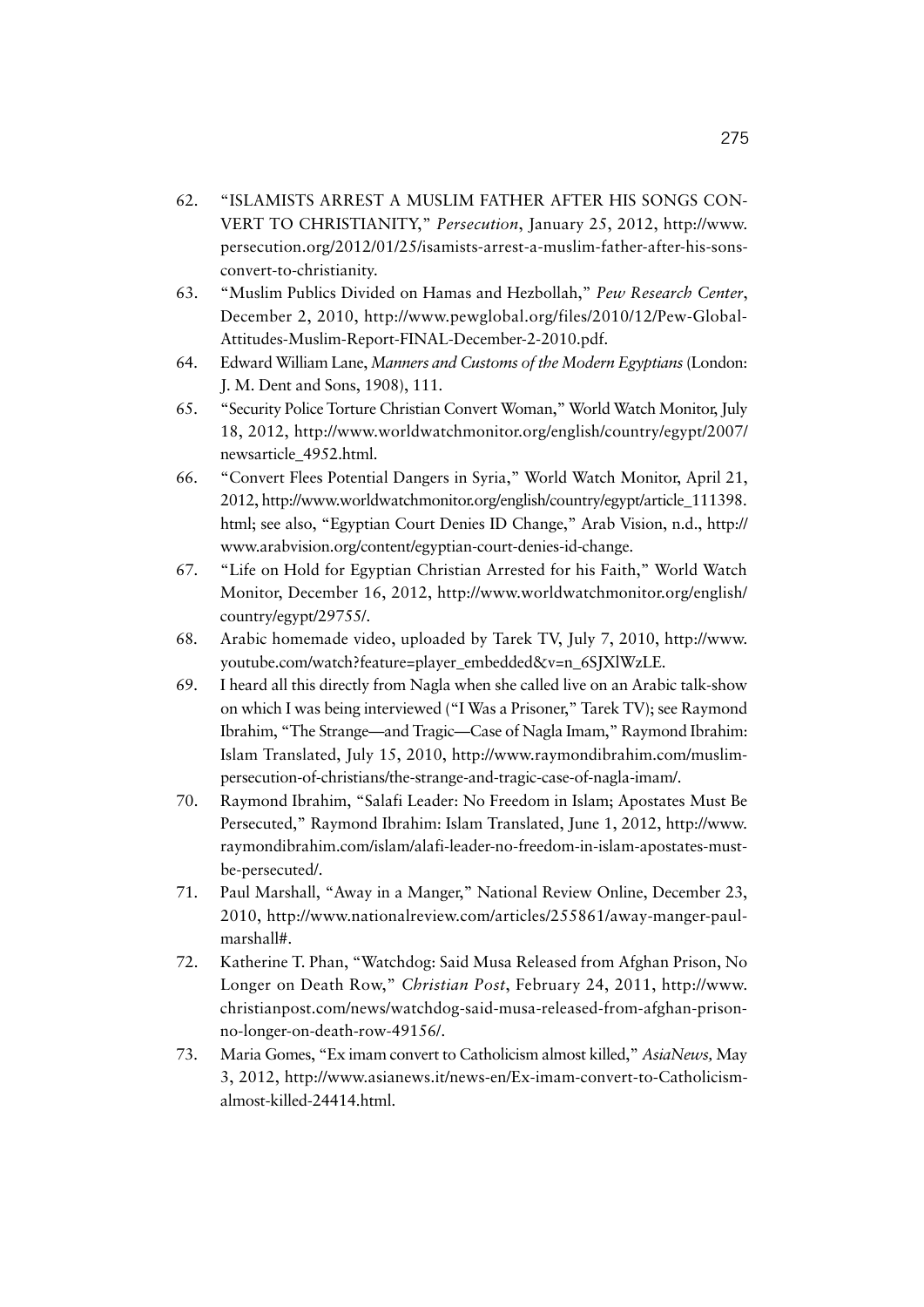- 74. Joseph DeCaro, "Christian Deaths Climb in Eritrean Prisons," *Worthy News*, August 10, 2011, http://www.worthynews.com/10862-christian-deaths-climb-ineritrean-prisons.
- 75. "Parents, Islamic Extremists Beat Young Woman in India," World Watch Monitor, March 20, 2012, http://www.worldwatchmonitor.org/english/country/india/ article\_1454450.html.
- 76. "Muslim Extremists in India Attack, Threaten Christian Women," *Christian Post*, August 6, 2011, http://www.christianpost.com/news/muslim-extremists-in-indiaattack-threaten-christian-women-53500/.
- 77. "Muslim Extremists in India Attack, Threaten Christian Women," World Watch Monitor, August 5, 2012, *op. cit.*, 80.
- 78. Marco Tosatti, "Kuwait: The Prince's mysterious conversion," *Vatican Insider*, January 16, 2012, http://vaticaninsider.lastampa.it/en/world-news/detail/articolo/ kuwait-cristianesimo-christianism-cristianos-11709/.
- 79. "Lebanese priest who baptized Muslim is abducted, then released," *Catholic-Culture*, May 10, 2012, http://www.catholicculture.org/news/headlines/index. cfm?storyid=14265.
- 80. "Injured Convert in Pakistan Tries to Rebuild Life," World Watch Monitor, May 15, 2012, http://www.worldwatchmonitor.org/english/country/pakistan/ article\_1539631.html.
- 81. Gary Lane and Lucille Talusan, "Philippines Pastors Face Death for Ministry to Muslims," CBN News, April 11, 2010, http://www.cbn.com/cbnnews/ world/2012/March/Philippines-Pastors-Face-Death-for-Ministry-to-Muslims/.
- 82. Noel Tarrazona, "Christian pastor shot dead in the Philippines," ASSIST News Service, April 25, 2012, http://www.assistnews.net/Stories/2012/s12040133.htm.
- 83. Elizabeth Kendal, "Saudi Arabia: Convert flees; helpers to face court," ASSIST News Service, September 4, 2012, http://www.assistnews.net/STORIES/2012/ s12090029.htm.
- 84. Mariam Al Hakeem, "Saudi man kills daughter for converting to Christianity," *Gulf News*, August 12, 2008, http://gulfnews.com/news/gulf/saudi-arabia/saudiman-kills-daughter-for-converting-to-christianity-1.124541.
- 85. "Christian Woman in Darfur, Sudan Arrested for Evangelizing," World Watch Monitor, May 24, 2012, http://www.worldwatchmonitor.org/english/country/ sudan/article\_113015.html.
- 86. "Convert from Islam in Sudan Loses Wife, Children," *Christian Post*, June 20, 2012, http://www.christianpost.com/news/convert-from-islam-in-sudan-loseswife-children-76942/.
- 87. Youssef, "Christian teen sentenced to two years in Tanzanian prison," *Maghreb Christians*, August 22, 2012, http://www.maghrebchristians.com/2012/08/22/ christian-teen-sentenced-to-two-years-in-tanzanian-prison/#ixzz26CJWDYLQ.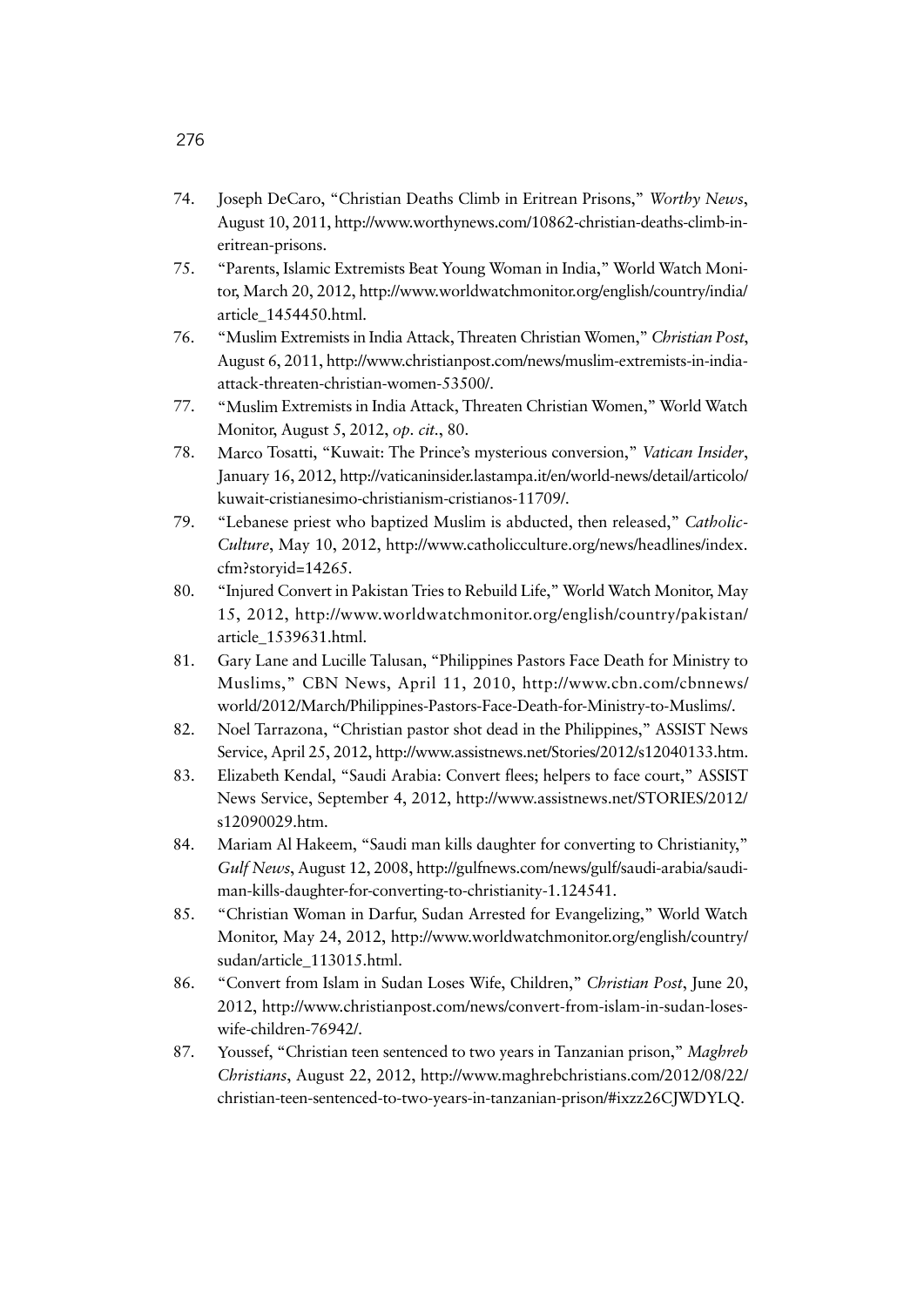- 88. Gary Lane, "Ex-Muslim Boy Clings to Faith Despite Beatings," CBN News, February 9, 2012, http://www.cbn.com/cbnnews/world/2012/February/Ex-Muslim-Boy-Clings-to-Faith-Despite-Beatings-/.
- 89. "Former Muslim Extremist in Uganda Flees Wrath of Ex-Colleagues," World Watch Monitor, January 27, 2012, http://www.worldwatchmonitor.org/english/ country/uganda/article\_1367835.html.
- 90. "Convert from Islam in Uganda Survives Societal Hostilities," World Watch Monitor, January 23, 2012, http://www.worldwatchmonitor.org/english/country/ uganda/article\_1360848.html.
- 91. "Muslim Extremists Strike at Christians in East African Isles," *Prophecy News Watch*, n.d., http://www.prophecynewswatch.com/2012/January17/1761. html.
- 92. "Somali Muslims in Kenya Attack Another Christian," World Watch Monitor, December 13, 2012, http://www.worldwatchmonitor.org/english/country/ kenya/article\_124462.html.
- 93. "Somali Muslims Cut, Beat Christian Unconscious in Kenya," World Watch Monitor, November 4, 2012, http://www.worldwatchmonitor.org/english/ country/somalia/article\_122724.html; Somali Muslims in Kenya Attack Another Chrisitian," World Watch Monitor, December 13, 2012. http://www. worldwatchmonitor.org/english/country/kenya/article\_124462.html/.
- 94. "Ethiopian Convert from Islam Dodges Dangers in Kenya," *Christian Post*, February 21, 2012, http://www.christianpost.com/news/ethiopian-convert-fromislam-dodges-dangers-in-kenya-68481/.
- 95. Wasul Chemosi, "SOMALI CHRISTIANS CHRISTIANS FEAR MILITANT ISLAM AT HOME AND ABROAD,"*Persecution*, September 7, 2012, http:// www.persecution.org/2012/09/07/somali-christians-fear-militant-islam-at-homeand-abroad/.
- 96. Genevieve Serra, "Terror group targeting local Christians: Bishop," *Independent Online*, July 13, 2012, http://www.iol.co.za/news/crime-courts/terror-grouptargeting-local-christians-bishop-1.1340914#.UORwITk1y7z.
- 97. Roche Madden, "Death Threat From Iran Sent To St. Louis Men," *KPLR*, June 18, 2012, http://kplr11.com/2012/06/18/death-threat-from-iran-sent-to-st-louismen/.
- 98. "IRAQI CHRISTIAN CONVERT ATTACKE DIN US OVER HOLOCAUST POEM ," Barnabas Aid, October 12, 2011, http://barnabasfund.org/US/News/ Archives/Iraqi-Christian-convert-attacked-in-US-over-Holocaust-poem.html.
- 99. Stefan J. Bos, "Iran Threatens To Kill Evangelical Christians Unless They "Repent," Christians say," *BosNewsLife*, October 2, 2011, http://www. bosnewslife.com/18512-breaking-news-iran-threatens-to-kill-evangelicalchristians-unless-they-repent-christians-say.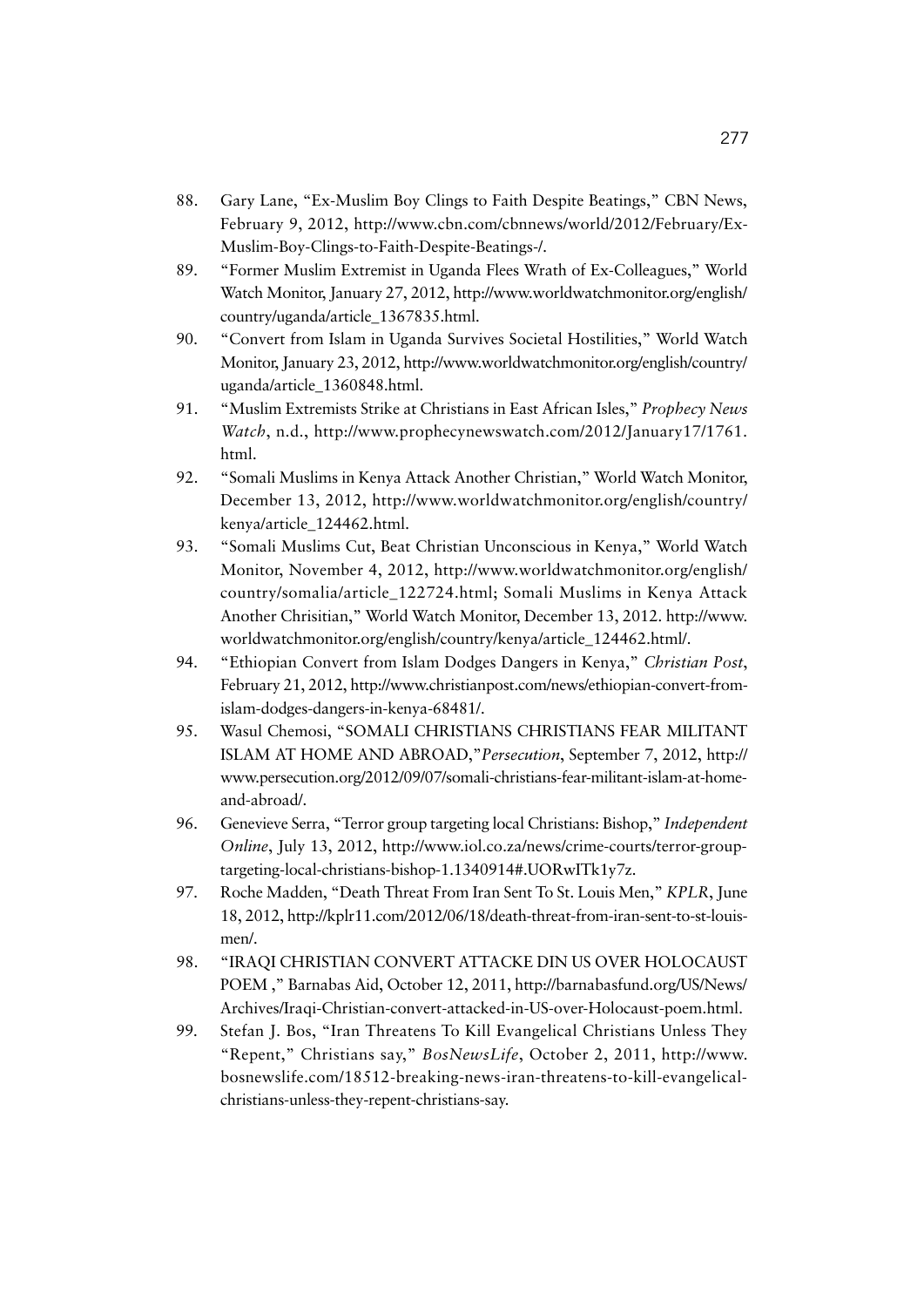- 100. Alice Tegle, "Torturert på asylmottak i Norge," *Dagen,* August 26, 2011, http:// www.dagen.no//Nyheter//Innenriks/tabid/248/Default.aspx?ModuleId=73598 &articleView=true; Nicolai Sennels, "Norway: Christian convert tortured with boiling water: 'Return to Islam or we will kill you,'" Jihad Watch, August 26, 2011, http://www.jihadwatch.org/2011/08/norway-christian-convert-torturedwith-boiling-water-return-to-islam-or-we-kill-you.html.
- 101. Nicolai Sennels, "Norway: Two Iranian converts from Islam to Christianity stabbed, called 'kuffar,'" Jihad Watch, January 31, 2012, http://www.jihadwatch. org/2012/01/norway-two-iranian-converts-from-islam-to-christianity-stabbedcalled-kuffar.html.
- 102. "Italy: Moroccan would-be convert 'hangs himself'," *Adnkronos International*, December 3, 2012, http://www.adnkronos.com/AKI/English/Security/ ?id=3.0.4065603210.
- 103. "Italy: Berlusconi teen makes shocking new revelations," *Adnkronos International*, January 19, 2012, http://www.adnkronos.com/IGN/Aki/English/CultureAnd Media/Italy-Berlusconi-teen-makes-shocking-new-revelations\_311564128383. html.
- 104. "Afghan man attacked in street with plank of wood," *Nottingham Post*, June 11, 2011, http://www.thisisnottingham.co.uk/Afghan-man-attacked-street-plankwood/story-12753659-detail/story.html.
- 105. John Sanidopoulos, "Abet Hasman: A Crypto-Christian in Greek Politics," *Mystagogy,*  May 16, 2012, http://www.johnsanidopoulos.com/2012/05/abet-hasman-cryptochristian-in-greek.html?utm\_source=feedburner&utm\_medium=feed&utm\_campai gn=Feed%3A+Mystagogy+%28MYSTAGOGY%29.
- 106. Emir Fethi Caner and H. Edward Pruitt, *The Costly Call: Modern-Day Stories of Muslims who Found Jesus* (Grand Rapids: Kregel Publications, 2005).
- 107. Jeremy Reynalds, "Young Christian Convert Forced to Flee Due to Pressure," ASSIST News Service, December 15, 2011, http://www.assistnews.net/ STORIES/2011/s11120067.htm.
- 108. "Family of Convert in Pakistan Seeks to Track Him Down," World Watch Monitor, December 8, 2012, http://www.worldwatchmonitor.org/english/country/ pakistan/article\_124365.html.
- 109. "Blasphemy laws in Pakistan: Offenses relating to religion: Pakistani Penal code," Rationalist International, http://www.rationalistinternational.net/Shaikh/ blasphemy\_laws\_in\_pakistan.htm. See also, "Pak SC rejects petition-challenging death as the only punishment for blasphemy," *Pakistan News*, April 22, 2009, http://www.pakistannews.net/story/492878.
- 110. Umer Nangiana, "CRSS report: 52 murdered in two decades over blasphemy," *International Herald Tribune*, September 8, 2012, http://tribune.com.pk/ story/433305/crss-report-52-murdered-in-two-decades-over-blasphemy/.
- 111. "Use and Abuse of the Blasphemy Laws," *Amnesty International*, July 1, 1994; available online at http://www.unhcr.org/refworld/docid/3ae6a9aa4.html.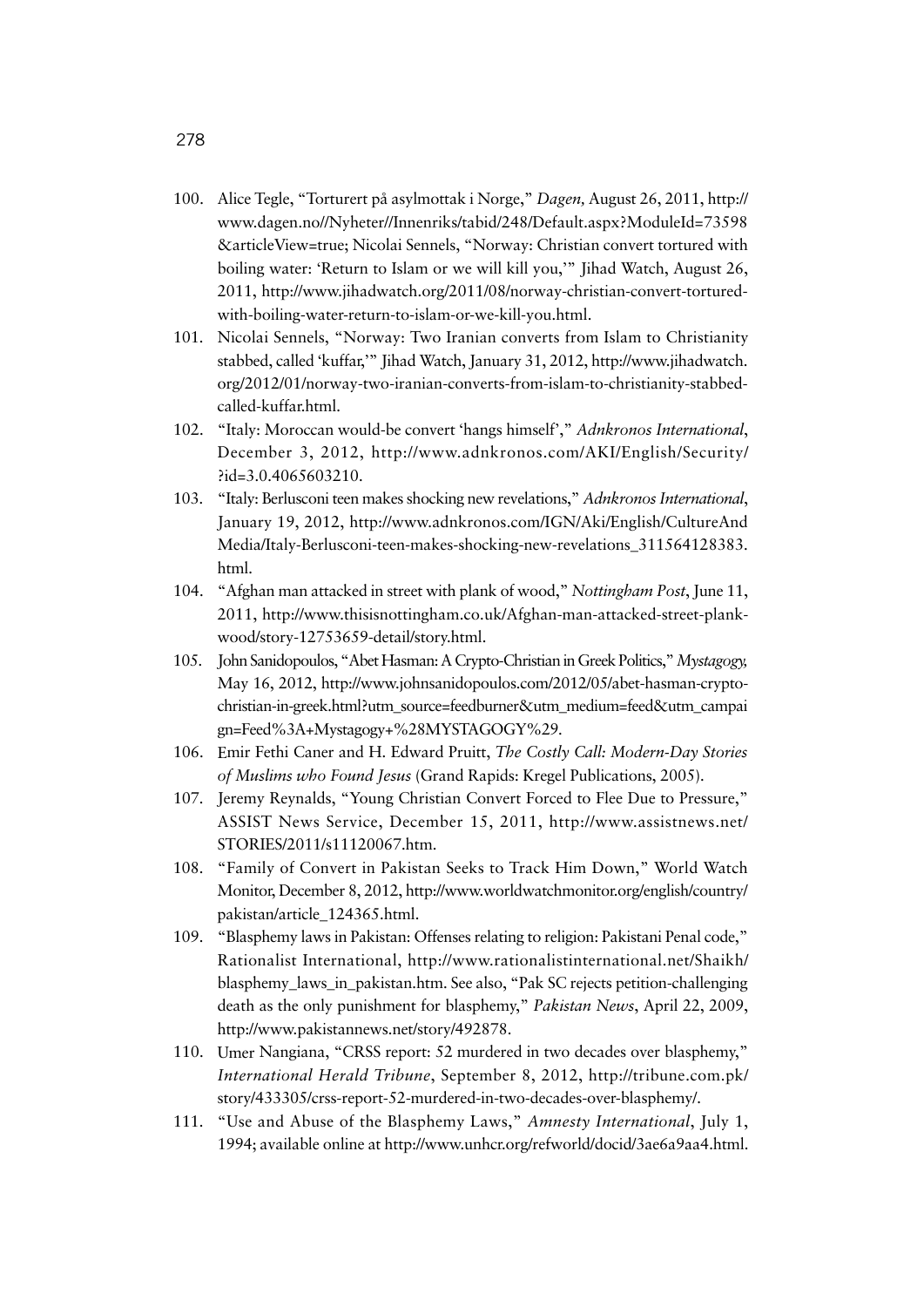- 112. Dean Nelson, "Shahbaz Bhatti killing: What hope now for Pakistan's Christians?" *The Telegraph*, March 2, 2011, http://blogs.telegraph.co.uk/news/ deannelson/100078316/shahbaz-bhatti-killing-what-hope-now-for-pakistanschristians/.
- 113. Aryn Baker, "In Pakistan, Justifying Murder for Those Who Blaspheme," *Time*, March 21, 2011, http://www.time.com/time/printout/0,8816,2058155,00.html.
- 114. "Bhatti Murder Case in Pakistan Increasingly Murky," World Watch Monitor, May 25, 2012, http://www.worldwatchmonitor.org/english/country/pakistan/ article\_1558131.html
- 115. "Pakistani Mother Condemned for 'Blasphemy' Allegedly Beaten," World Watch Monitor, October 20, 2012, http://www.worldwatchmonitor.org/english/country/ pakistan/article\_122162.html.
- 116. "Pakistani Woman Charged with 'Blasphemy' for Refusing Islam," World Watch Monitor, March 12, 2012, http://www.worldwatchmonitor.org/english/country/ pakistan/article\_1442048.html
- 117. "Woman Accused of 'Blasphemy' Illegally Held in Jail," World Watch Monitor, April 10, 2012, http://www.worldwatchmonitor.org/english/country/pakistan/ article\_1500457.html.
- 118. Jibran Khan, "Christian teacher accused of blasphemy in Lahore," *AsiaNews*, February 23, 2012; available online at http://www.asianews.it/news-en/ Christian-teacher-accused-of-blasphemy-in-Lahore-24056.html.
- 119. "Christian Acquitted of 'Blasphemy' Charge in Pakistan," World Watch Monitor, April 17, 2012, http://www.worldwatchmonitor.org/english/country/pakistan/ article\_1508387.html; "Pakistani Families Flee after Another Bogus 'Blasphemy' Charge," World Watch Monitor, June 15, 2012, http://www.worldwatchmonitor. org/english/country/pakistan/article\_113735.html.
- 120. "Mentally retarded Christian charged under Blasphemy in Pakistan," *Pakistan Christian Post*, June 22, 2012, http://www.pakistanchristianpost.com/ headlinenewsd.php?hnewsid=3590.
- 121. "Pakistani Christian Accused of 'Blasphemy' after Billiards Dispute," World Watch Monitor, May 22, 2012, http://www.worldwatchmonitor.org/english/ country/pakistan/article\_1550261.html.
- 122. "Muslim threaten to burn Christian's homes tonight in Punjab," *Pakistan Christian Post*, August 8, 2012, http://www.pakistanchristianpost.com/viewnews. php?newsid=1834.
- 123. "Christian in Pakistan Charged with 'Blasphemy' after Argument," World Watch Monitor, December 26, 2012, http://www.worldwatchmonitor.org/english/ country/pakistan/article\_1313522.html.
- 124. "Christian Girl, Family in Pakistan Expelled over Misspelling," World Watch Monitor, September 28, 2012, http://www.worldwatchmonitor.org/english/ country/pakistan/article\_121025.html.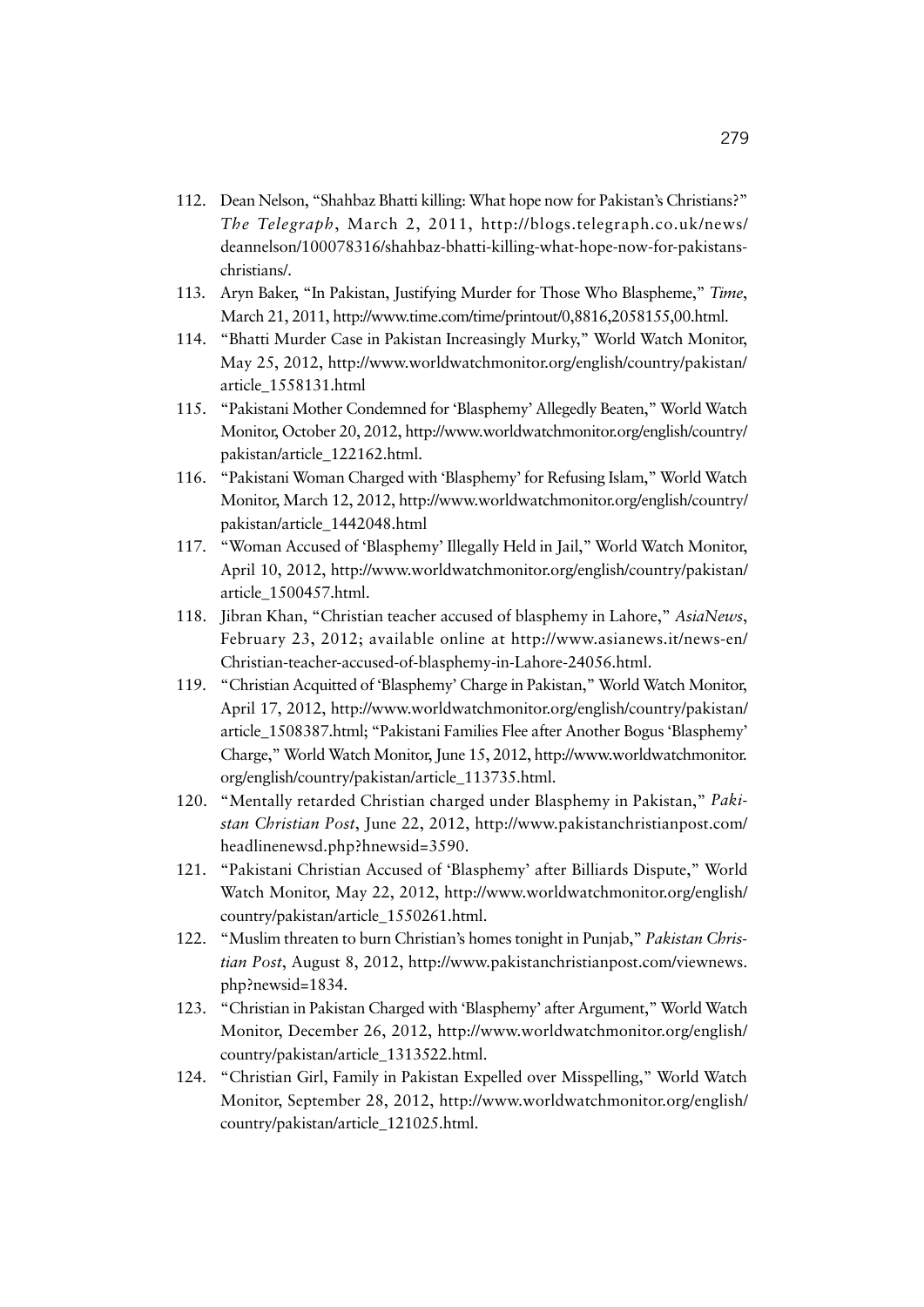- 125. "False accusations of blasphemy against a Christian, the court invites him to 'leave the country,'" Agenzia Fides, September 15, 2011, http://www.fides.org/aree/ news/newsdet.php?idnews=29849&lan=eng.
- 126. Luiza Oleszczuk, "Christian Accused of Blasphemy in Pakistan Dies in Jail," *Christian Post*, September 20, 2011, http://www.christianpost.com/news/ christian-accused-of-blasphemy-in-pakistan-dies-in-jail-56005/.
- 127. "Christian Man Accused of Blasphemy Dies in Pakistan Prison," Barnabas Aid, September 21, 2011, http://barnabasfund.org/Christian-man-accused-ofblasphemy-dies-in-Pakistan-prison.html.
- 128. "Pakistani Christian Sentenced for 'Blasphemy' Dies in Prison," World Watch Monitor, March 15, 2011, http://www.worldwatchmonitor.org/english/country/ pakistan/98521.
- 129. "Rioting Muslims Damage Church, Properties in Pakistan," World Watch Monitor, May 2, 2012, http://www.worldwatchmonitor.org/english/country/pakistan/ article\_111763.html.
- 130. Stacy L. Harp, "Agnes Nuggo Another Pakistani Christian Woman Faces Blasphemy Charge," *The Voice of the Martyrs*, February 23, 2011, http://www.persecutionblog. com/2011/02/agnes-nuggo-another-pakistani-christian-woman-faces-blasphemycharge.html.
- 131. "Five Christians murdered in a week under Pakistan's blasphemy law," *Mission Network News*, December 1, 2010, http://mnnonline.org/article/15028.
- 132. "Pakistan Christian Congress condemn arrest of 16 years Christian boy under blasphemy," *Pakistan Christian Post*, October 11, 2012, http://www. pakistanchristianpost.com/headlinenewsd.php?hnewsid=3851.
- 133. Cynthia Farahat, "In protection of religion or protection from it?," *Ahewar*, February 24, 2008, http://www.ahewar.org/eng/show.art.asp?aid=546.
- 134. Along with the independent sourcing provided for the following stories, Magdi Khalil, who is closely involved with all these cases, augmented the information presented here.
- 135. Mary Abdelmassih, "Egyptian Christian Sentenced to 6 Years in Prison for 'Insulting the Prophet,'" Assyrian International News Agency, March 2012, http://www. aina.org/news/20120304191519.htm.
- 136. "Egypt arrests Christian teacher for 'insulting Islam' on Facebook," *Russia Today*, July 31, 2012, http://rt.com/news/coptic-arrest-islam-facebook-484/.
- 137. Arabic article, translation by the author, "Two Years Prison for School Administrator," *Al Ahram*, June 24, 2011, http://digital.ahram.org.eg/articles. aspx?Serial=549900&eid=725.
- 138. "After Attacks, Christian Leaders in Indonesia Decry Lax Security," World Watch Monitor, February 11, 2012, http://www.worldwatchmonitor.org/english/country/ indonesia/32936.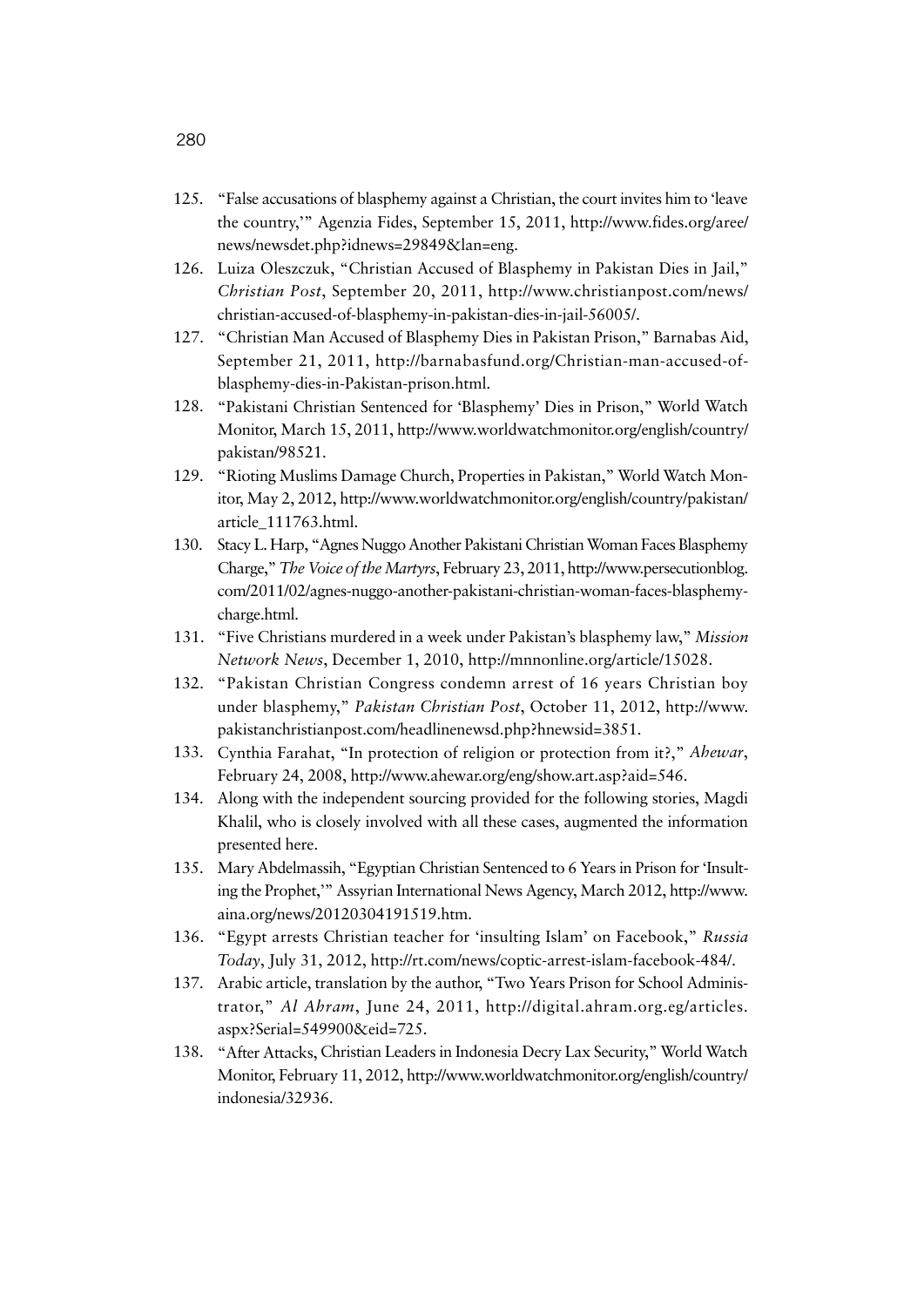- 139. "Wrongful Conviction in Ethiopia Robs Christian of Children," World Watch Monitor, May 17, 2012, http://www.worldwatchmonitor.org/english/country/ ethiopia/article\_1541743.html.
- 140. "Tunisia blasphemy bill threatens free speech: HRW," Agence France-Presse, August 3, 2012, http://www.google.com/hostednews/afp/article/ALeqM 5iVZHjY05k7pFnUkmf412-mVXqeCA?docId=CNG.3012aa25793d245b 04367a928a3d5bf9.351.
- 141. "Swedish Christian Worker Dies from Pakistan Shooting," *Morning Star News*, December 13, 2012, http://morningstarnews.org/2012/12/swedish-christianworker-dies-from-pakistan-shooting/.
- 142. Mindy Belz, "A Rush of Life," *WORLD Magazine*, March 12, 2012, http:// www.worldmag.com/2012/03/a\_rush\_of\_life.
- 143. Mindy Belz, "A Blessed Legacy," *WORLD Magazine*, March 6, 2012, http:// www.worldmag.com/2012/03/a\_blessed\_legacy.
- 144. "American Teacher Killed in Iraq," *Wall Street Journal*, March 1, 2012, http:// online.wsj.com/article/SB10001424052970203753704577255092300395360. html#articleTabs%3Darticle.
- 145. "Jeremiah Small, Teacher Slain In Iraq, From Religious Washington Family," CBS, March 1, 2012, http://seattle.cbslocal.com/2012/03/01/jeremiah-small-teacherslain-in-iraq-from-religious-washington-family/.
- 146. Kawa Abdulla, "Exclusive Interview With Father of Student Who Shot His American Teacher," *Rudaw*, March 15, 2012, http://www.rudaw.net/english/ interview/4527.html.
- 147. Mathias Hariyadi, "Accused or proselytising, American family attacked by Indonesian extremists," *AsiaNews*, September 15, 2012, http://www.asianews. it/news-en/Accused-or-proselytising,-American-family-attacked-by-Indonesianextremists-22643.html.
- 148. Abdulla, "Exclusive Interview."
- 149. "US missionaries injured by Muslim mob in Bangladesh," *New York Post*, February 29, 2012, http://www.nypost.com/p/news/international/us\_ missionaries\_injured\_by\_muslim\_Nx6m7PDupWuGhmT9aDl3K.
- 150. Jeremy Reynalds, "Christianity Grows in Afghanistan, Despite Islamists' Threat," ASSIST News Service, September 13, 2012, http://www.assistnews.net/ Stories/2012/s12090079.htm.
- 151. "Taleban 'agree to free Koreans,'" BBC News, August 28, 2007, http://news. bbc.co.uk/2/hi/asia-pacific/6966756.stm.
- 152. "Five Afghan Christians Martyred," World Watch Monitor, September 9, 2012, http://www.worldwatchmonitor.org/english/country/afghanistan/2004/ newsarticle\_3340.html/.
- 153. Paul Marshall, "Apostates from Islam," *Weekly Standard*, April 10, 2006,http:// www.weeklystandard.com/Content/Public/Articles/000/000/012/059fpgrn.asp.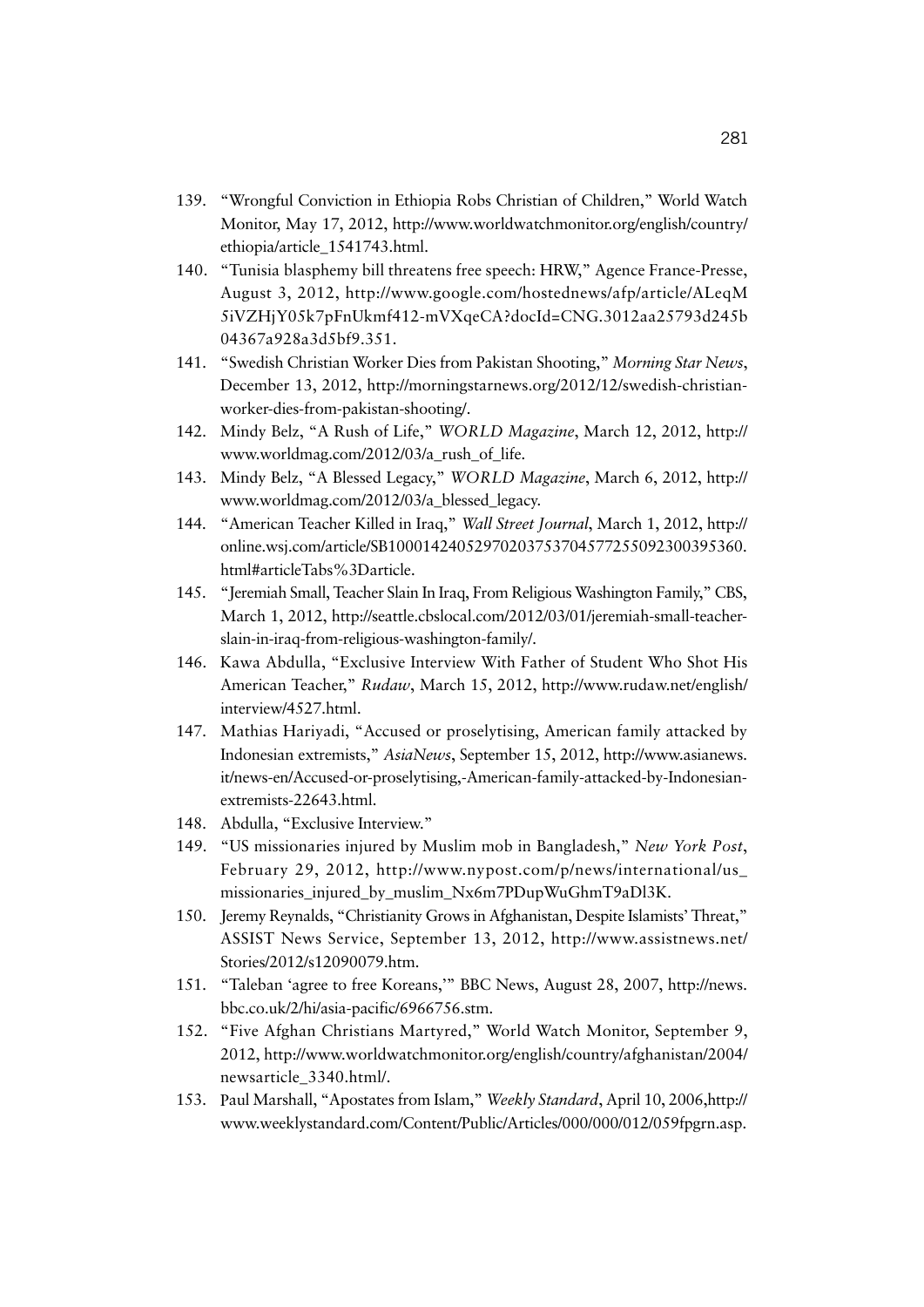- 154. "Algerian faces 5 years in prison for sharing Christian faith," World Watch Monitor, December 2, 2012, http://www.worldwatchmonitor.org/english/ country/13314/article\_1945783.html.
- 155. "Christian in Bangladesh Goes to Prison for Evangelism," World Watch Monitor, March 23, 2012, http://www.worldwatchmonitor.org/english/country/ bangladesh/article\_99015.html.
- 156. Al-Masry Al-Youm, "Sectarian fights over proselytizing injure 12 at Assiut University," *Egypt Independent*, October 6, 2012, http://www.egyptindependent. com/news/sectarian-clashes-assiut-university-over-proselytizing-12-injured.
- 157. "Security Message for U.S. Citizens Threat Information Directed Against U.S. Citizens," *Embassy of the United States*, *Cairo Egypt*, September 28, 2012, http:// egypt.usembassy.gov/sm-092812.html.
- 158. "Suspected Islamists Burn Down Two Homes in Ethiopia," World Watch Monitor, April 21, 2011, http://www.worldwatchmonitor.org/english/country/ethiopia/ article\_111313.html.
- 159. Tom O'Connell, "Iran Launches Bible-burning Campaign," *Newsmax*, August 26, 2011, http://www.newsmax.com/Newsfront/iran-bible-burningchristians/2011/08/26/id/408824.
- 160. "More arrests and Bibles seized in Iran," *Christian Today*, August 24, 2011, http://www.christiantoday.com/article/more.arrests.and.bibles.seized.in. iran/28492.htm.
- 161. "SEVERE RESTRICTIONS AGAINST ASSEMBLY OF GOD CHURCH IN IRAN," *Persecution*, March 19, 2012, http://www.persecution.org/2012/03/22/ severe-restrictions-against-assembly-of-god-church-in-iran/.
- 162. "Jammu and Kashmir's top Islamic cleric summons Christian priest to Sharia court over conversions of Muslims," Jihad Watch, October 28, 2011, http:// www.jihadwatch.org/2011/10/jammu-and-kashmirs-top-islamic-clericsummons-christian-priest-to-sharia-court-over-conversions-of-m.html.
- 163. M Saleem Pandit, "Kashmir's 'mufti azam' summons Christian priest to explain alleged conversions," *Times of India*, October 28, 2011, http://timesofindia. indiatimes.com//articleshow/10518322.cms?intenttarget=no.
- 164. Eric Young, "30,000 Bibles Detained by Malaysian Gov't, Claim Christian Leaders," *Christian Post*, March 11, 2011, http://m.christianpost.com/ news/30000-bibles-detained-by-malaysian-govt-claim-christianleaders-49377/.
- 165. "Malaysian Christians Seek to End Restrictions on Malay Bibles," World Watch Monitor, April 6, 2012, http://www.worldwatchmonitor.org/english/country/ malaysia/article\_110442.html.
- 166. Boo Su-Lyn, "On Facebook, fans of Jais church raid swell over 23,000," *Malaysian Insider*, September 3, 2011, http://www.themalaysianinsider.com/malaysia/ article/on-facebook-fans-of-jais-church-raid-swell-over-23000/.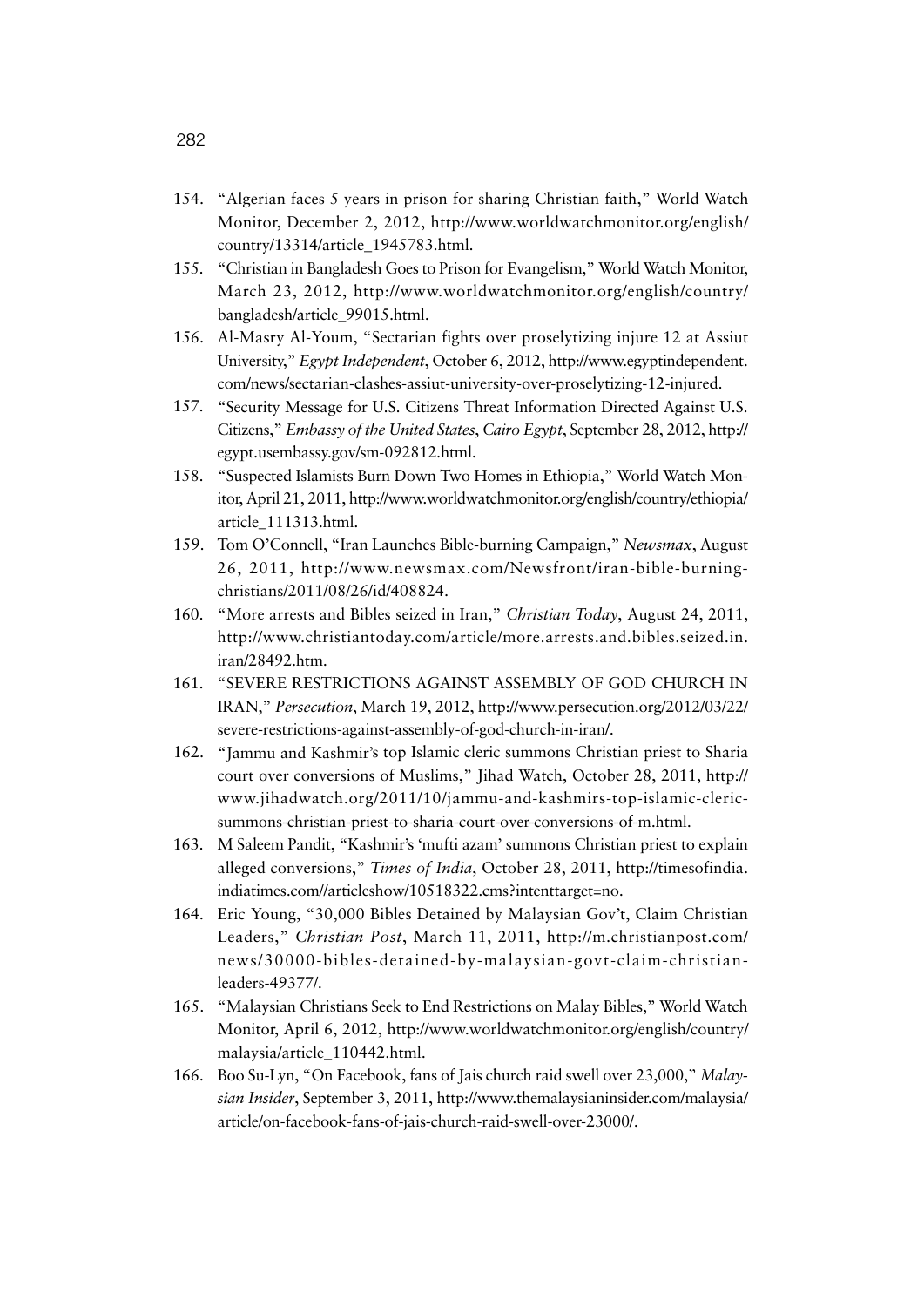- 167. Ahmed Nazeer, "Custom seize two men carrying books about Christianity," *Minivan News*, September 30, 2012, http://minivannews.com/society/customseize-two-men-carrying-books-about-christianity-44580; Jeremy Reynalds, "Christian Deported from Madives for Bringing in Literature: Bangladeshi development worker blacklisted from island country," ASSIST News Service, December 1, 2012, http://www.assistnews.net/STORIES/2012/s12120004.htm.
- 168. World Watch Monitor,"Moroccan Convert Serving 15 Years for His Faith," *Christian Post*, September 18, 2010, http://www.christianpost.com/news/ moroccan-convert-serving-15-years-for-his-faith-46828/.
- 169. "Moroccan Islamists Use Facebook to Target Christians," World Watch Monitor, June 17, 2012, http://www.worldwatchmonitor.org/english/country/ morocco/21797.
- 170. Azimazi Momoh Jimoh et al., "Troops swoop on Boko Haram, claim end of sect is near," *Guardian Nigeria*, January 24, 2012, http://www.ngrguardiannews. com/index.php?option=com\_content&view=article&id=74858:troops-swoopon-boko-haram-claim-end-of-sect-is-near&catid=1:national&Itemid=559.
- 171. "Muslim Extremists in India Attack, Threaten Christian Women," World Watch Monitor, August 5, 2012, http://www.worldwatchmonitor.org/english/country/ india/article\_116022.html.
- 172. "Evangelist Shot Dead in Pakistan," *Christian Post*, November 18, 2011, http:// www.christianpost.com/news/evangelist-shot-dead-in-pakistan-62358/.
- 173. "A Christian Pastor kidnapped in Pakistan," *Pakistan Christian Post*, August 15, 2012, http://www.pakistanchristianpost.com/headlinenewsd.php? hnewsid=3685.
- 174. Noel Tarrazona, "Christian Preschool Learning Center Threatened with Closure," ASSIST News Service, December 25, 2011, http://www.assistnews. net/STORIES/2011/s11120110.htm.
- 175. Sophia Kishkovsky, "Russian Priest Killed in Church," *New York Times*, November 19, 2009, http://www.nytimes.com/2009/11/20/world/europe/20moscow. html?\_r=2&scp=1&sq=sysoyev&st=cse&.
- 176. "Islamists claim killing of Russian priest," Agence France-Presse, December 25, 2009, http://www.google.com/hostednews/afp/article/ALeqM5hJOiv\_ HtszrmgOpKIJWuc5203W3A.
- 177. "Two Indian Christians Languish in Saudi Prison," World Watch Monitor, March 28, 2012, http://www.worldwatchmonitor.org/english/country/saudiarabia/ article\_99127.html.
- 178. David Wood, "Christian Evangelist Mussie Eyob Faces Death Penalty in Saudi Arabia," *Answering Muslims*, April 7, 2011, http://www.answeringmuslims. com/2011/04/christian-evangelist-mussie-eyob-faces.html.
- 179. "ERITREAN CHRISTIAN ESCAPES SAUID EXECUTION, FACING DAN-GER AT HOME," Barnabas Aid, July 25, 2011, http://barnabasfund.org/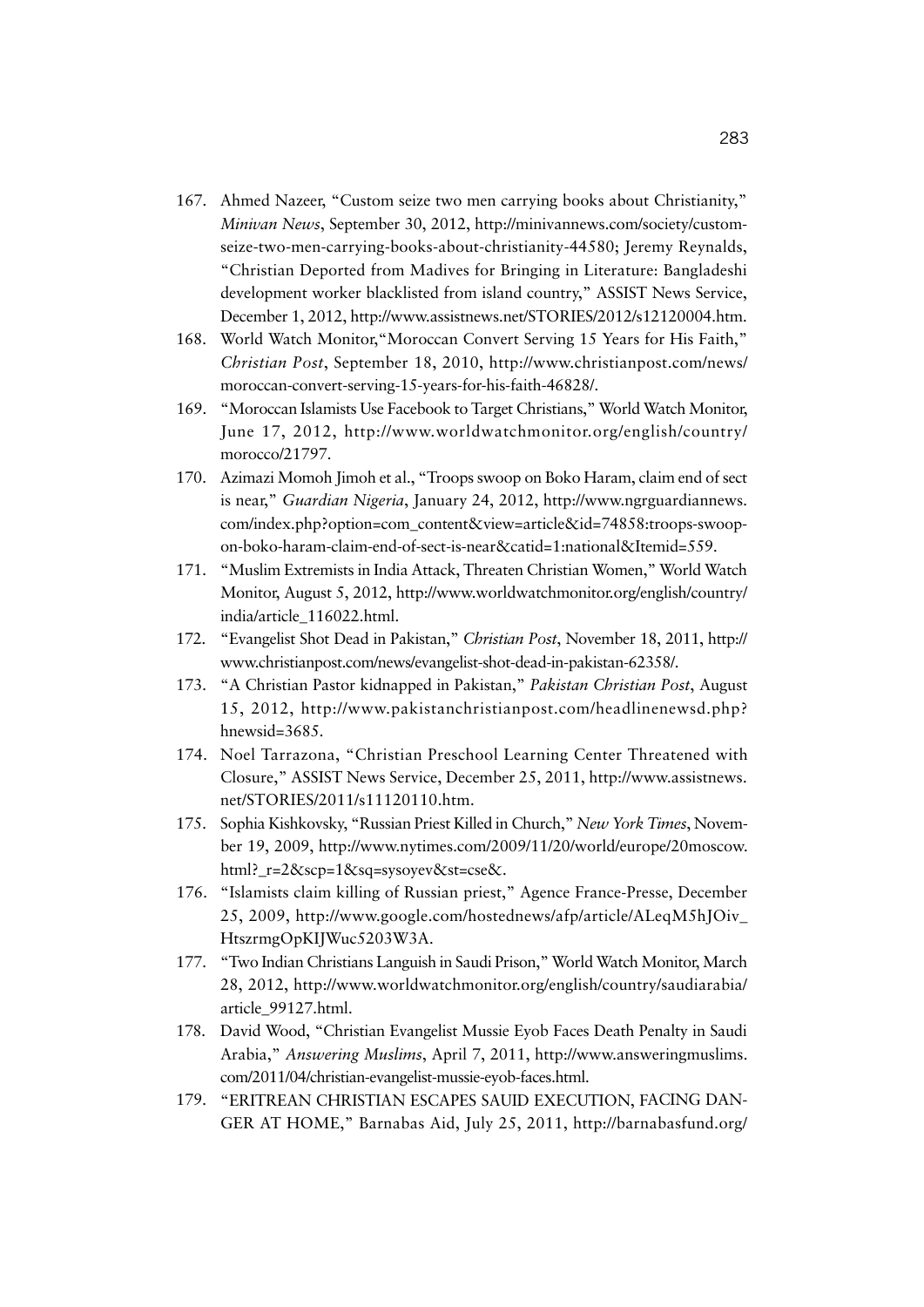Eritrean-Christian-escapes-Saudi-execution-facing-danger-at-home.html; DeCaro, "Christian Deaths Climb."

- 180. "Saudi detains dozens for 'plotting to celebrate Christmas'," *Al-Akhbar*, December 27, 2012, http://english.al-akhbar.com/content/saudi-detains-dozens-plottingcelebrate-christmas.
- 181. "Muslim Militants Slay Long-Time Christian in Somalia," World Watch Monitor, September 18, 2009, http://www.worldwatchmonitor.org/english/country/ somalia/9494/ .
- 182. "Islamic Extremists Kill Another Church Leader," World Watch Monitor, October 1, 2009, http://www.worldwatchmonitor.org/english/country/somalia/10010/.
- 183. "Two Sudan Coptic priests arrested after 'baptism'," Agence France-Presse, December 19, 2012, https://now.mmedia.me/lb/en/international/two\_sudan\_ coptic\_priests\_arrested\_after\_baptism.
- 184. "Christian Woman in Darfur, Sudan Arrested for Evangelizing," World Watch Monitor, May 24, 2012, http://www.worldwatchmonitor.org/english/country/ sudan/article\_113015.html.
- 185. "Sudan Threatens to Arrest Church Leaders," World Watch Monitor, January 18, 2012, http://www.worldwatchmonitor.org/english/country/sudan/ article\_1355342.html.
- 186. "Police Beat, Arrest Evangelist in Sudan," World Watch Monitor, January 20, 2012, http://www.worldwatchmonitor.org/english/country/sudan/ article\_1357887.html.
- 187. "Turkey: Three killed in attack on Bible publishing house," *Jerusalem Post*, April 18, 2007, http://www.jpost.com/MiddleEast/Article.aspx?id=58470.
- 188. CNN, "Bible attack suspects detained," Jihad Watch, April 19, 2007, http://www. jihadwatch.org/2007/04/we-didnt-do-this-for-ourselves-but-for-our-religion-ourreligion-is-being-destroyed-let-this-be-a-le.html.
- 189. Orhan Kemal Cengiz, "Who ordered the murder of Christians?," *Today's Zaman*, July 3, 2012 , http://www.todayszaman.com/columnist-285416-who-orderedthe-murder-of-christians.html.
- 190. "CHRISTIANS IN TURKMENTISTAN FACE UPSURGE IN HARASSMENT, THREATS, AND FINES," Barnabas Aid, September 10, 2012,Aidhttp:// barnabasfund.org/US/News/Archives/Christians-in-Turkmenistan-face-upsurgein-harassment-threats-and-fines.html.
- 191. "ELDERLY CHRISTIAN MAN QUIZZED OVER PUBLISHING POETRY IN TURKMENISTAN," Barnabas Aid, February 15, 2012, http://barnabasfund. org/US/News/Archives/Elderly-Christian-man-quizzed-over-publishing-poetryin-Turkmenistan.html.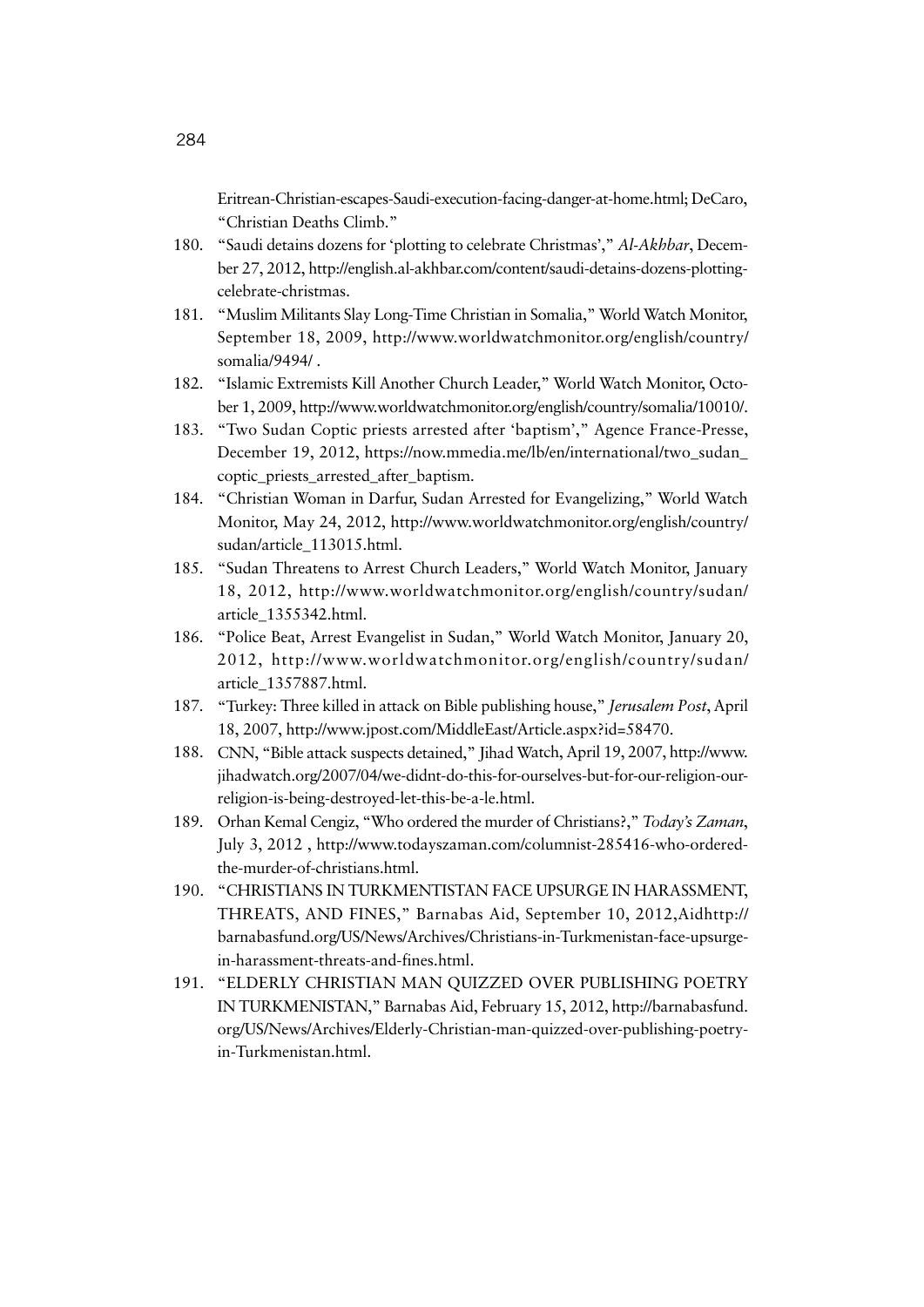### PART FOUR: CLIMATE OF HATE

- 1. Marshall G. S. Hodgson, *The Venture Of Islam: Conscience and History, Volume 1: The Classical Age of Islam* (Chicago: University of Chicago Press, 1974), 59.
- 2. Daniel Pipes, *In the Path of God: Islam and Political Power* (New Brunswick: Transaction Publishers, 2002), 91–92.
- 3. Samuel M. Zwemer, *The Law of Apostasy in Islam: Answering the Question Why There are So Few Moslem Converts, and Giving Examples of Their Moral Courage and Martyrdom* (London: Marshall Brothers, 1916), 57.
- 4. Ibid., 3.
- 5. Raymond Ibrahim, "Muslim Prayers of Hate," Raymond Ibrahim: Islam Translated, November 7, 2011, http://www.raymondibrahim.com/from-the-arabworld/muslim-prayers-of-hate/.
- 6. Dave Bohon, "Saudi Arabia Deports 35 Ethiopian Christians it Detained," *New American*, August 9, 2012, http://www.thenewamerican.com/culture/faith-andmorals/item/12400-saudi-arabia-deports-35-ethiopian-christians-it-detained.
- 7. William Marsden, trans., *The Travels of Marco Polo* (New York: The Modern Library, 2001), 264.
- 8. Roman Kozhevnikov, "'Father Christmas' stabbed to death in Tajikistan," Reuters, January 3, 2012, http://in.reuters.com/article/2012/01/03/tajikistanfatherchristmas-idINDEE80202N20120103.
- 9. Edward William Lane, *Manners and Customs of the Modern Egyptians*(London: J.M Dent and Sons, 1908), 283, footnote 1.
- 10. "Saudi Textbooks Incite Hate, Say Leaders in American Publishing," Daily Beast, October 17, 2012, http://www.thedailybeast.com/articles/2012/10/17/sauditextbooks-incite-hate-say-leaders-in-american-publishing.html.
- 11. "U.S. Islamic Schools Teaching Homegrown Hate," Fox News, February 27, 2002, http://www.foxnews.com/story/0,2933,46610,00.html#ixzz2FdA1tYbx.
- 12. "'Pakistan schools teach Hindu hatred,'" *Dawn*, November 9, 2011, http://dawn. com/2011/11/09/pakistan-schools-teach-hindu-hatred/.
- 13. "Pakistani schoolbooks full of contempt and bigotry against Christians, Hindus and Sikhs," *AsiaNews*, April 5, 2012, http://www.asianews.it/news-en/Pakistanischoolbooks-full-of-contempt-and-bigotry-against-Christians,-Hindus-and-Sikhs-24431.html.
- 14. "Turkish Christians Subject to Discrimination, Attacks, Report Says," World Watch Monitor, February 14, 2012, http://www.worldwatchmonitor.org/english/ country/turkey/article\_1400297.html.
- 15. "Negative Portrayal of Assyrians Remains in Turkish School Book Despite Promises of Removal," Assyrian International News Agency, October 25, 2012, http://www.aina.org/news/20121024190017.htm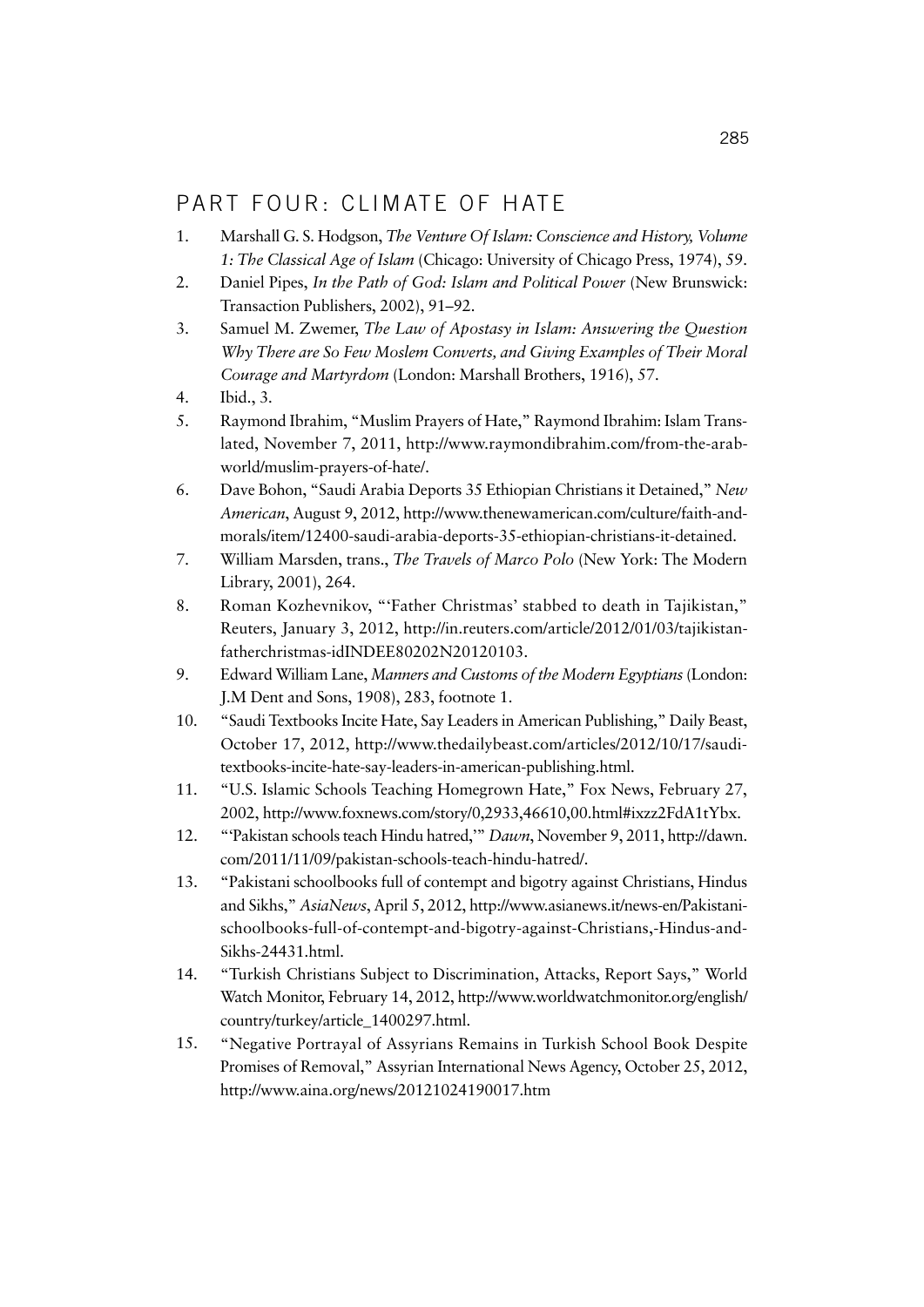- 16. Abdulmesih BarAbrahem, "Turkish High School History Book Portrays Assyrians as Traitors," Assyrian International News Agency, October 2, 2011, http:// www.aina.org/releases/20111002110757.htm.
- 17. Ali Aslan Kilic, "Turkey slams France for promoting hate speech with genocide initiative," *Today's Zaman*, August 27, 2012, http://www.todayszaman.com/ news-290521-turkey-slams-france-for-promoting-hate-speech-with-genocideinitiative.html.
- 18. Raymond Ibrahim, "Muslim Cleric Condemns Christianity for Teaching Gender Equality," Raymond Ibrahim: Islam Translated, November 12, 2012, http://www. raymondibrahim.com/from-the-arab-world/muslim-cleric-condemns-christianityfor-teaching-gender-equality/.
- 19. Gilbert T. Sewall, "Islam in the Classroom: What the Textbooks Tell Us," *American Textbook Council*, 2008, http://www.historytextbooks.org/islamreport.pdf.; see also, Raymond Ibrahim, *The Al Qaeda Reader* (Doubleday, 2007).
- 20. Shariffa Carlo, "A Muslim is a brother to a Muslim," *Modern Religion*, http:// www.themodernreligion.com/basic/charac/brother.html.
- 21. Mary Abdelmassih, "Egypt's Christians Outraged by Court Ruling, Assyrian International News Agency, May 24, 2012, http://www.aina.org/news/ 20120524134813.htm.
- 22. "Egyptian Judge Frees Attackers Who Knifed Christian," World Watch Monitor, May 9, 2012, http://www.worldwatchmonitor.org/english/country/egypt/ article\_1532636.html.
- 23. "Witnesses to the Maspero Massacre," *Tahrir News*, October 15, 2011, http:// www.facebook.com/note.php?note\_id=189051341171283, translation by the author.
- 24. "Muslim eyewitness to Maspero Massacre confirms Egyptian military cast bodies of four dead Coptic protesters into the Nile," *Light-Dark*, http://www. light-dark.net/vb/showthread.php?p=9936#post9936, translation by the author.
- 25. "Muslim soldier from the Egyptian army proud for killing a Christian demonstrator," thecopticmartyrs, YouTube video, October, 10, 2011, http://www.youtube. com/watch?v=qyn2Yow1aN8&lr=1&gl=US. See also, "Evidence condemning military and police in Maspero Massacre," gergesmoner, YouTube video, October 12, 2011, http://www.youtube.com/watch?v=DKaGr75r34w, translation by the author.
- 26. Yusry Fouda, "Egypt's 'Schindler' at Maspero," *Coptic Solidarity*, November 19, 2011, http://www.copticsolidarity.org/cs-releases/323-egypts-schindler-atmaspero-.
- 27. Arabic YouTube video of Egyptian Military Council's conference on Maspero Massacre, pcanytime, YouTube video, October 12, 2011, http://www.youtube. com/watch?v=n5TbgK8Mlkk, translation by the author.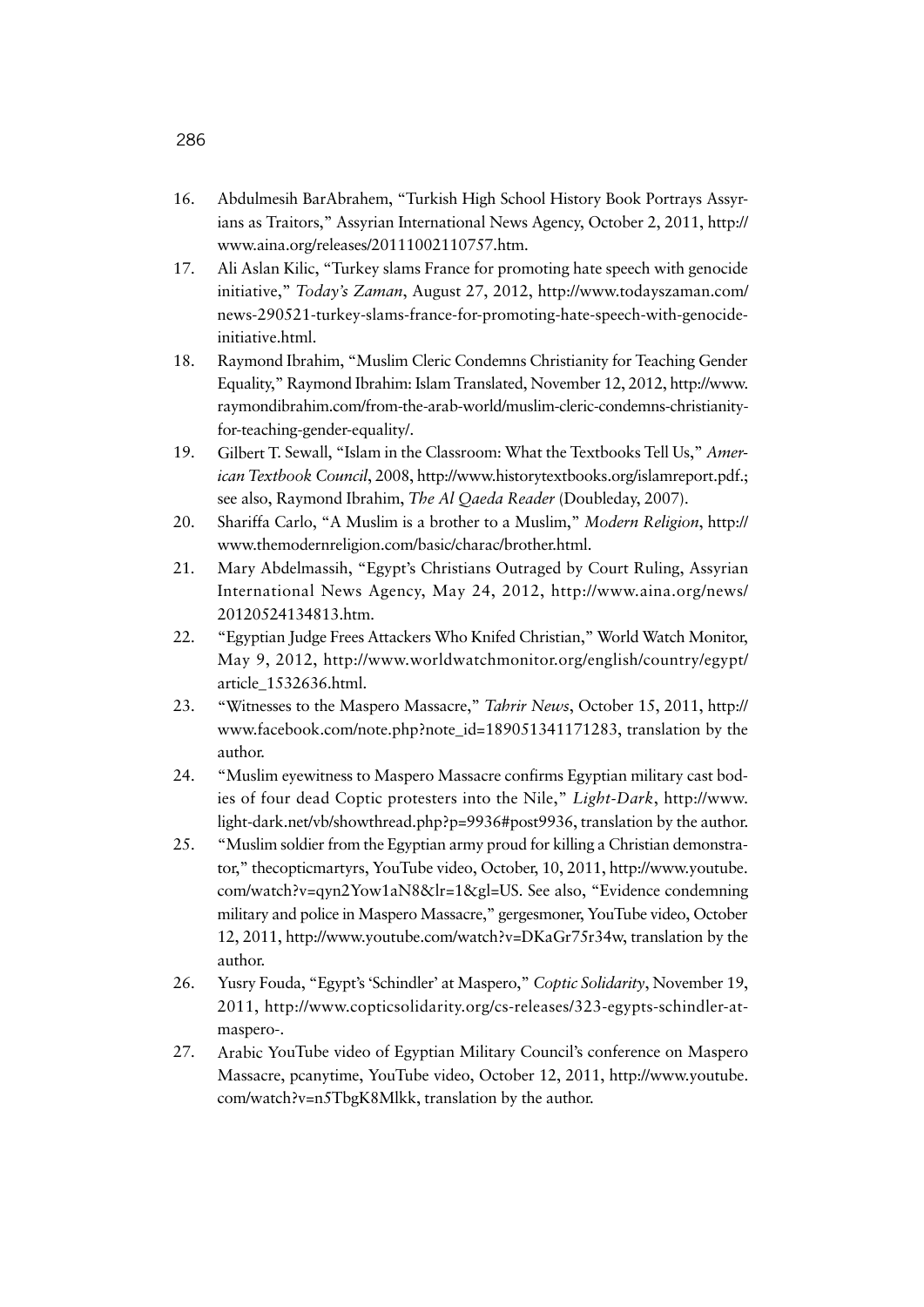- 28. al-Dalil, "The Crimes and Lies of the Military Council," *IslamExplained*, http://islamexplained.com/UVG/UVG\_video\_player/TabId/89/ VideoId/800/038——.aspx.
- 29. Mary Abdelmassih, "Egypt Randomly Arresting Copts for Maspero Massacre," Assyrian International News Agency, November 5, 2011, http://www.aina.org/ news/20111105173122.htm.
- 30. Mary Abdelmassih, "Two Coptic Priests Charged With 'Incitement' in Maspero Massacre," Assyrian International News Agency, February 10, 2012, http://www. aina.org/news/20120210142736.htm.
- 31. Mary Abdelmassih, "Egyptian Panel Drops Maspero Massacre Case for 'Lack of Evidence,'" Assyrian International News Agency, April 28, 2012, http://www. aina.org/news/20120427193443.htm.
- 32. Raymond Ibrahim, "Popular Sheikh: Christian Copts are 'Infidels'; Allah's Curse on Them," Raymond Ibrahim: Islam Translated, November 3, 2011, http://www. raymondibrahim.com/from-the-arab-world/popular-sheikh-christian-copts-areinfidels-allahs-curse-on-them/.
- 33. "Egyptian TV Incites Egyptians against Copts," Mina Riad, YouTube video, October 10, 2011, http://www.youtube.com/watch?v=E7m08JJdxao, translation by the author.
- 34. Andrea Marcela Madambashi, "Egypt State TV Admits to Making Up News That Christians Killed Soldiers," *Christian Post*, October 10, 2011, http://www. christianpost.com/news/egypt-state-tv-admits-to-making-up-news-thatchristians-killed-soldiers-57773/.
- 35. Muhammad Khayr, "Egyptian State Media Botches Coverage of Coptic Protests," *Al-Akhbar*, October 12, 2011, http://english.al-akhbar.com/node/1040/.
- 36. "News anchor disavows TV coverage of events of Maspero," *Arab Net 5*, October 9, 2011, http://www.arabnet5.com/news.asp?c=2&id=113867, translation by the author.
- 37. "Cairo clashes leave 24 dead after Coptic church protest," BBC News, October 9, 2011, http://www.bbc.co.uk/news/world-middle-east-15235212. Note: much of the original language portraying Copts as aggressors has since been deleted or changed. Samer al-Atrush and Ines Bel Aiba, "23 dead in Copt clashes, Egypt PM appeals for calm," Agence-France Presse, October 9, 2011, http://www. google.com/hostednews/afp/article/ALeqM5jf\_zZXdV9C28PzgjtrfxpRubiRLg.
- 38. Mark Durie, *The Third Choice: Islam, Dhimmitude, and Freedom* (Australia: Deror Books, 2010), 160.
- 39. Mary Abdelmassih, "Sexual Harassment of Christian Wife Turns Into Violence Against Christian Villagers in Egypt," Assyrian International News Agency, July 1, 2011, http://www.aina.org/news/20110701184243.htm.
- 40. Mary Abdelmassih, "Muslims Burn Christian Homes and Businesses in Egypt," Assyrian International News Agency, August 3, 2012, http://www.aina.org/ news/20120802201306.htm.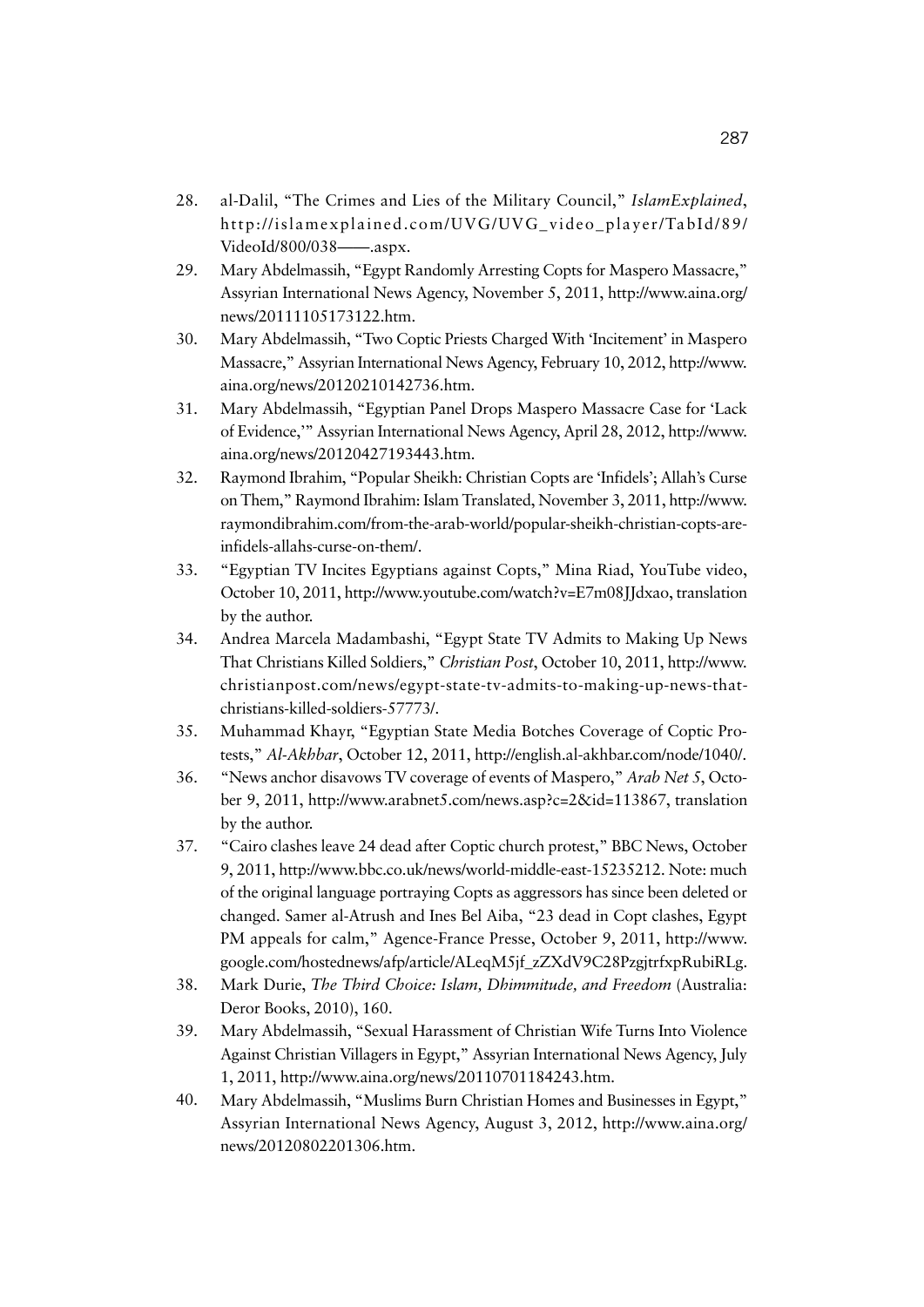- 41. Mary Abdelmassih, "Over 3000 Muslims Attack Christian Homes and Shops in Egypt, 3 Injured," Assyrian International News Agency, January 28, 2012, http:// www.aina.org/news/20120127193942.htm.
- 42. "Alexandria: forced eviction of 62 Coptic families by the Salafis," *AsiaNews*, February 9, 2012, http://www.asianews.it/news-en/Alexandria:-forced-evictionof-62-Coptic-families-by-the-Salafis-23924.html.
- 43. Mary Abdelmassih, "Thousands of Muslims Attack Christians in Egypt, 2 Killed, Homes and Stores Torched," Assyrian International News Agency, November 30, 2011, http://www.aina.org/news/20111130113351.htm.
- 44. Mary Abdelmassih, "Collective Punishment of Egyptian Christians for Death of Two Muslims," Assyrian International News Agency, April 26, 2011, http://www. aina.org/news/2011042521399.htm.
- 45. Mary Abdelmassih, "Muslims Burning Christian Homes an 'Act of Fate,' Say Egyptian Police," Assyrian International News Agency, November 20, 2010, http://www.aina.org/news/20101120134121.htm.
- 46. Durie, *The Third Choice*, 199.
- 47. Associated Press, "Fearful Pakistani Christians flee to forest after girl's blasphemy law arrest," Fox News, August 27, 2012, http://www.foxnews.com/ world/2012/08/27/fearful-pakistani-christians-flee-to-forest-after-girl-blasphemylaw-arrest/.
- 48. Umer Nangiana, "Blasphemy case: Christians highlight their fears of reprisal by holding a fake funeral," *Express Tribune*, September 1, 2012 http://tribune.com. pk/story/429421/blasphemy-case-christians-highlight-their-fears-of-reprisal-byholding-a-fake-funeral/.
- 49. Jeremy Reynalds, "Pakistani Church and School Burned, ASSIST News Service, September 22, 2012, http://www.assistnews.net/STORIES/2012/s12090117.htm.
- 50. "CHURCH COMPOUND DESTROYED BY MUSLIM RIOTERS IN PAKI-STAN," Barnabas Aid, September 25, 2012, http://barnabasfund.org/US/Churchcompound-destroyed-by-Muslim-rioters-in-Pakistan.html.
- 51. "Outrage Over Anti-Islam Film Worries Christians in Pakistan," *Persecution*, September 19, 2012, http://www.persecution.org/2012/09/19/outrage-over-antiislam-film-worries-christians-in-pakistan/.
- 52. Mary Mostert, "Pope quotes Qur'an; Muslims kill nun, burn churches," *Renew America*, September 18, 2006, http://www.renewamerica.com/columns/ mostert/060918.
- 53. Dominic Di-Natale, "Pakistan's Deprived Christian Community Say They're Being Persecuted for U.S. Drone Strikes," Fox News, April 23, 2011, http://www. foxnews.com/world/2011/04/23/pakistani-deprived-christian-community-saytheyre-persecuted/.
- 54. Mona Nagger and Nick Amies, "Iraqi Christians Fear Escalating Persecution As US Forces Withdraw," Assyrian International News Agency, October 9, 2010, http://www.aina.org/news/2010109140406.htm.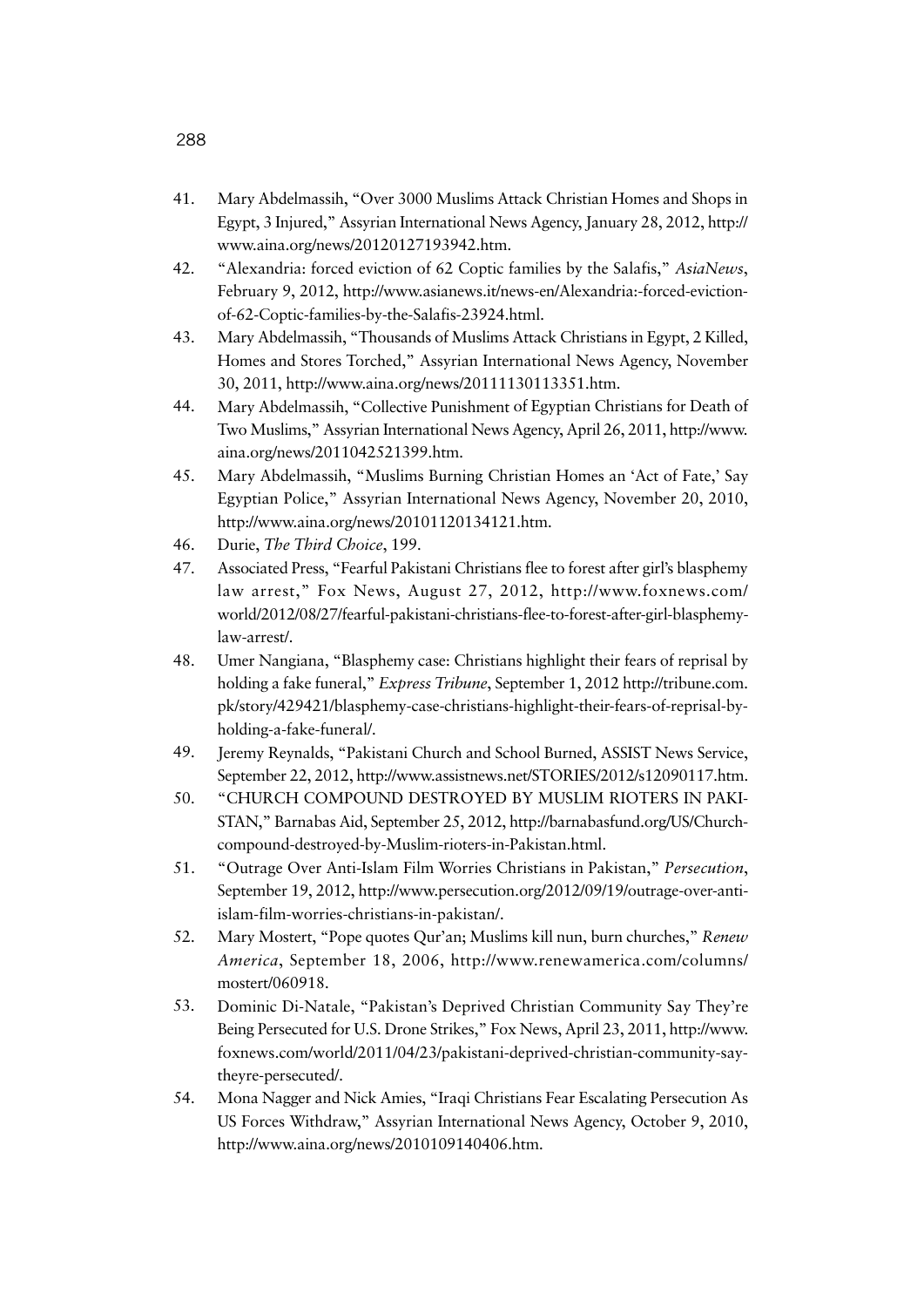- 55. Jonathan Riley-Smith, ed., *The Oxford Illustrated History of the Crusades* (Oxford: Oxford University Press, 1995), 242.
- 56. Adel Guindy, *Hikayat al-Ihtilal*, in translation,"Stories of the Occupation: Correcting Misunderstandings," (Cairo: Middle East Freedom Forum, 2009), 88.
- 57. "Qaeda group in Iraq says Christians 'legitimate targets,'" Agence France-Presse, November 3, 2010, http://www.jihadwatch.org/2010/11/all-christiancentres-organisations-and-institutions-leaders-and-followers-are-legitimatetargets-fo.html.
- 58. Only recently Egyptian cleric Dr. Abdullah Badr threatened on live television to cut the tongues of any who criticized Islam. Raymond Ibrahim, "Militant Muslims Cutting Out Tongues," Raymond Ibrahim: Islam Translated, November 25, 2012, http://www.raymondibrahim.com/from-the-arab-world/militant-muslimscutting-out-tongues/
- 59. Adel Guindy, *Hikayat al-Ihtilal*, in translation,"Stories of the Occupation: Correcting Misunderstandings," (Cairo: Middle East Freedom Forum, 2009), 117– 131.
- 60. Sidney H. Griffith, *The Church in the Shadow of the Mosque: Christians and Muslims in the World of Islam* (Princeton: Princeton University Press, 2008), 11.
- 61. To give them their modern names, not necessarily the names they were known by during the conquests.
- 62. Alfred Butler, *The Arab Invasion of Egypt and the Last 30 Years of Roman Dominion* (Brooklyn: A & B Publishers, 1992), 464.
- 63. Raymond Ibrahim, book title translated by the author, "Were Conquered Christians Really Liberated Muslims," Raymond Ibrahim: Islam Translated, April 24, 2011, http://www.raymondibrahim.com/muslim-persecution-of-christians/wereconquered-christians-really-liberated-muslims/.
- 64. Nomikos Michael Vaporis, *Witnesses for Christ: Orthodox Christian Neomartyrs of the Ottoman Period 1437-1860* (Crestwood: St. Vladimir's Seminary Press, 2000), 62–64.
- 65. "Two Pakistani Christians Seriously Injured for refusing Islam," World Watch Monitor, August 31, 2011, http://www.worldwatchmonitor.org/english/country/ pakistan/article\_116947.html.
- 66. "Muslims Murder Pakistani Christian with Axe Blows: Rival merchants threatened to kill potato seller if he refused to convert to Islam," World Watch Monitor, March 22, 2010, http://www.worldwatchmonitor.org/english/country/ pakistan/16665/.
- 67. Unlike the Janissaries, who were exclusively "recruited" (that is, abducted and enslaved as children) from the many conquered Christian populations under the Ottoman Empire, the Mamluks were derived from Christians and others, notably pre-Islamic Turkic peoples.
- 68. Nozrul Islam, "Almost 300 Christian children abducted and forcibly converted to Islam in Bangladesh," *AsiaNews*, September 6, 2012, http://www.asianews.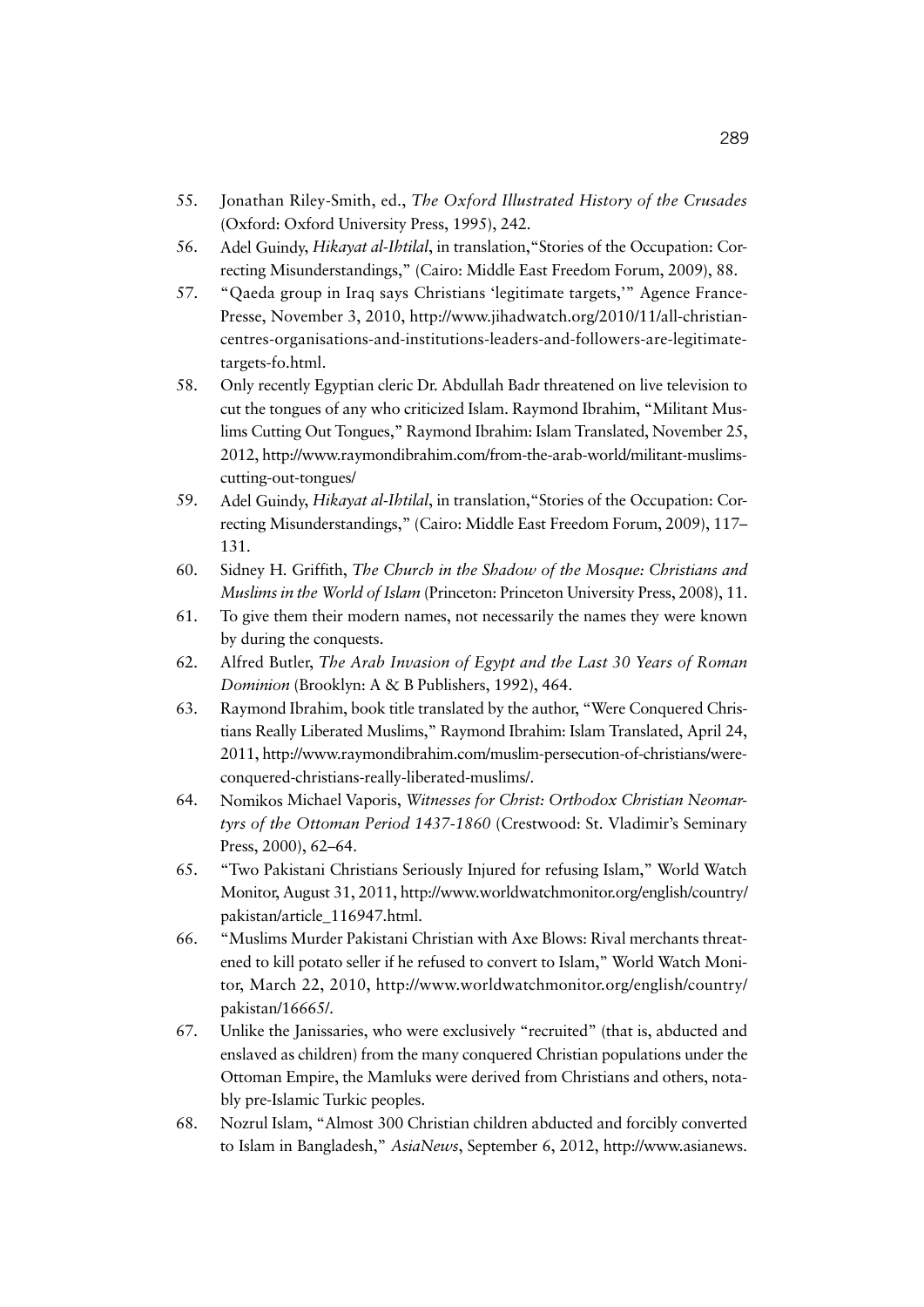it/news-en/Almost-300-Christian-children-abducted-and-forcibly-converted-to-Islam-in-Bangladesh-25745.html.

- 69. Khaled Abu Toameh, "Who Will Save the Christians in the Gaza Strip?" Gatestone Institute, July 20, 2012, http://www.gatestoneinstitute.org/3181/gazachristians.
- 70. Leo Rennert, "Wash. Post, AP blind to Christian persecution in Bethlehem," *American Thinker*, December 25, 2011, http://www.americanthinker.com/ blog/2011/12/wash\_post\_ap\_blind\_to\_christian\_persecution\_in\_bethlehem.html.
- 71. "'Convert to Islam or leave Muslim neighborhood' warning to Christians in Lahore," *Pakistan Christian Post*, August 31, 2012, http://www.pakistan christianpost.com/headlinenewsd.php?hnewsid=3720.
- 72. "Christian family converted to Islam, beaten, tried in Tashkent," *UZNews*, August 24, 2012, http://www.uznews.net/news\_single.php?lng=en&sub=hot&c id=3&nid=20659.
- 73. "Police in Pakistan Beat Pregnant Christian, Husband for 3 Days," World Watch Monitor, November 29, 2011, http://www.worldwatchmonitor.org/english/ country/pakistan/article\_123726.html.
- 74. "PAKISTANI CHRISTIAN BEATEN BY MUSLIMS FOR CELEBRATING INDEPENDENCE DAY," Barnabas Aid, August 22, 2011, http://barnabasfund. org/US/News/Archives/Pakistani-Christian-beaten-by-Muslims-for-celebrating-Independence-Day.html.
- 75. "Islamists Suspected in Abduction of Christian Girl in Sudan," World Watch Monitor, February 22, 2011, http://www.worldwatchmonitor.org/english/country/ sudan/33341.
- 76. "Kidnapped Christian Girl in Sudan Escapes, Traumatized," World Watch Monitor, August 3, 2011, http://www.worldwatchmonitor.org/english/country/ sudan/article\_115849.html.
- 77. It is interesting to note that the Arabic relative pronoun used to indicate these captive women is "ma": *ma* [what] *malakat* [possess] *aymanukum* [your right hands], literally, "*what* your right hands possess" (see Shakir's acclaimed English translation which most literally translates this). In Arabic, when one refers to a rational being (i.e., a human), the word used is *man*, which means "who(ever)"; *ma*, on the other hand, refers only to things or animals—trees, rocks, dogs and cats—very much similar to the English "it." Thus, in proper Arabic the phrase might have been *man malakat aymanukum*: "whom(ever) your rights hands possess." Revered Islamic scholar al-Qurtubi (d.1273) also observed this point in vol. 5, p.12 of his authoritative 20-volume *Tafsir Al Koran* (Exegesis of the Koran). He points out that members of the human race should be referred to with *man* (who), whereas only "inanimate objects" or "brute beasts" should be referred to with *ma* (what). This phenomenon (portraying concubines as nonhuman) accords well with a number of hadiths that place females and animals in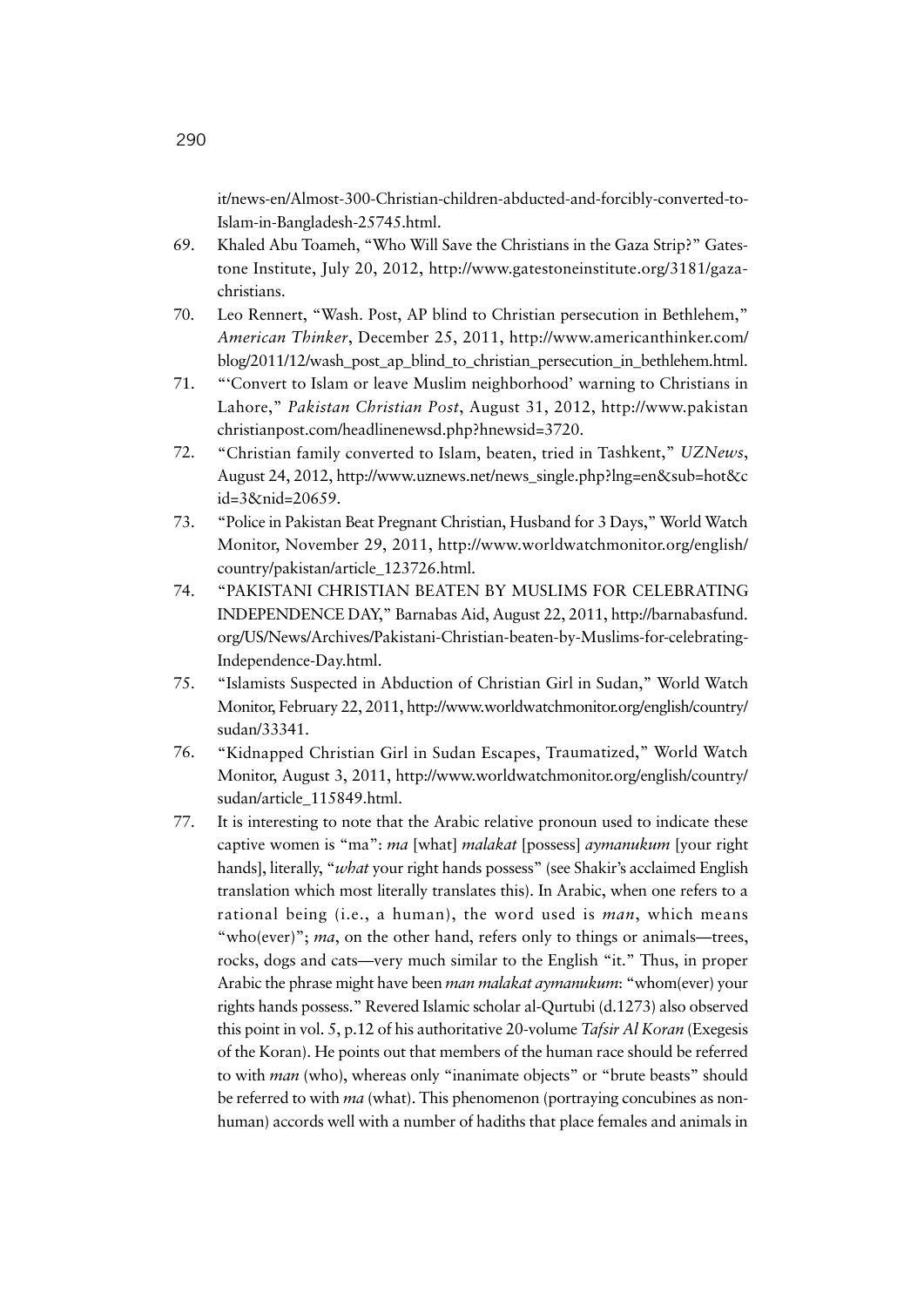the same category. *Musnad Ibn Hanbal* (vol. 2, p. 2992), for example, records Muhammad saying "Women, dogs, and donkeys annul a man's prayer." Indeed, in Qurtubi's same *Tafsir* (vol.15, p. 172), after examining such hadiths, he writes, "A Woman may be likened to a sheep—even a cow or a camel—for all are ridden."

- 78. "Kuwaiti Activist Calls for 'Legal Age for Female Slaves' to Protect Men from Depravity," *Al Arabiya*, June 4, 2011, http://www.alarabiya.net/ articles/2011/06/04/151770.html, translation by the author. Video of Mutairi is embedded in report.
- 79. Arabic video of the Hikma television show on which Huwaini made these assertions, IslamicThoughts, YouTube video, May 26, 2011, http://www.youtube. com/watch?v=rCt-HILaPM8.
- 80. Arabic video of television show on which Qutb was pressured to respond to sex-slavery and stormed out, Rfyreytert Asdas, YouTube video, October 16, 2011, http://www.youtube.com/watch?v=dCmRnit6IMM, translation by the author.
- 81. Christopher H. Smith, "SMITH: Escalating violence against Coptic women and girls," *Washington Times*, July 26, 2012, http://www.washingtontimes. com/news/2012/jul/26/escalating-violence-against-coptic-women-and-girls/.
- 82. Mary Abdelmassih, "Report: Egyptian Muslim Ring Uses Sexual Coercion to Convert Christian Girls," Assyrian International News Agency, July 13, 2011, http://www.aina.org/news/20110712201559.htm.
- 83. Myles Collier, "Abductions and Forced Conversions of Christian Coptic Women in Egypt Dramatically Increase," *Christian Post*, July 19, 2012, http://global. christianpost.com/news/abductions-and-forced-conversions-of-christian-copticwomen-in-egypt-dramatically-increase-78562/.
- 84. Abdelmassih, "Report: Egyptian Muslim Ring Uses Sexual Coercion."
- 85. As told to the author in a phone interview.
- 86. Myles Collier, "Abductions and Forced Conversions of Christian Coptic Women in Egypt Dramatically Increase," *Christian Post*, July 19, 2012, http://global. christianpost.com/news/abductions-and-forced-conversions-of-christian-copticwomen-in-egypt-dramatically-increase-78562/.
- 87. Raymond Ibrahim, "Egypt's Salafi Party Objects to Banning Sex Slavery," Raymond Ibrahim: Islam Translated, August 30, 2012, http://www.raymondibrahim. com/from-the-arab-world/egypts-salafi-party-objects-to-banning-sex-slavery/.
- 88. Mary Abdelmassih, "Muslim Gang Attempts to Kidnap Egyptian Christian Mother, 4 Dead," Assyrian International News Agency, October 18, 2012, http:// www.aina.org/news/20121017202832.htm.
- 89. Mary Abdelmassih, "Coptic Christian Girl, 14, Abducted By Muslim in Egypt," Assyrian International News Agency, November 2, 2012, http://www.aina.org/ news/20121101201755.htm.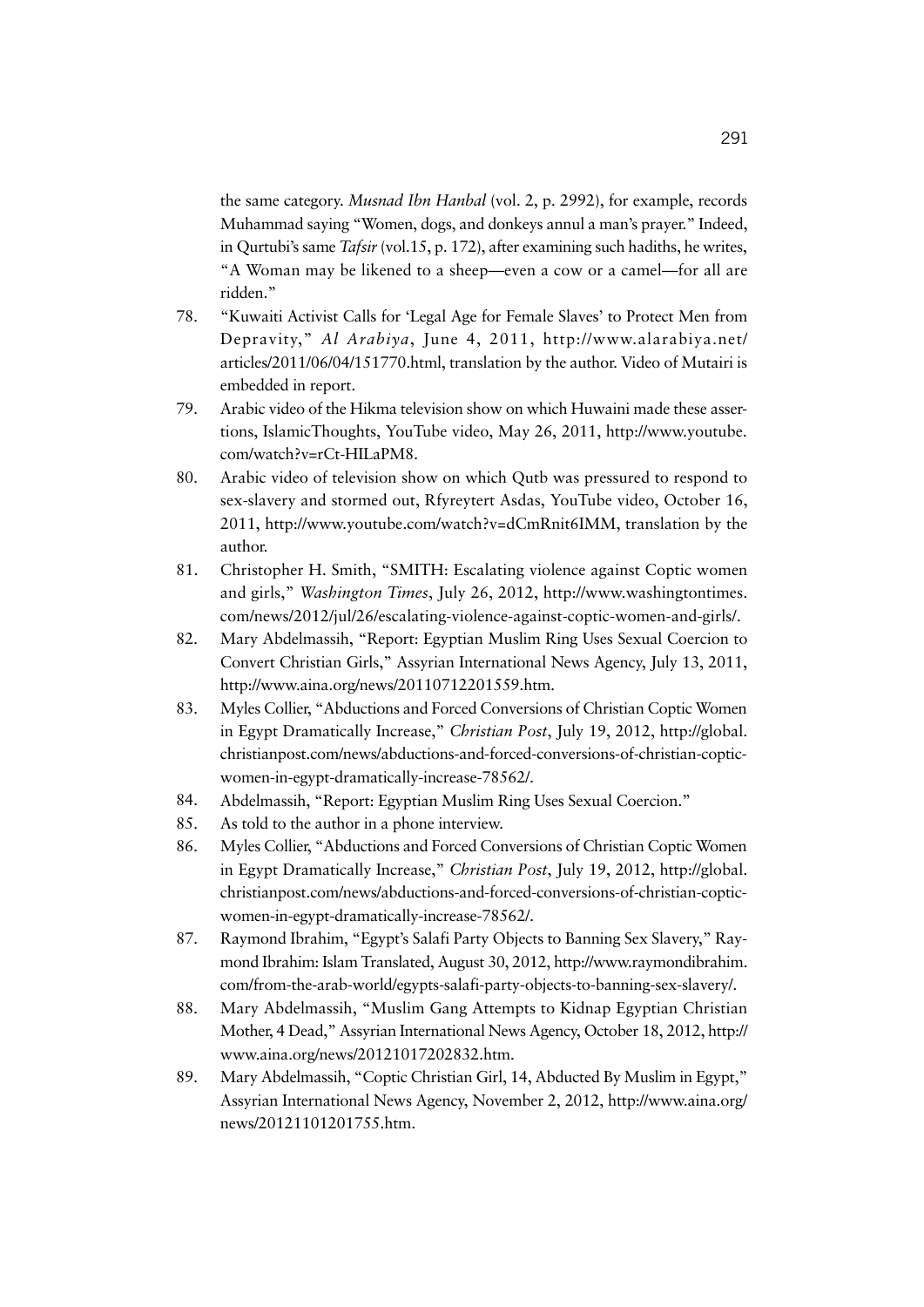- 90. "PAKISTAN: The forced marriages of religious minority women must be annuled and the victims returned to their families and communities," *Asian Human Rights Commission*, October 25, 2011, http://www.humanrights.asia/news/ ahrc-news/AHRC-STM-159-2011.
- 91. Raymond Ibrahim, "The Rape and Murder of Afghanistan's Christian Children," FrontPage Magazine, October 19, 2012, http://frontpagemag.com/2012/ raymond-ibrahim/the-rape-and-murder-of-pakistans-christian-children/.
- 92. Dan Wooding, "Pakistan: A Christian Minor Girl Murdered after allegedly being Gang Raped by Muslims," ASSIST News Service, August 26, 2012, http://www. assistnews.net/STORIES/2012/s12080178.htm.
- 93. Dan Wooding, "Pakistan: Orphan Christian boy found brutally tortured and burned to death," ASSIST News Service, August 23, 2012, http://www.assistnews. net/STORIES/2012/s12080160.htm.
- 94. "The long trail of Christian children raped or killed," Agenzia Fides, August 24, 2012, http://www.fides.org/aree/news/newsdet.php?idnews=32088&lan=eng.
- 95. John Pontifex, "Pakistani Christian Girl Raped and Murdered, *Christian Post*, May 2, 2009, http://www.christianpost.com/news/pakistanichristian-girl-raped-and-murdered-38418/.
- 96. "Catholic girl raped by a Muslim," Agenzia Fides, December 18, 2010, http:// www.fides.org/aree/news/newsdet.php?idnews=28031&lan=eng.
- 97. "Cash settlement on rape and murder of teenage Christian girl is black spot on Pakistani government," *Pakistan Christian Congress*, October 21, 2010, http:// www.pakistanchristiancongress.org/contents.php?section\_id=37.
- 98. "PAKISTAN: A 12 year-old Christian is gang raped for eight months, forcibly converted and then 'married' to her Muslim attacker," *Asian Human Rights Commission*, October 10, 2011, http://www.humanrights.asia/news/urgentappeals/AHRC-UAC-199-2011#.TpVEqnnBJNs.email.
- 99. "Police in Pakistan Decline to Prosecute Rape/Beating Suspects," World Watch Monitor, June 12, 2012, http://www.worldwatchmonitor.org/english/country/ pakistan/article\_1599572.html.
- 100. "Punjab: Muslims kidnap 14 year old Christian to convert her to Islam," *AsiaNews*, August 25, 2011, http://www.asianews.it/news-en/Punjab:-Muslimskidnap-14-year-old-Christian-to-convert-her-to-Islam-22456.html.
- 101. Michael Ireland, "Young Christian woman killed during an attempted rape in Pakistan," ASSIST News Service, December 5, 2011, http://www.assistnews.net/ STORIES/2011/s11120020.htm.
- 102. "No justice for Shazia Bashir, the Christian girl raped and murdered," Agenzia Fides, November 27, 2010, http://www.fides.org/aree/news/newsdet. php?idnews=27881&lan=eng.
- 103. Jibran Khan, "Faisalabad: Christian sisters kidnapped, forced to marry a wealthy Muslim," *AsiaNews*, May 27, 2011, http://www.asianews.it/news-en/Faisalabad:- Christian-sisters-kidnapped,-forced-to-marry-a-wealthy-Muslim-21674.html.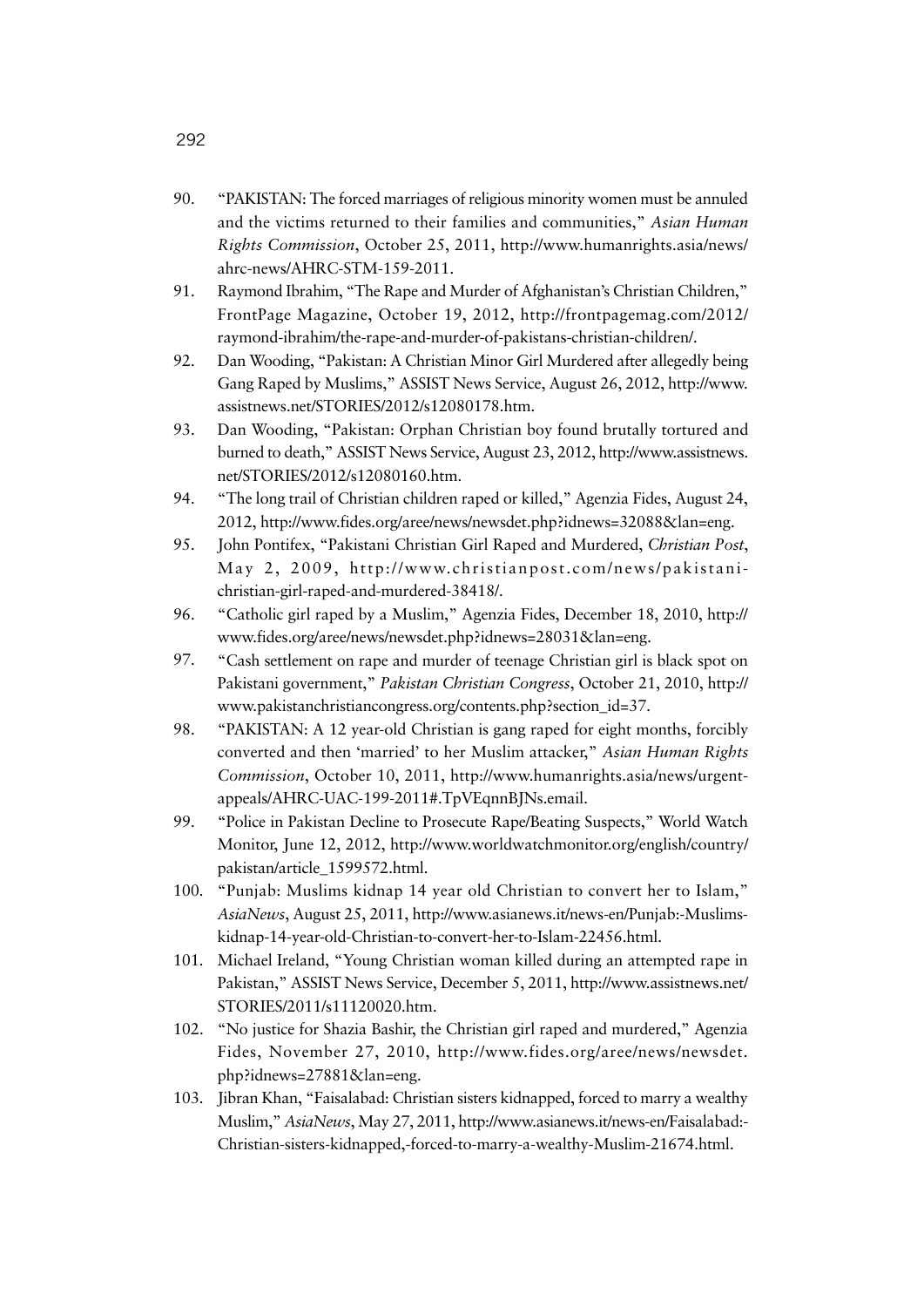- 104. Dan Wooding, "A minor Christian girl kidnapped in Islamabad territory," ASSIST News Service, October 30, 2012, http://www.assistnews.net/ STORIES/2012/s12100157.htm.
- 105. "Pakistani Higher Court orders enforced converted Christian girl to go with Muslim man," *Pakistan Christian Post*, October 24, 2012, http://www. pakistanchristianpost.com/headlinenewsd.php?hnewsid=3887.
- 106. Shafique Khokhar, "Faisalabad: 16 year old Christian girl gang raped for hours by young Muslims," *AsiaNews*, September 26, 2012, http://www.asianews.it/ news-en/Faisalabad:-16-year-old-Christian-girl-gang-raped-for-hours-by-young-Muslims-25928.html.
- 107. OneFreeWorldInt, "OFW Neeha Video.mov," YouTube video, March 4, 2010, http://www.youtube.com/watch?v=StSbvmoXlus&feature=player\_embedded#!.
- 108. "Catholic girl raped by a Muslim," Agenzia Fides, December 18, 2010, http:// www.fides.org/aree/news/newsdet.php?idnews=28031&lan=eng.
- 109. Majid Khadduri, *War and Peace in the Law of Islam* (Baltimore: Johns Hopkins Press, 1955), 119, 131.
- 110. Soeren Kern, "Muslim Child-Rape Gangs in Britain," Gatestone Institute, May 21, 2012, http://www.gatestoneinstitute.org/3068/muslim-child-rape-gangsbritain.
- 111. Bat Ye'or, *Islam and Dhimmitude: Where Civilizations Collide* (Cranbury: Associated University Presses, 2010), 56.
- 112. Mark Durie, *The Third Choice: Islam, Dhimmitude, and Freedom* (Australia: Deror Books, 2010), 127.
- 113. From Tabari's History, "The Battle of al-Qadisiyyah and the Conquest of Syria and Palestine," *Menorah*, http://www.menorah.org/Crusades.pdf.
- 114. Adel Guindy, *Hikayat al-Ihtilal*, in translation,"Stories of the Occupation: Correcting Misunderstandings," (Cairo: Middle East Freedom Forum, 2009), 17.
- 115. Philip Khuri Hitti, ed., *The Origins of the Islamic State* (New York: AMS Press, 1968), 340.
- 116. "Islam is the religion of forgiveness and mercy," *Voices for Peace*, April 3, 2006, http://www.voicesforpeace.com/talkshop/peace/messages/916.html.
- 117. Ye'or, *Islam and Dhimmitude*, 67.
- 118. Ibid., 68, 121.
- 119. In contrast to modern interpretations that portray the European traveler as a prototypical "Orientalist" with an axe to grind against the "Other"—specifically non-whites and non-Christians—in fact, Polo occasionally portrayed the few Christians he encountered in a negative light (such as those of the island of Socotra) and frequently praised non-Christians, including Muslims. For example, he hails the Brahmins of India as being "most honorable," possessing a "hatred for cheating or of taking the goods of other persons. They are likewise remarkable for the virtue of being satisfied with the possession of one wife." He refers to one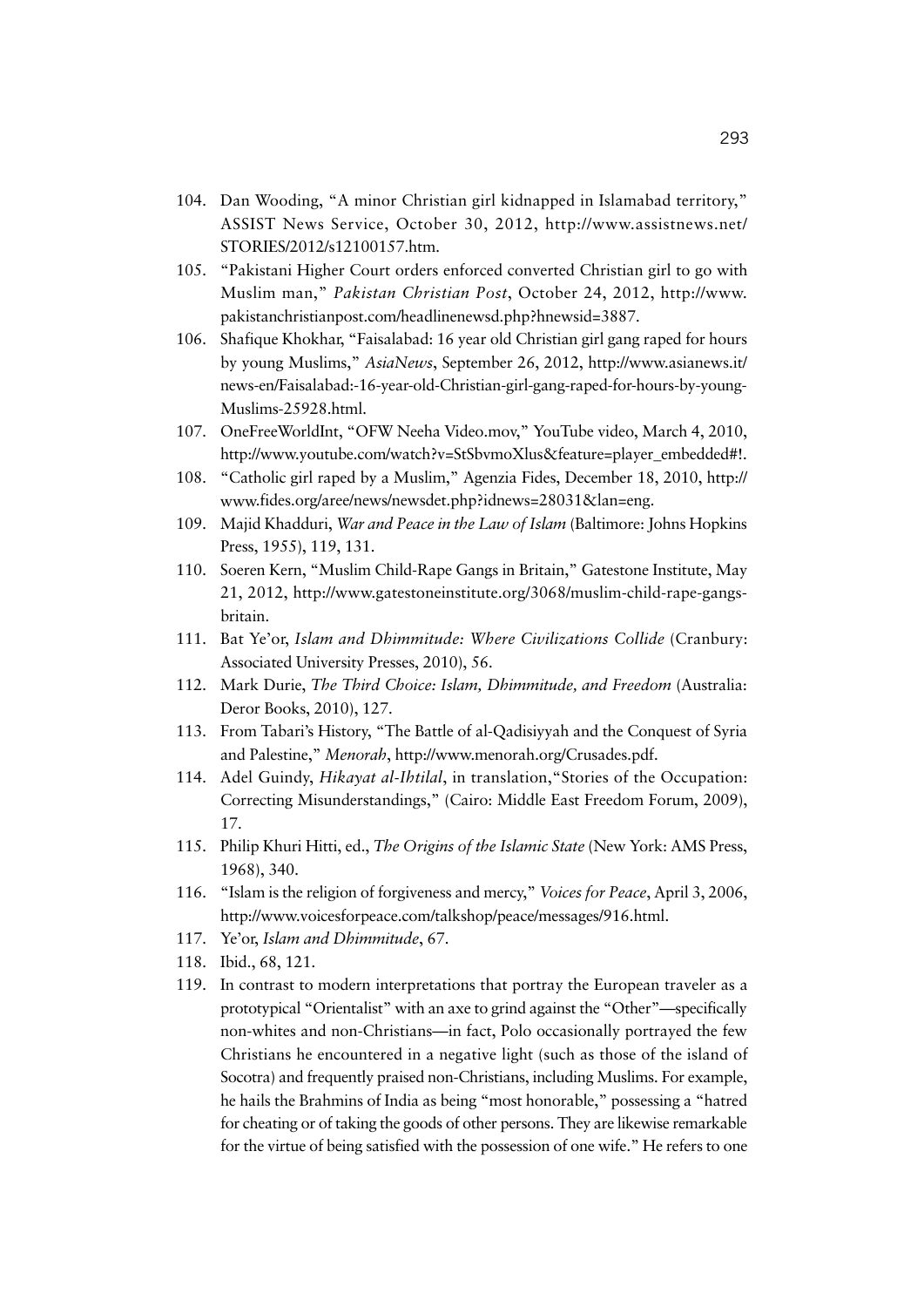Muslim leader as governing "with justice" and another who "showed himself [to be] a very good lord, and made himself beloved by everybody." William Marsden, trans., *The Travels of Marco Polo* (New York: The Modern Library, 2001), 298, 317, 332.

- 120. Ibid., 63.
- 121. Bat Ye'or, *The Decline of Eastern Christianity under Islam: From Jihad to Dhimmitude* (Cranbury: Associated University Presses, 2010), 78.
- 122. Ye'or, *Islam and Dhimmitude*, 69.
- 123. Nonie Darwish, "Solving Poverty–The Islamic Way," FrontPage Magazine, May 23, 2011, http://frontpagemag.com/2011/nonie-darwish/solving-poverty-the-islamicway/. See also, Arabic video showing Huwaini making these assertions, Youtube video, http://www.youtube.com/watch?v=eD8umi47m04.
- 124. "Islamic Group Beheads Assyrian Priest, Crucifies 14 Year Old Boy in North Iraq," Assyrian International News Agency, October 12, 2006, http://www.aina. org/news/20061012004656.htm.
- 125. "Iraq: Dutch MP calls for autonomous Assyrian region in north," adnkronos, November 18, no year, http://www.adnkronos.com/AKI/English/ Religion/?id=3.1.1271835942.
- 126. Jim Kouri, "IRAQ'S CHRISTIAN BLOODBATH IGNORED BY OBAMA WHITE HOUSE," News with Views, November 4, 2010, http://www. newswithviews.com/NWV-News/news224.htm ; Associated Press, "Iraqi Chrisitan Mourn 58 Dead in Church Siege," CBS News, November 2, 2010, http://www.cbsnews.com/stories/2010/11/01/world/main7011759.shtml.
- 127. Michelle A. Vu, "Assyrian Christians 'Most Vulnerable Population' in Iraq," *Christian Post*, December 5, 2006, http://www.christianpost.com/news/assyrianchristians-most-vulnerable-population-in-iraq-23863/.
- 128. Ravi Nessman, "Christians in Iraq targeted for persecution," *Tulsa World*, May 7, 2007, http://www.tulsaworld.com/news/article.aspx?articleID=070507\_1\_A15\_ ANAss26771&breadcrumb=religion.
- 129. "Iraqi Christian killed after \$100,000 ransom demand not met," Barnabas Aid, May 23, 2011, http://barnabasfund.org/UK/News/Archives/Iraqi-Christian-killedafter-100000-ransom-demand-not-met.html?&p=all&%E2%81%9Ea=774&m ethod=PRINT&Orderby=Date%3BDESC.
- 130. Zvi Bar'el, "Christmas requiem for Iraq's Christian community," *Haaretz*, December 24, 2010, http://www.haaretz.com/weekend/week-s-end/christmasrequiem-for-iraq-s-christian-community-1.332680.
- 131. "FATWA THREAT AGAINST IRAQI CHRISTIANS AS PM URGES THEM TO STAY," Barnabas Aid, December 18, 2012, http://barnabasfund.org/US/ Fatwa-threat-against-Iraqi-Christians-as-PM-urges-them-to-stay.html.
- 132. "The Double Lives of Iraq's Christian Children," World Watch Monitor, October 11, 2011, http://www.worldwatchmonitor.org/english/country/iraq/ article\_121814.html.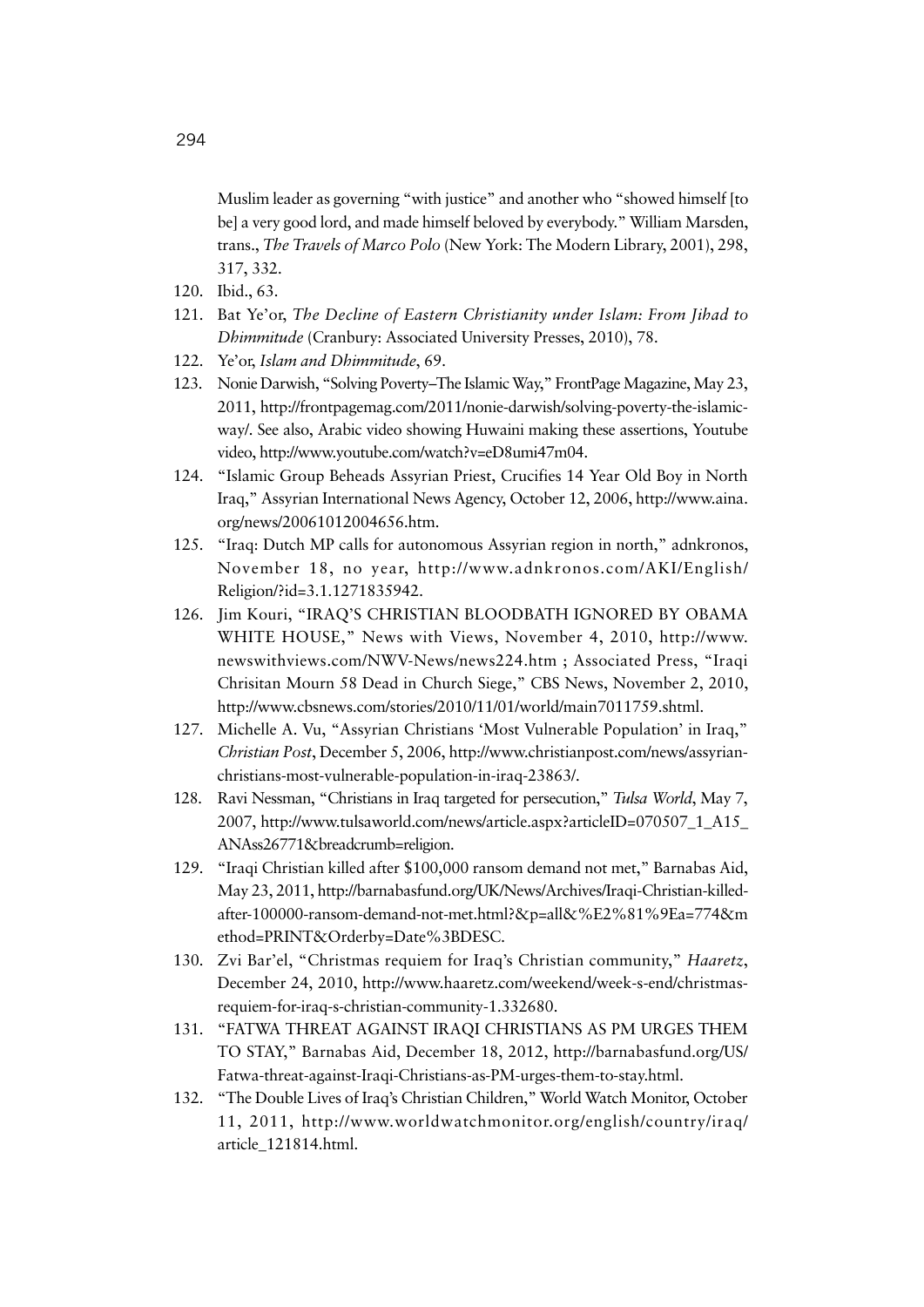- 133. "Russian Church Highlights Persecution of Christians in Syria," *Pravmir*, October 24, 2012, http://www.pravmir.com/russian-church-highlightspersecution-of-christians-in-syria/.
- 134. "Bomb at funeral, a family beheaded: Christians and Druzes targeted in Damascus," Agenzia Fides, August 8, 2012, http://www.fides.org/aree/news/ newsdet.php?idnews=32111&lan=eng.
- 135. "The last remaining Christian in the center of Homs killed; the convent of the Jesuits has been hit," Agenzia Fides, October 31, 2012, http://www.fides.org/ aree/news/newsdet.php?idnews=32561&lan=eng.
- 136. Kim Sengupta, "The plight of Syria's Christians: 'We left Homs because they were trying to kill us,'" *Independent*, November 2, 2012, http://www. independent.co.uk/news/world/middle-east/the-plight-of-syrias-christians-weleft-homs-because-they-were-trying-to-kill-us-8274710.html.
- 137. Ulrike Putz, "We're Too Frightened to Talk," *Spiegel*, July 25, 2012, http://www. spiegel.de/international/world/christians-flee-from-radical-rebels-insyria-a-846180.html.
- 138. From a BBC Monitoring Middle East email, "Syrian opposition army imposes jizya on Christians in Homs," Jihad Watch, April 10, 2012, http://www. jihadwatch.org/2012/04/syrian-opposition-army-imposes-jizya-on-christians-inhoms.html.
- 139. Ye'or, *The Decline of Eastern Christianity*, 79, 108.
- 140. "Rableh: 280 Christians held hostage," Agenzia Fides, September 25, 2012, http://www.fides.org/aree/news/newsdet.php?idnews=32291&lan=eng.
- 141. "Christians in Syria Targeted in Series of Kidnappings and Killings; 100 Dead," Barnabas Aid, January 18, 2012, http://barnabasfund.org/Christians-in-Syriatargeted-in-series-of-kidnappings-and-killings-100-dead.html.
- 142. "Christians in Syria Targeted in Series of Kidnappings and Killings; 100 Dead," Barnabas Aid, January 18, 2012, http://barnabasfund.org/Christians-in-Syriatargeted-in-series-of-kidnappings-and-killings-100-dead.html.
- 143. "The Orthodox priest kidnapped in Damascus found dead," Agenzia Fides, October 25, 2012, http://www.fides.org/aree/news/newsdet.php?idnews=32518&lan=eng.
- 144. "Rash of Assyrian Kidnappings in Syria," Assyrian International News Agency, November 24, 2012, http://www.aina.org/news/20121123203042.htm.
- 145. Nick Fagge, "Syrian rebels 'beheaded a Christian and fed him to the dogs' as fears grow over Islamist atrocities," *Daily Mail*, December 31, 2012, http://www. dailymail.co.uk/news/article-2255103/Syria-rebels-beheaded-Christian-fed-dogsfears-grow-Islamist-atrocities.html?ito=feeds-newsxml.
- 146. Tim Marshall, "Syria: Rebel Prisoners On Their Religious War," *Sky News*, December 8, 2012, http://news.sky.com/story/1022491/syria-rebel-prisoners-ontheir-religious-war.
- 147. "Salafis Besiege Church Priest for Refusing to Pay Jizya," *El Bashayer*, June 23, 2011, http://elbashayeronline.com/news-143400.html, translation by the author.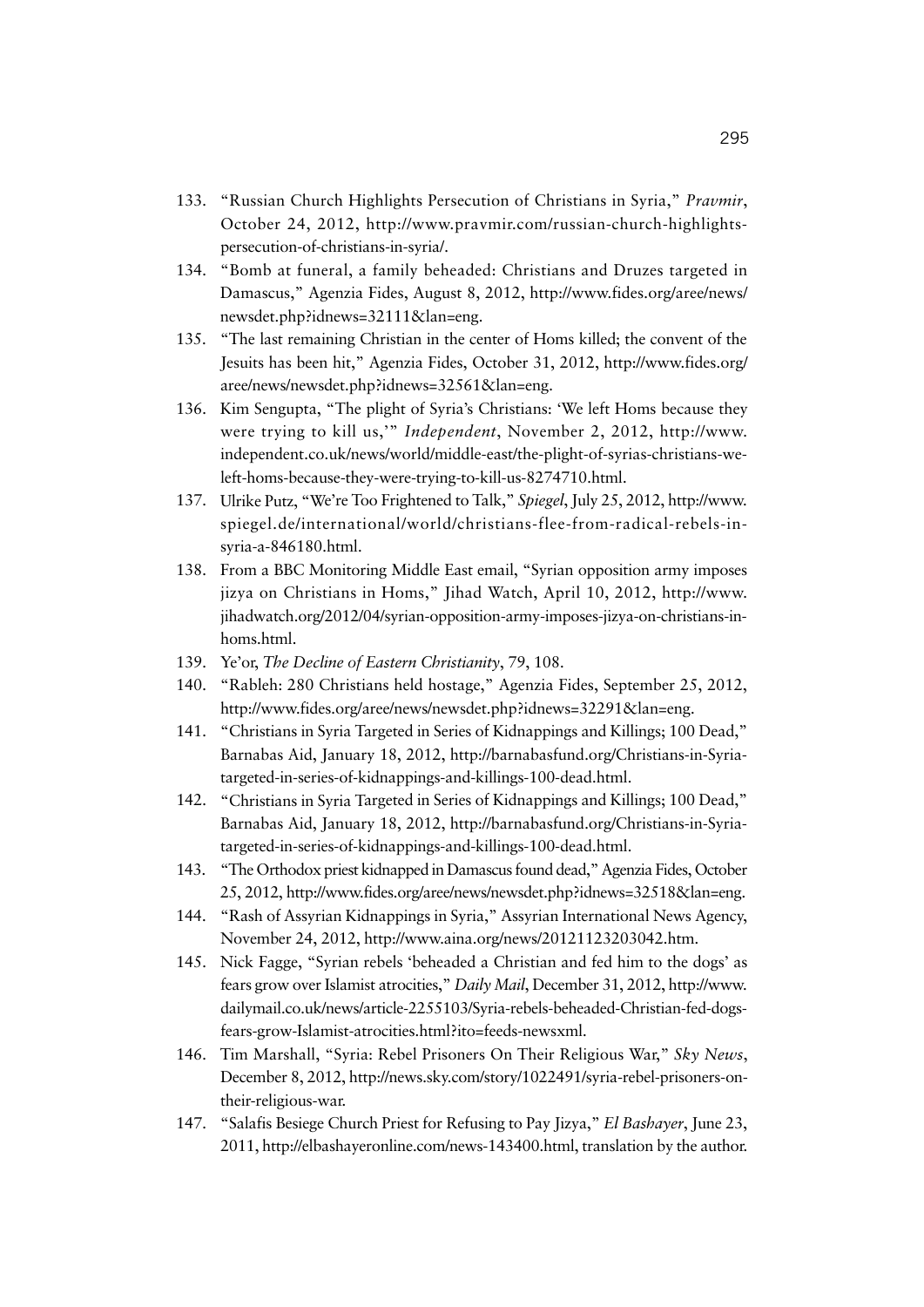- 148. "Imposing Jizya on Christians to address poverty" *Voice of the Copts*, January 6, 2009, http://www.voiceofthecopts.org/index.php/categories/op-eds/120- 34imposing-jizya-on-christians-to-address-poverty.
- 149. Arabic report on *Al Moheet*, September 13, 2011, http://www.moheet.com/2011/ 09/13/%D9%85%D8%A7%D9%86%D8%B4%D9%8A%D8%AA-%D8% AC%D8%B1%D9%8A%D8%AF%D8%A9-%D9%8A%D9%88%D9% 85%D9%8A%D9%87-%D9%8A%D8%AB%D9%8A%D8%B1-%D8%AC% D8%AF%D9%84%D8%A7-%D8%A8%D9%8A%D9%86-%D8%A7% D9%84%D8%A7%D9%82/, translation by the author.
- 150. *Encyclopedia of Islam*, ed., Juan Eduardo Campo (New York: Facts on File, 2009), 404.
- 151. Al Ahaly, "NGO: Armed Gangs Plunder Minia's Copts and Impose Tributes on Them," Coptic Solidarity, August 30, 2012, http://www.copticsolidarity.org/ cs-releases/797-ngo-armed-gangs-plunder-minia-s-copts-and-impose-tributes-onthem.
- 152. "After Dahshur, the Jizya Imposed on Copts in Asyut," *Alkhbar*, August 2012, http://www.alkhabrnews.com/view/?q=5048, translation by the author.
- 153. "Two Coptic Christians Killed in Egypt for Refusing to Pay Extortion Money," *Persecution*, January 26, 2012, http://www.persecution.org/2012/01/30/twocoptic-christians-killed-in-egypt-for-refusing-to-pay-extortion-money/.
- 154. "Christian Kidnapped, Abductors Demand Ransom for Release," Copts United, March 10, 2012, http://www.copts-united.com/Arabic2011/Article. php?I=1109&A=54492, translation by the author.
- 155. Mary Abdelmassih, "Islamists Demand Placing Coptic Church Funds Under Egyptian State Control," Assyrian International News Agency, August 31, 2012, http://www.aina.org/news/2012083019958.htm.
- 156. Hosni Milad and Marcol Adel, "Egyptian Churches Reject the Repeated Cycle of Displacing Copts," Akhbar el-Youm [The Day's News], September 29, 2012, http://akhbarelyom.org.eg/news73157\_1.aspx, translated by the author; Raymond Ibrahim, "Egypt's Christians: Distraught and Displaced," Raymond Ibrahim: Islam Translated, October 5, 2012, http://www.raymondibrahim.com/ from-the-arab-world/egypts-christians-distraught-and-displaced/.
- 157. "Christian Woman Freed from Muslim Kidnappers in Pakistan," *Christian Post*, March 13, 2011, http://www.christianpost.com/news/christian-woman-freedfrom-muslim-kidnappers-in-pakistan-49398/.
- 158. "Eight Christians kidnapped in Pakistan," *Daily News & Analysis*, August 27, 2009, http://www.dnaindia.com/world/report\_eight-christians-kidnapped-inpakistan\_1285635.
- 159. "Attack in the Christian area: one victim and two injured in Karachi," Agenzia Fides, August 31, 2012, http://www.fides.org/aree/news/newsdet. php?idnews=32122&lan=eng.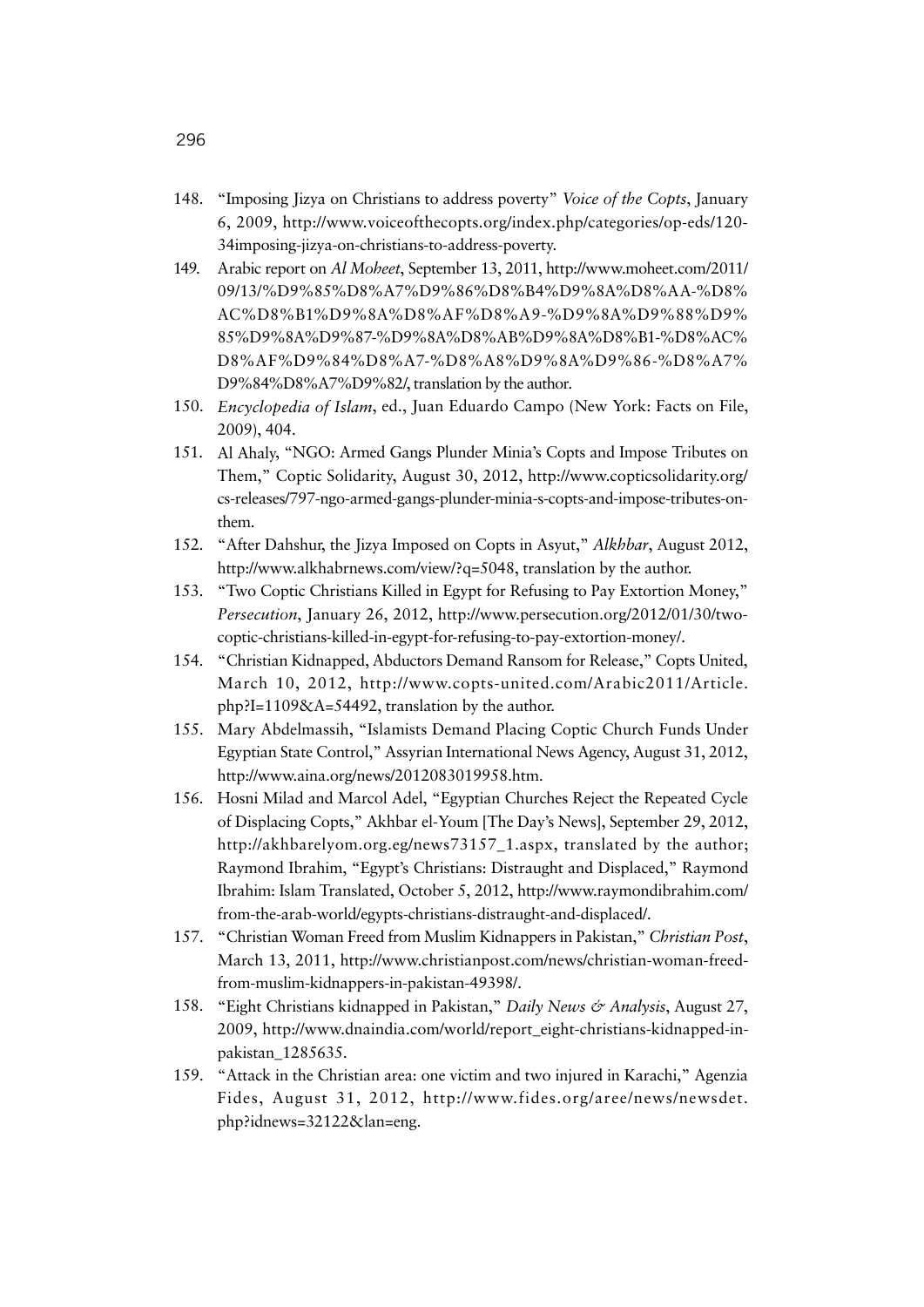- 160. Jeremy Reynalds, "Christian Shot Eight Times for Refusing to Pay Protection Money," ASSIST News Service, July 22, 2009, http://www.assistnews.net/ Stories/2009/s09070148.htm.
- 161. Faisal Khan, "Christian farm workers abducted by Muslim landowners for money in Faisalabad," *AsiaNews*, October 28, 2011, http://www.asianews.it/ news-en/Christian-farm-workers-abducted-by-Muslim-landowners-for-moneyin-Faisalabad-23041.html.
- 162. "Two Christian Hospital Workers Abducted in Karachi," World Watch Monitor, March 7, 2012, http://www.worldwatchmonitor.org/english/country/pakistan/ article\_1436466.html.
- 163. Stefan J. Bos, "Pakistan Muslim Militants Kill Christian, Injure 20," *BosNewsLife*, October 7, 2011, http://www.bosnewslife.com/18592-pakistanmuslim-militants-kill-christian-injure-20.
- 164. "Muslims in Pakistan Beat, Shoot at Christians in Land Grab," World Watch Monitor, December 1, 2011, http://www.worldwatchmonitor.org/english/ country/pakistan/article\_123795.html.
- 165. "Two Catholic Priests Kidnapped in Sudan," World Watch Monitor, January 25, 2012, http://www.worldwatchmonitor.org/english/country/sudan/ article\_1364961.html.
- 166. Weekendavisen, "Danish ghetto: pay 1,800 dollars for being 'black and Christian,'" Jihad Watch, March 1, 2012, http://www.jihadwatch.org/2012/03/ danish-ghetto-pay-1800-dollars-for-being-black-and-christian.html.
- 167. "Pengeafpresning mod kirke på Nørrebro," *Ekstra Bladet*, December 13, 2012, http://ekstrabladet.dk/112/article1883256.ece.
- 168. Steven Stalinsky, "The Next Pope and Islamic Prophecy," FrontPage Magazine, April 14, 2005, http://archive.frontpagemag.com/readArticle.aspx?ARTID=8931.
- 169. Transcription from the video at Enza Ferreri, "UK Jihad Seekers Allowance is the New Form of Jizya," *Enza Ferreri* (blog), http://enzaferreri.blogspot.com/2013/02/ jihad-seekers-allowance-new-form-of.html#axzz2Mz7S2sLh.
- 170. Mary Abdelmassih, "Muslims Attack Christian Village in Egypt 1 Murdered, Homes Looted and Torched," Assyrian International News Agency, August 9, 2011, http://www.aina.org/news/2011089052824.htm.
- 171. Arabic video of Muslims attacking Copts in front of the police station in Minya, mariamragy, August 12, 2011, YouTube video, http://www.youtube.com/ watch?v=rsccWyFVJWA.
- 172. "Coptic Man Loses Eye in Gunfire Attack," *Copts Arrivals*, http://www.coptsarrivals.com/vb/showthread.php?t=41907, translation by the author.
- 173. "PAKISTAN: Call for inquiry into poisoning of Christian student nurses," *Church in Chains*, August 10, 2012, http://churchinchains.ie/node/537.
- 174. Habib Toumi, "Lebanese star reported for smoking in Ramadan," *Gulf News*, August 9, 2012, http://gulfnews.com/news/region/lebanon/lebanese-star-reportedfor-smoking-in-ramadan-1.1059825.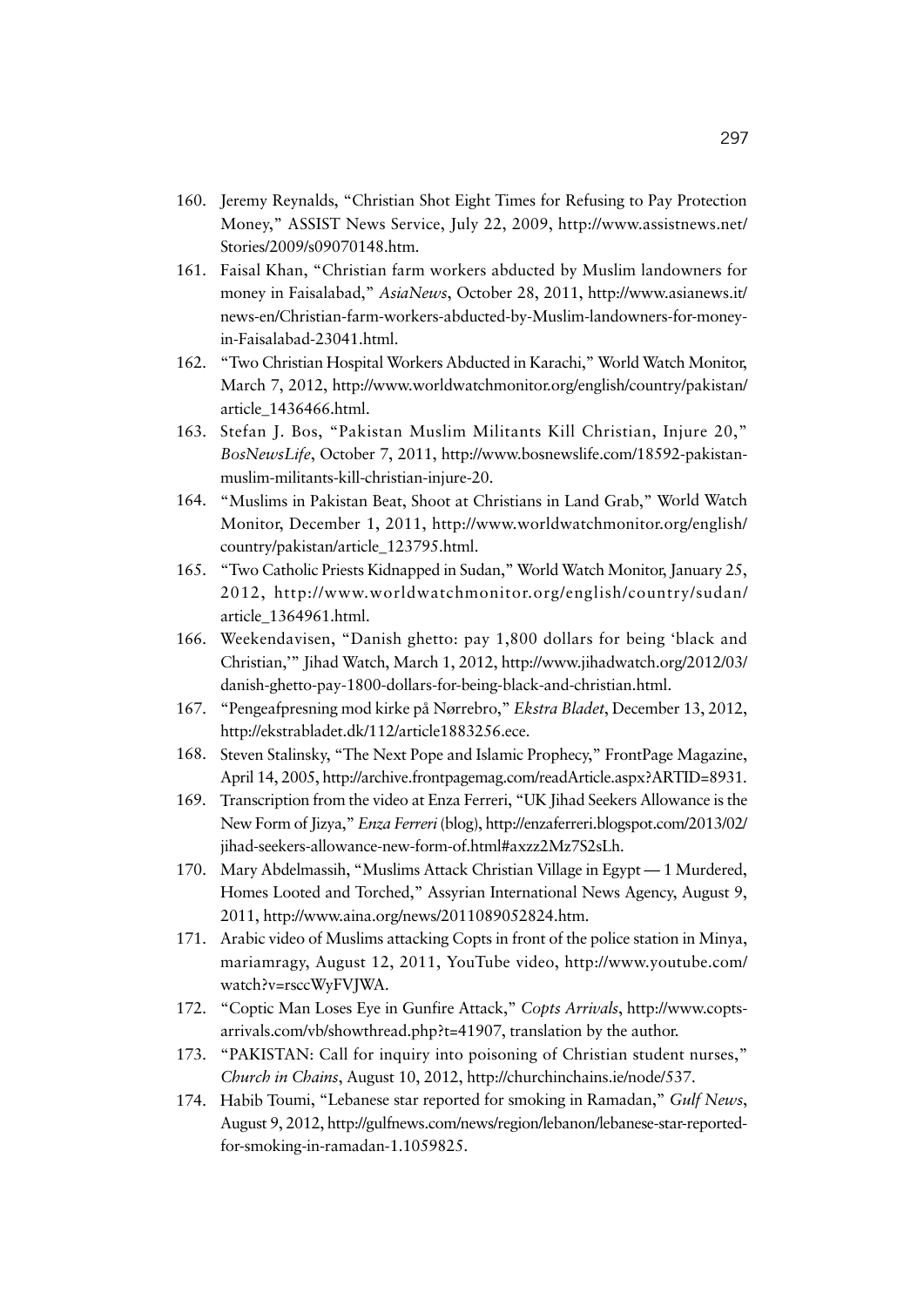175. For example, in December 2011, a "Montreal suburb has decided to remove a nativity scene and menorah from town hall rather than acquiesce to demands from a Muslim group to erect Islamic religious symbols," http://cnews.canoe.ca/ CNEWS/Canada/2011/12/05/19070881.html. Contrast this with Iran, where many churches were "ordered to cancel Christmas and New Year's celebrations as a show of their compliance and support" for "the two month-long mourning activities of the Shia' Moslems," a reference to the bloody flagellations and self mutilations Shias perform in memory of Imam Hussein during Ashura, http:// www.assistnews.net/STORIES/2011/s11120044.htm. Likewise, the University of London held a Christmas service featuring readings from the Koran—Islam's holy book that unequivocally condemns the Incarnation, which is precisely what Christmas celebrates, http://archbishop-cranmer.blogspot.com/2011/12/royalholloway-college-holds-islamic.html. Meanwhile, Muslims were issuing the usual fatwas banning other Muslims from even saying "Merry Christmas."

### PART FIVE: SEE NO EVIL, HEAR NO EVIL

- 1. Raymond Ibrahim, *The Al Qaeda Reader* (New York: Doubleday, 2007), 179. Ayman Zawahiri, discussing what the medieval Islamic hero would do to Americans if he was alive, says "Had Saladin vanquished them [today], he would have put them to the sword!" See also 251 and 254.
- 2. Rodney Stark, *God's Battalions: The Case for the Crusades* (New York: Harper Collins, 2009), 199.
- 3. Adel Guindy, *Hikayat al-Ihtilal*, [Stories of the Occupation: Correcting Misunderstandings] (Cairo: Middle East Freedom Forum, 2009), 88–89, translation by the author.
- 4. Jonathan Riley-Smith, ed., *The Oxford Illustrated History of the Crusades* (Oxford: Oxford University Press, 1995), 236.
- 5. Raymond Ibrahim, "Saudi Grand Mufti Calls for 'Destruction of All Churches in Region,'" Jihad Watch, March 14, 2012, http://www.jihadwatch.org/2012/03/ raymond-ibrahim-saudi-grand-mufti-calls-for-destruction-of-all-churches-inregion.html.
- 6. Clifford D. May, "'Destroy All the Churches,'" National Review Online, March 22, 2012, http://www.nationalreview.com/articles/294112/destroy-all-churchesclifford-d-may.
- 7. Raymond Ibrahim, "Calls to Destroy Egypt's Great Pyramids Begin," FrontPage Magazine, July 11, 2012, http://frontpagemag.com/2012/raymond-ibrahim/ muslim-brotherhood-destroy-the-pyramids/.
- 8. See Rod Norland and Mayy El Sheikh, "Contrary to Gossip, Pyramids Have No Date with the Wrecking Ball," *New York Times*, July 23, 2012, http://www. nytimes.com/2012/07/24/world/middleeast/in-egypt-rumor-of-pyramids-demiseproves-flimsy.html?\_r=0; Llewelyn Morgan, "Bamiyan, Timbuktu—Are the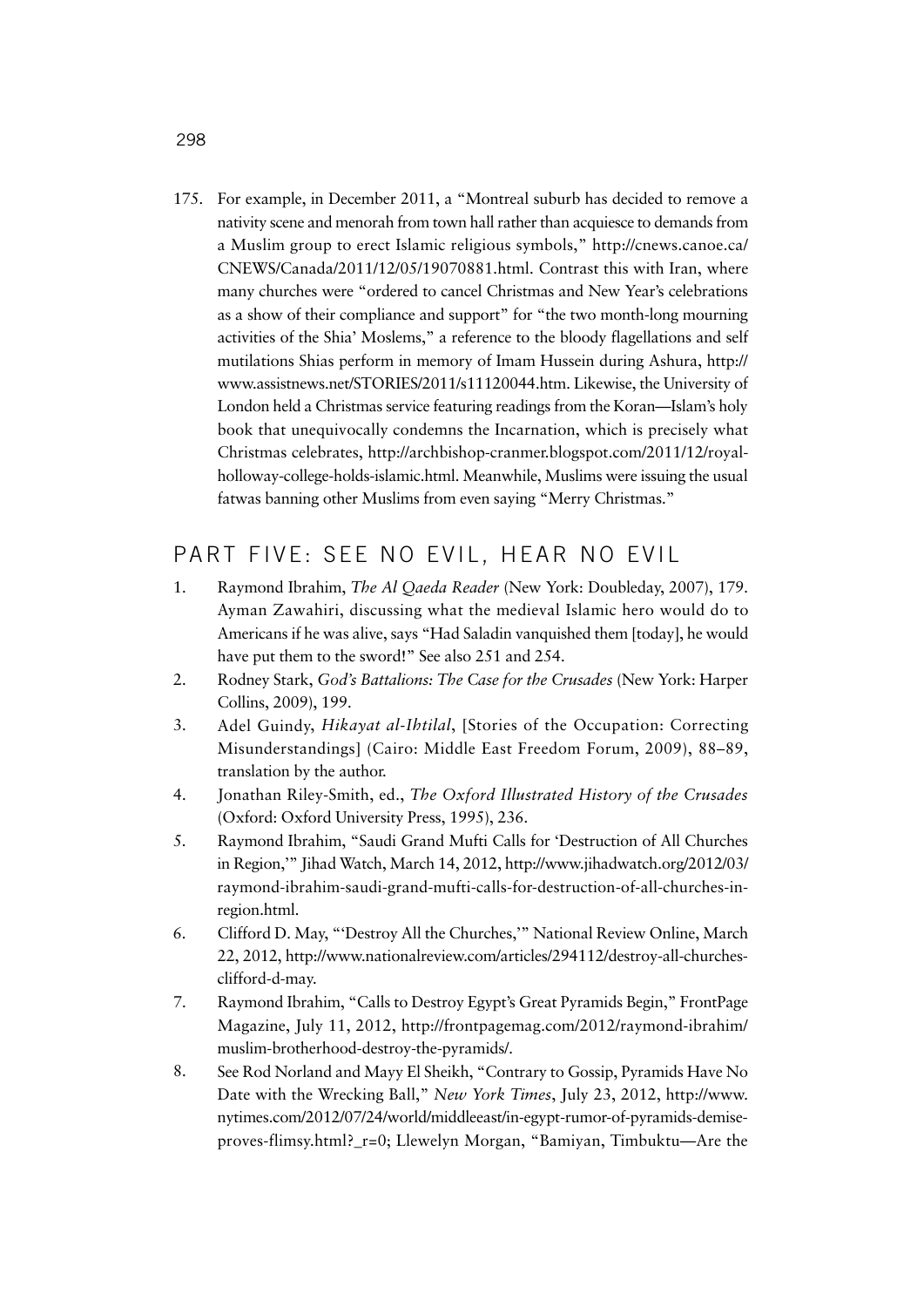Pyramids Next?!," *Huffington Post*, July 17, 2012, http://www.huffingtonpost. co.uk/llewelyn-morgan/bamiyan-timbuktu-are-the-pyramids-next\_b\_1673750. html?utm\_hp\_ref=world&ir=World; and Raymond Ibrahim, "Huffington Post, MSM Facilitate Destruction of Pyramids," Raymond Ibrahim: Islam Translated, July 24, 2012, http://www.raymondibrahim.com/islam/huffington-post-msmfacilitate-destruction-of-egypts-pyramids/.

- 9. Raymond Ibrahim, "The Jihad on Egypt's Pharonic Antiquities," Raymond Ibrahim: Islam Translated, November 14, 2012, http://www.raymondibrahim. com/from-the-arab-world/the-jihad-on-egypts-pharaonic-antiquities/. History is laden with examples of Muslims destroying their own pre-Islamic heritage starting with Muhammad himself, who ransacked Arabia's Ka'ba temple, transforming it into a mosque. But destroying the mountain-like pyramids was no small task in the pre-modern period—even though many early Muslim leaders certainly tried, some partially successfully; after gunfire was invented, Egypt's medieval Mamluk rulers even managed to "de-nose" the Sphinx during target practice (though popular legend naturally attributes it to a Westerner, Napoleon). Now, however, as Bahrain's "Sheikh of Sheikhs" observed when congratulating Morsi on his presidential victory, and thanks to modern technology, the pyramids *can* be destroyed, just as the historic Buddha statues were destroyed by the Taliban.
- 10. The passage is worth quoting at length: "Wherever one looks along the perimeter of Islam, Muslims have problems living peaceably with their neighbors. The question naturally rises as to whether this pattern of the late twentieth-century conflict between Muslim and non-Muslim groups is equally true of relations between groups from other civilizations. In fact, it is not. Muslims make up one fifth of the world's population but in the 1990s they have been far more involved in intergroup violence than the people of any other civilization. . . . Islam's borders are bloody, and so are its innards" (256).
- 11. Raymond Ibrahim, *The Al Qaeda Reader* (New York: Doubleday, 2007), 216.
- 12. Robert Fisk, "Hosni Mubarak has fallen. Assad clings on. Yet the fate of their nations is anyone's guess," *Independent*, June 4, 2012, http://www.independent. co.uk/voices/commentators/fisk/robert-fisk-hosni-mubarak-has-fallen-assadclings-on-yet-the-fate-of-their-nations-is-anyones-guess-7814810.html.
- 13. Mary Abdelmassih, "Islamists in Egypt Blame Christians for Voting," Assyrian International News Agency, May 29, 2012, http://www.aina.org/ news/20120528191505.htm.
- 14. Fisk, "Hosni Mubarak has fallen."
- 15. Liam Stack and Michael Slackman, "Clashes Grow as Egyptians Remain Angry after an Attack," *New York Times*, January 4, 2011, http://www.nytimes. com/2011/01/04/world/middleeast/04egypt.html?\_r=0; see also, Sherine Bayoumi, "Christians clash with police in Egypt after attack on churchgoers kills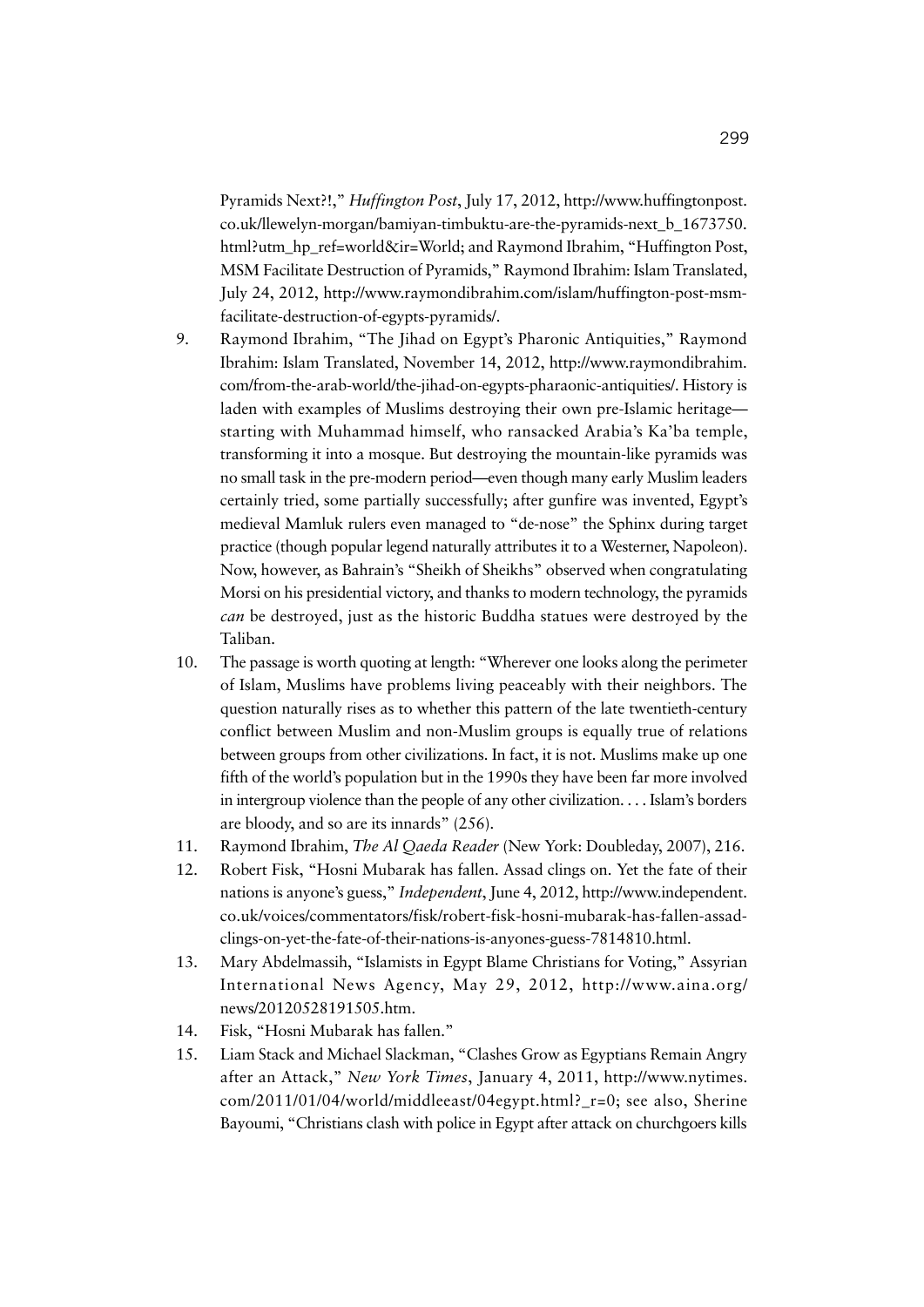21," *Washington Post*, January 1, 2011, http://www.washingtonpost.com/ wp-dyn/content/article/2011/01/01/AR2011010102697.html.

- 16. "Nigeria unrest: Suicide bomb targets church in Jos," BBC News, February 26, 2012, http://www.bbc.co.uk/news/world-africa-17169935.
- 17. Amro Hassan, "EGYPT: Eyewitness claims train attacker did not target Copts, state media say," *Los Angeles Times*, "Babylon & Beyond" blog, January 12, 2011, http://latimesblogs.latimes.com/babylonbeyond/2011/01/egypt-eyewitnessclaims-train-attacker-did-not-target-copts-state-media-say.html.
- 18. Soraya Sarhaddi Nelson, "In Egypt, Christian-Muslim Tension Is On the Rise," NPR, February 25, 2012, http://www.npr.org/2012/02/25/147370689/in-egyptchristian-muslim-tension-is-on-the-rise.
- 19. Aminu Abubakar, "Gunmen attack prison, police station in northeast Nigeria, Agence France-Presse, March 7, 2012, http://www.google.com/hostednews/afp/ article/ALeqM5iH56lZKZ8vdVc4tK-1jHU3CXgHCg?docId=CNG. ee14969ceeae5ee3a1cea08479b15b12.31.
- 20. "Boko Haram (Nigeria)" entry, Jane's World Insurgency and Terrorism, n.d., http://articles.janes.com/articles/Janes-World-Insurgency-and-Terrorism/Boko-Haram-Nigeria.html.
- 21. Adam Nossiter, "Nigerian Group Escalates Violence With Church Attacks," *New York Times*, December 25, 2011, http://www.nytimes.com/2011/12/26/world/ africa/explosion-rips-through-catholic-church-in-nigeria.html?hp.
- 22. "Nigeria: At Least 38 Killed in Christmas Eve Attacks," Fox News, December 25, 2010, http://www.foxnews.com/world/2010/12/25/nigeria-killed-xmas-eveblasts/.
- 23. Willis E. Elliott, "Though Shalt Not! The *WaPo*'s 'On Faith Blog Spikes a Regular Contributor When He Writes on Islam," *PJ Media*, January 17, 2011, http:// pjmedia.com/blog/spiked-by-the-wapos-on-faith-blog/?singlepage=true.
- 24. Sally Quinn, "On Faith," symposium, *Washington* Post, http://onfaith. washingtonpost.com/onfaith/2011/01/first\_faith\_challenge\_of\_2011/all.html.
- 25. Raymond Ibrahim, "Whoever Fights Us, Fights Islam," Raymond Ibrahim: Islam Translated, December 14, 2012, http://www.raymondibrahim.com/from-thearab-world/whoever-fights-us-fights-islam/; Raymond Ibrahim, "A 'Sudanese Genocide' in Egypy?," Raymond Ibrahim: Islam Translated, http://www. raymondibrahim.com/from-the-arab-world/a-sudanese-genocide-in-egypt/.
- 26. Ayman Saleh, "SHA," YouTube video, July 26, 2012, http://www.youtube.com/ watch?v=kklN7kCiQm0&feature=youtu.be.
- 27. "Egypt presidential candidate seeks Constitution based on Sharia Law," *Voice of Russia*, May 13, 2012, http://english.ruvr.ru/2012\_05\_13/74584752/.
- 28. "Obama's Intel Chief: Muslim Brotherhood Non-Violent, 'Secular' Group," Fox News, February 11, 2011; available online at http://nation.foxnews.com/ culture/2011/02/10/obamas-intel-chief-muslim-brotherhood-non-violent-seculargroup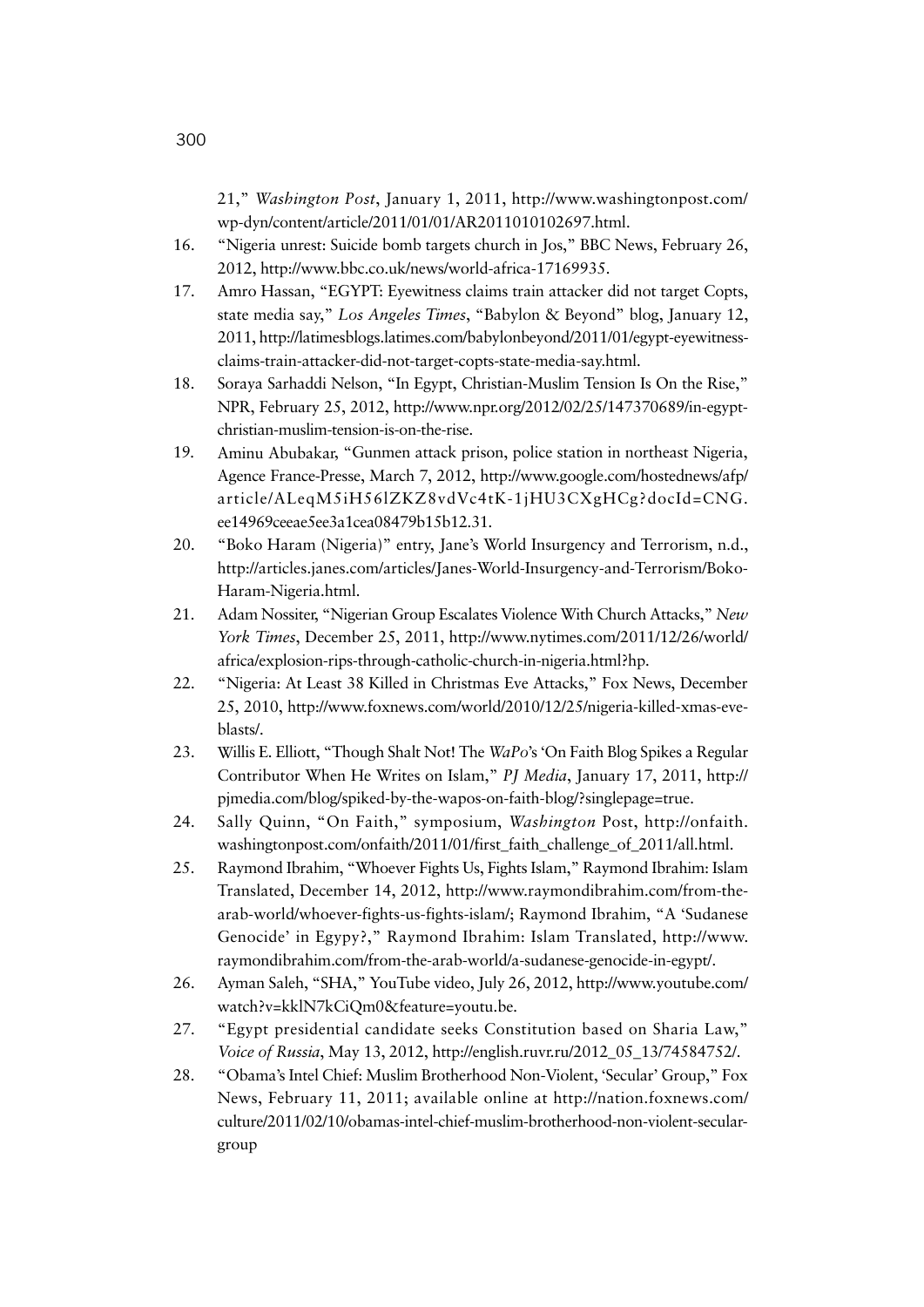- 29. Joseph Straw, "White House visit by a terror-linked Egyptian pol violated federal law, Rep. Pete king tells Homeland Security Secretary Janet Napolitano " *Daily News*, July 25, 2012, http://www.nydailynews.com/news/national/white-housevisit-terror-linked-egyptian-pol-violated-federal-law-rep-pete-king-tellshomeland-security-secretary-janet-napolitano-article-1.1122039.
- 30. "Dalia Mogahed succeeds in canceling meeting between Patriarch and Obama by order of Muslim Brotherhood leaders," *el-Nashra*, November 22, 2011, http:// www.elnashra.com/news/show/398043/, translation by the author.
- 31. "Dalia Mogahed" Discover the Networks, n.d., http://www.discoverthenetworks. org/individualProfile.asp?indid=2428.
- 32. Michael Hughes, "U.S. supports Al Qaeda 'freedom fighters' against Gaddafi in Libyan civil war," *Examiner*, March 27, 2011, http://www.examiner.com/article/ u-s-supports-al-qaeda-freedom-fighters-against-gaddafi-libyan-civil-war.
- 33. Kerry Picket, "Picket: Report—Threats toward U.S. embassy in Cairo demanding release of Blind Sheikh posted days before deadly consulate attack," *Washington Times*, October 2, 2012, http://www.washingtontimes.com/blog/ watercooler/2012/oct/2/picket-white-house-middle-east-foreign-policy-mess/.
- 34. See Raymond Ibrahim, "Mass Arrest and Torture of Christians in Libya," February 28, 2013, Raymond Ibrahim: Islam Translated, February 28, 2013, http://www.raymondibrahim.com/from-the-arab-world/mass-arrest-and-tortureof-christians-in-libya/ and Raymond Ibrahim, "Death for Preaching Christ in 'Liberated' Libya," Raymond Ibrahim: Islam Translated, February 21, 2013, http://www.raymondibrahim.com/islam/death-for-preaching-christ-in-liberatedlibya/; "The Full Text of the NDU Libya Speech," National Review Online, March 28, 2011, http://www.nationalreview.com/corner/263265/full-text-ndulibya-speech-nro-staff.
- 35. Erick Stakelbeck, "Madness: Obama Administration Call on 'All Sides' to Show Restraint in Egypt," CBN, Stakelbeck on Terror (blog), October 13, 2011, http:// blogs.cbn.com/stakelbeckonterror/archive/2011/10/13/madness-the-obamaadministration-calls-on-all-sides-to-show.aspx.
- 36. Pete Winn, "State Department Purges Religious Freedom Section from Its Human Rights Reports," CNS News, June 7, 2012, http://cnsnews.com/news/article/ state-department-purges-religious-freedom-section-its-human-rights-reports.
- 37. "Obama administration pulls references to Islam from terror training materials, official says," *Daily Caller*, October 21, 2011, http://news.yahoo.com/obamaadministration-pulls-references-islam-terror-training-materials-044605689.html.
- 38. RepLunrenCA03, "Dan Lungren questions Paul Stockton Assistant Defense Secretary for Homeland Defense:," YouTube video, December 13, 2011, http:// www.youtube.com/watch?v=WU6n1mrpAGY.
- 39. "Egypt Overlooked in State Department's Religious Freedom Report," *Persecution*, September 16, 2011, http://www.persecution.org/2011/09/16/egyptoverlooked-in-state-departments-religious-freedom-report/.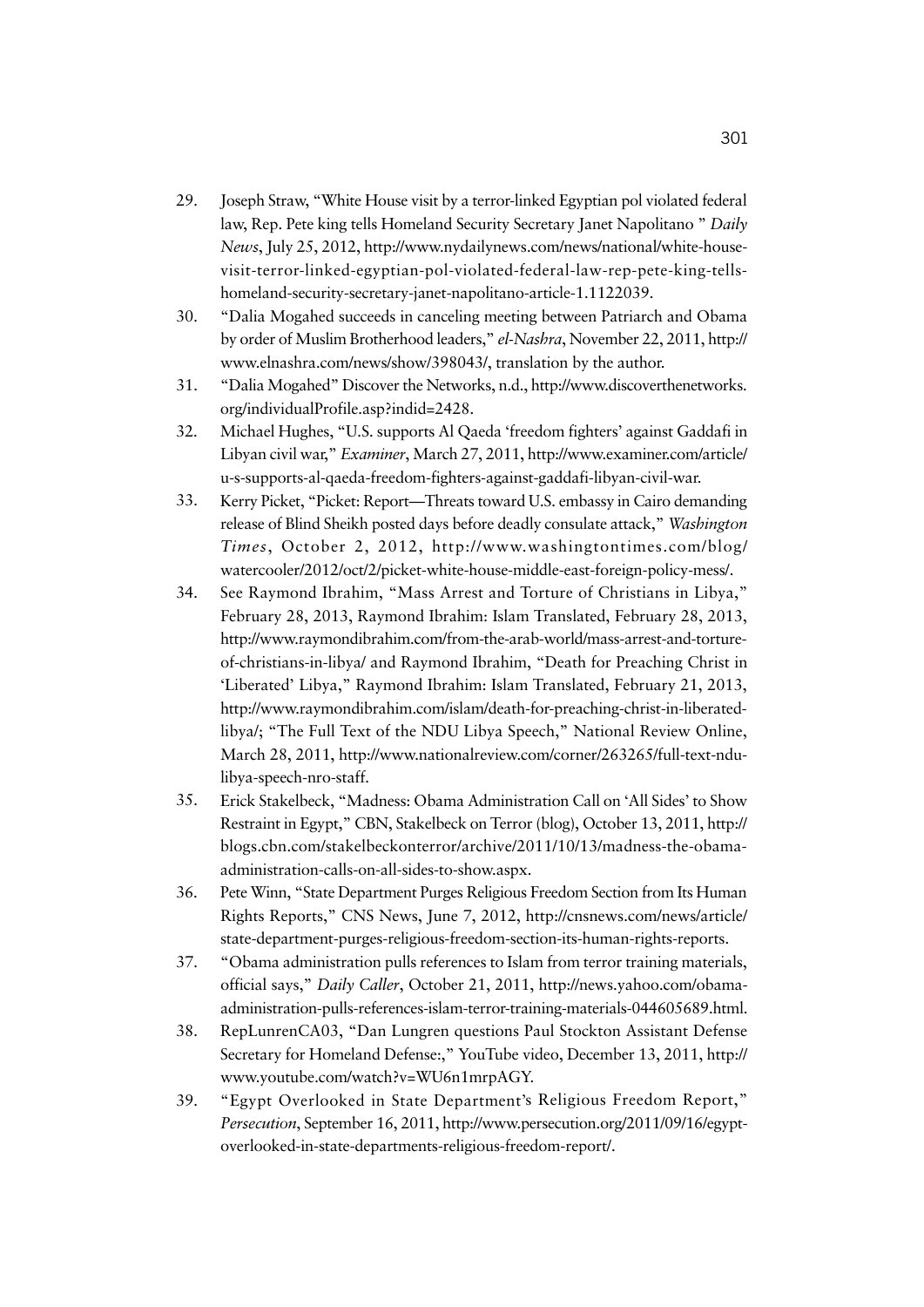- 40. Terence P. Jeffrey, "Pakistan Passes Obama's 'Religious Freedom' Test—After Sentencing Christian to Death," CNS News, September 16, 2011, http://cnsnews. com/news/article/pakistan-passes-obamas-religious-freedom-test-after-sentencingchristian-death.
- 41. Tad Cronn, "Hillary Compares Islamic Violence to Christianity," *Political Outcast*, August 1, 2012, http://politicaloutcast.com/2012/08/hillary-comparesislamic-violence-to-christianity/.
- 42. Raymond Ibrahim, "Egyptian Cleric Threatens Christian Copts with Genocide," Raymond Ibrahim: Islam Translated, December 28, 2012, http://www. raymondibrahim.com/from-the-arab-world/egyptian-cleric-threatens-christiancopts-with-genocide/.
- 43. "S. 1245 (112<sup>th</sup>): Near East and South Central Asia Religious Freedom Act of 2011," *GovTrack*, http://www.govtrack.us/congress/bills/112/s1245.
- 44. Ben Pershing, "Frank Wolf, Jim Webb split over creating special envoy post," *Washington Post*, July 13, 2012, http://www.washingtonpost.com/blogs/virginiapolitics/post/frank-wolf-jim-webb-split-over-creating-special-envoypost/2012/07/13/gJQAGaG0hW\_blog.html.
- 45. Ibid.
- 46. "Coptic Solidarity Third Annual Conference, Washington, D.C., June 28-29, 2012," Coptic Solidarity, June 28, 2012, http://www.copticsolidarity.org/events/ conferences/item/8-conference2012.
- 47. As heard by the author during the conference. Videos of the speakers can be accessed here at http://www.copticsolidarity.org/component/content/article/25 conference-materials/680-conference-videos.
- 48. Julian Pecquet, "Obama administration pressed to do more on Boko Haram terror designations," *The Hill*, June 21, 2012, http://thehill.com/blogs/globalaffairs/terrorism/234193-obama-administration-pressed-to-do-more-on-bokoharam-terror-designations-.
- 49. Steve Peacock, "Obama: Slaughter of Christians a Misunderstanding," WND, May 20, 2012, http://www.wnd.com/2012/05/obama-slaughter-of-christians-amisunderstanding/.
- 50. Joseph DeCaro, "Muslim Group Demands Christian Prez Convert, or Resign," *Christian Persecution*, August 11, 2012, http://www.christianpersecution.info/ index.php?view=11679.
- 51. Elizabeth Harrington, "'Religion is Not Driving Extremist Violence' in Nigeria, Says Obama Official, After Church Bombings," CNS News, April 10, 2012, http://cnsnews.com/news/article/religion-not-driving-extremist-violence-nigeriasays-obama-official-after-church.
- 52. Jon Gambrell, "Clinton: Poverty helping fuel violence in Nigeria," CNS News, February 13, 2012, http://cnsnews.com/news/article/clinton-poverty-helping-fuelviolence-nigeria.